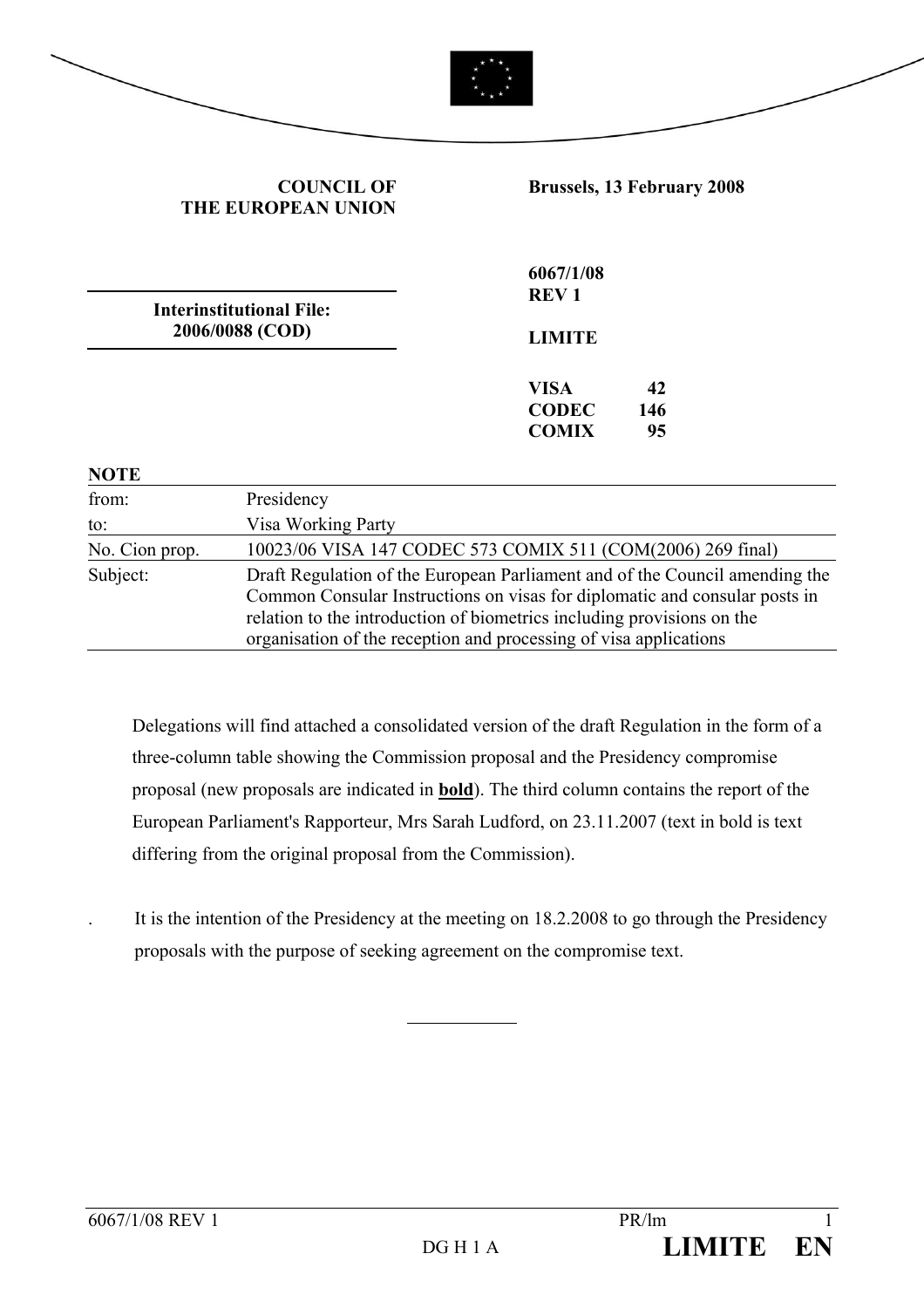| <b>COMMISSION PROPOSAL</b>                                  | PRESIDENCY PROPOSAL                                              | EUROPEAN PARLIAMENT                                              |  |  |
|-------------------------------------------------------------|------------------------------------------------------------------|------------------------------------------------------------------|--|--|
| <b>REGULATION OF THE EUROPEAN PARLIAMENT</b>                | <b>REGULATION OF THE EUROPEAN PARLIAMENT</b>                     | REGULATION OF THE EUROPEAN PARLIAMENT                            |  |  |
| <b>AND OF THE COUNCIL</b>                                   | AND OF THE COUNCIL                                               | <b>AND OF THE COUNCIL</b>                                        |  |  |
| amending the Common Consular Instructions on visas          | amending the Common Consular Instructions on visas               | amending the Common Consular Instructions on visas               |  |  |
| for diplomatic missions and consular posts in relation to   | for diplomatic missions and consular posts in relation to        | for diplomatic missions and consular posts in relation to        |  |  |
| the introduction of biometrics including provisions on      | the introduction of biometrics including provisions on           | the introduction of biometrics including provisions on           |  |  |
| the organisation of the reception and processing of visa    | the organisation of the reception and processing of visa         | the organisation of the reception and processing of visa         |  |  |
| applications                                                | applications                                                     | applications                                                     |  |  |
| THE EUROPEAN PARLIAMENT AND THE COUNCIL                     | THE EUROPEAN PARLIAMENT AND THE COUNCIL                          | THE EUROPEAN PARLIAMENT AND THE COUNCIL                          |  |  |
| OF THE EUROPEAN UNION,                                      | OF THE EUROPEAN UNION,                                           | OF THE EUROPEAN UNION,                                           |  |  |
| Having regard to the Treaty establishing the European       | Having regard to the Treaty establishing the European            | Having regard to the Treaty establishing the European            |  |  |
| Community, and in particular Article 62 (2) b) ii) thereof, | Community, and in particular Article 62 (2) b) ii) thereof,      | Community, and in particular Article 62 (2) b) ii) thereof,      |  |  |
| Having regard to the proposal from the Commission,          | Having regard to the proposal from the Commission <sup>1</sup> , | Having regard to the proposal from the Commission <sup>4</sup> , |  |  |
| Acting in accordance with the procedure laid down in        | Acting in accordance with the procedure laid down in             | Acting in accordance with the procedure laid down in             |  |  |
| Article 251 of the Treaty,                                  | Article 251 of the Treaty <sup>2</sup> ,                         | Article 251 of the Treaty <sup>5</sup> ,                         |  |  |
| Whereas:                                                    | Whereas:                                                         | Whereas:                                                         |  |  |
| To ensure reliable verification and identification of       | (1)                                                              | (1)                                                              |  |  |
| (1)                                                         | To ensure reliable verification and identification of            | To ensure reliable verification and identification of            |  |  |
| visa applicants it is necessary to process biometric        | visa applicants it is necessary to process biometric             | visa applicants it is necessary to process biometric             |  |  |
| data in the Visa Information System (VIS)                   | data in the Visa Information System (VIS)                        | data in the Visa Information System (VIS)                        |  |  |
| established by Council decision 2004/512/EC of 8            | established by Council decision 2004/512/EC of 8                 | established by Council decision 2004/512/EC of 8                 |  |  |
| June 2004 and to provide for a legal framework for          | June $20043$ and to provide for a legal framework                | June 2004 <sup>6</sup> and to provide for a legal framework      |  |  |
| the capturing of these biometric identifiers.               | for the capturing of these biometric identifiers.                | for the capturing of these biometric identifiers.                |  |  |
| Furthermore, the implementation of the VIS                  | Furthermore, the implementation of the VIS                       | Furthermore, the implementation of the VIS                       |  |  |
| requires new forms of organisation for the                  | requires new forms of organisation for the                       | requires new forms of organisation for the                       |  |  |
| reception of applications for visas.                        | reception of applications for visas.                             | reception of applications for visas.                             |  |  |

 $^{1}$  OJ C , , p. .

<sup>&</sup>lt;sup>2</sup> OJ C, , p. .

<sup>&</sup>lt;sup>3</sup> OJ L 213, 15.6.2004, p.5.

 $^{4}$  OJ C , , p. .

 $5$  OJ C, , p. .

 $^6$  OJ L 213, 15.6.2004, p.5.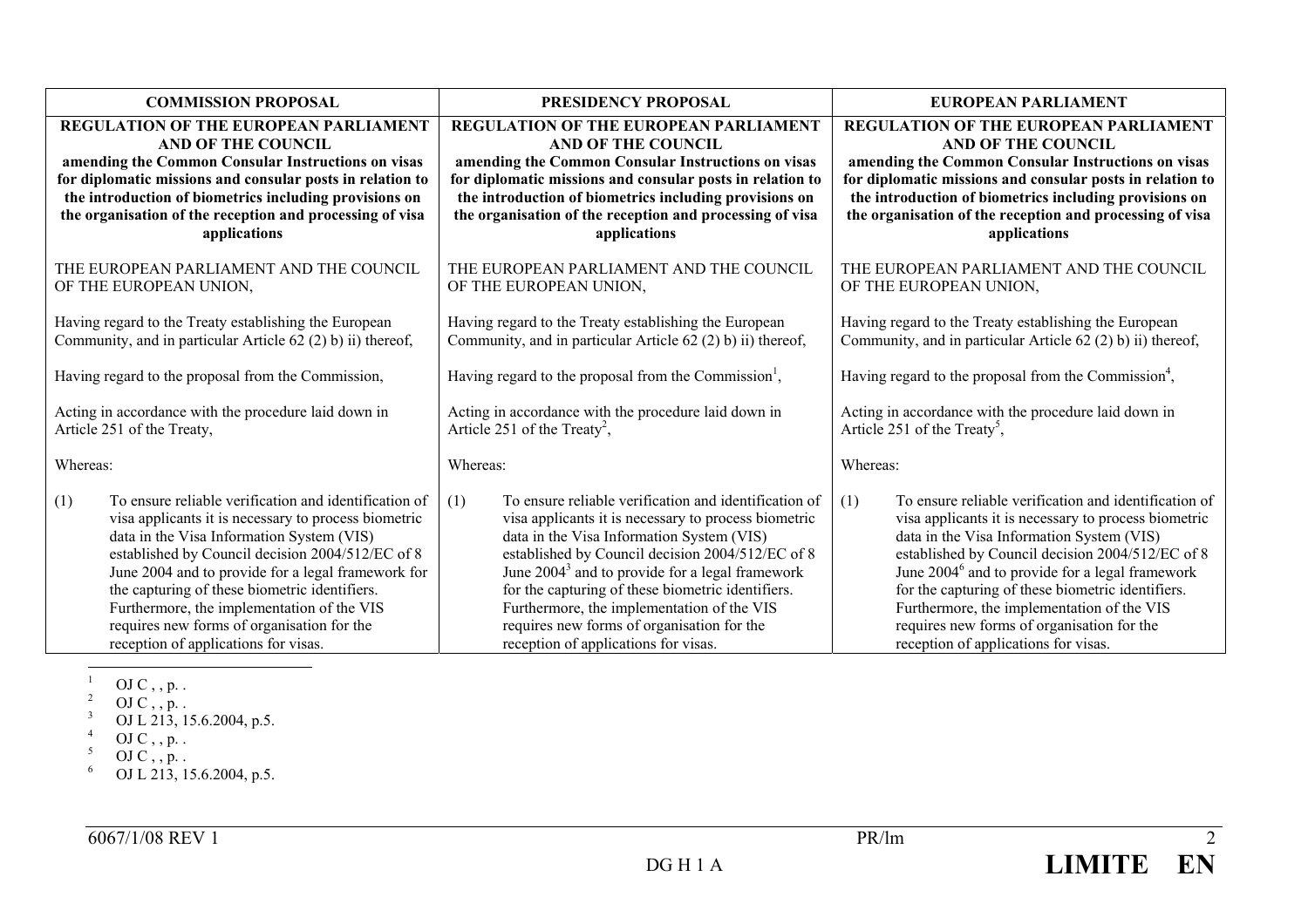| <b>COMMISSION PROPOSAL</b> |                                                                                                                                                                                                                                                                                                                                                                                                                                                                                                                                                         |     | PRESIDENCY PROPOSAL                                                                                                                                                                                                                                                                                                                                                                                                                                                                                                                                                                                                 | <b>EUROPEAN PARLIAMENT</b> |                                                                                                                                                                                                                                                                                                                                                                                                                                                                                                                                                                                                        |  |
|----------------------------|---------------------------------------------------------------------------------------------------------------------------------------------------------------------------------------------------------------------------------------------------------------------------------------------------------------------------------------------------------------------------------------------------------------------------------------------------------------------------------------------------------------------------------------------------------|-----|---------------------------------------------------------------------------------------------------------------------------------------------------------------------------------------------------------------------------------------------------------------------------------------------------------------------------------------------------------------------------------------------------------------------------------------------------------------------------------------------------------------------------------------------------------------------------------------------------------------------|----------------------------|--------------------------------------------------------------------------------------------------------------------------------------------------------------------------------------------------------------------------------------------------------------------------------------------------------------------------------------------------------------------------------------------------------------------------------------------------------------------------------------------------------------------------------------------------------------------------------------------------------|--|
| (2)                        | The integration of biometric identifiers in the VIS<br>is an important step towards the use of new<br>elements, which establish a more reliable link<br>between the visa holder and the passport in order to<br>avoid the use of false identities. Therefore the<br>personal appearance of the visa applicant –at least<br>for the first application-should be one of the basic<br>requirements for issuing a visa with the registration<br>of biometric identifiers in the VIS.                                                                        | (2) | The integration of biometric identifiers in the VIS<br>is an important step towards the use of new<br>elements, which establish a more reliable link<br>between the visa holder and the passport in order to<br>avoid the use of false identities. Therefore the<br>personal appearance of the visa applicant -at least<br>for the first application-should be one of the basic<br>requirements for issuing a visa with the registration<br>of biometric identifiers in the VIS.                                                                                                                                    | (2)                        | The integration of biometric identifiers in the VIS<br>is an important step towards the use of new<br>elements, which establish a more reliable link<br>between the visa holder and the passport in order to<br>avoid the use of false identities. Therefore the<br>personal appearance of the visa applicant –at least<br>for the first application-should be one of the basic<br>requirements for issuing a visa with the registration<br>of biometric identifiers in the VIS.                                                                                                                       |  |
| (3)                        | The choice of the biometric identifiers is made in<br>the [Regulation of the European Parliament and of<br>the Council concerning the Visa Information<br>System (VIS) and the exchange of data between<br>Member States on short-stay visas]. This<br>Regulation defines the standards for the collection<br>of these biometric identifiers by referring to the<br>relevant provisions set out by the International<br>Civil Aviation Organisation (ICAO). No further<br>technical specifications are required in order to<br>ensure interoperability. | (3) | The choice of the biometric identifiers is made in<br>the Regulation of the European Parliament and of<br>the Council concerning the Visa Information<br>System (VIS) and the exchange of data between<br>Member States on short-stay visas <sup>7</sup> , hereinafter<br>referred to as "VIS Regulation". This Regulation<br>defines the standards for the collection of these<br>biometric identifiers by referring to the relevant<br>provisions set out by the International Civil<br>Aviation Organisation (ICAO). No further<br>technical specifications are required in order to<br>ensure interoperability. | (3)                        | The [Regulation of the European Parliament and<br>of the Council concerning the Visa Information<br>System (VIS) and the exchange of data between<br>Member States on short-stay visas] <i>provides that</i><br>fingerprints and photographs of the applicant<br>should be stored in the VIS. This Regulation<br>defines the standards for the collection of these<br>biometric identifiers by referring to the relevant<br>provisions set out by the International Civil<br>Aviation Organisation (ICAO). No further<br>technical specifications are required in order to<br>ensure interoperability. |  |
|                            |                                                                                                                                                                                                                                                                                                                                                                                                                                                                                                                                                         |     |                                                                                                                                                                                                                                                                                                                                                                                                                                                                                                                                                                                                                     | (3a)                       | The reception arrangements for applicants should<br>be made with due respect for human dignity and<br>integrity. The processing of visa applications<br>should be conducted in a professional and<br>respectful manner and be proportionate to the<br>objectives pursued.                                                                                                                                                                                                                                                                                                                              |  |

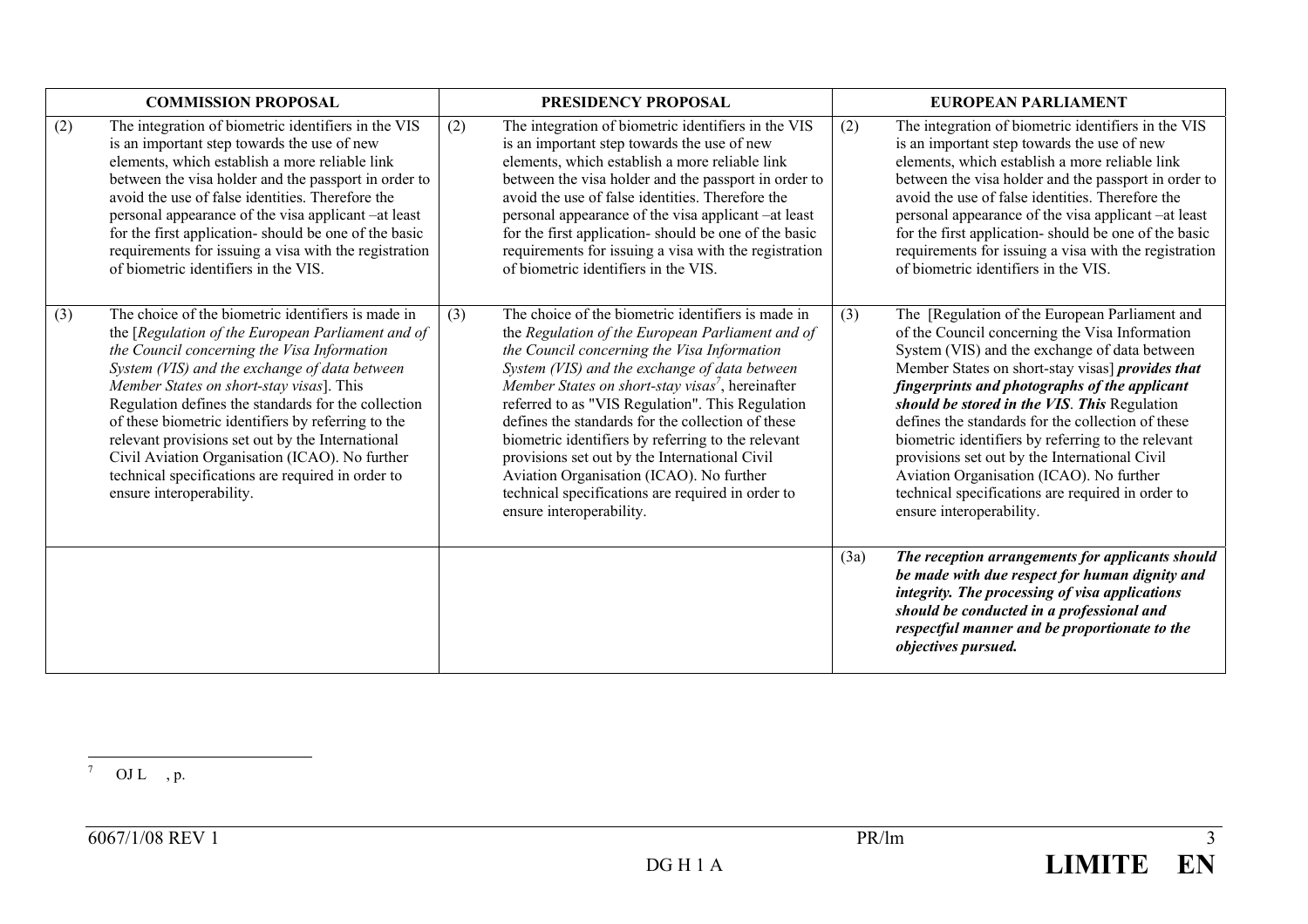| <b>COMMISSION PROPOSAL</b> |                                                                                                                                                                                                                                                                                                                                                                                                                                                                                                 |     | PRESIDENCY PROPOSAL                                                                                                                                                                                                                                                                                                                                                                                                                                                                                                                                  |     | <b>EUROPEAN PARLIAMENT</b>                                                                                                                                                                                                                                                                                                                                                                                                                                                                                                                                                                                                                                                                                                                                                                                                                                                                                                                                                                                   |  |  |
|----------------------------|-------------------------------------------------------------------------------------------------------------------------------------------------------------------------------------------------------------------------------------------------------------------------------------------------------------------------------------------------------------------------------------------------------------------------------------------------------------------------------------------------|-----|------------------------------------------------------------------------------------------------------------------------------------------------------------------------------------------------------------------------------------------------------------------------------------------------------------------------------------------------------------------------------------------------------------------------------------------------------------------------------------------------------------------------------------------------------|-----|--------------------------------------------------------------------------------------------------------------------------------------------------------------------------------------------------------------------------------------------------------------------------------------------------------------------------------------------------------------------------------------------------------------------------------------------------------------------------------------------------------------------------------------------------------------------------------------------------------------------------------------------------------------------------------------------------------------------------------------------------------------------------------------------------------------------------------------------------------------------------------------------------------------------------------------------------------------------------------------------------------------|--|--|
| (4)                        | In order to facilitate the registration of visa<br>applicants and to reduce the costs for Member<br>States, new organisational possibilities need to be<br>envisaged in addition to the existing framework of<br>representation. Firstly a specific type of<br>representation limited to the reception of visa<br>applications and enrolment of biometric identifiers<br>should be added to the Common Consular<br>Instructions.                                                                | (4) | In order to facilitate the registration of visa<br>applicants and to reduce the costs for Member<br>States, new organisational possibilities need to be<br>envisaged in addition to the existing framework of<br>representation. Firstly a specific type of<br>representation limited to the reception collection of<br>visa applications and enrolment of biometric<br>identifiers should be added to the Common<br>Consular Instructions.                                                                                                          | (4) | In order to facilitate the registration of visa<br>applicants and to reduce the costs for Member<br>States, new organisational possibilities need to be<br>envisaged in addition to the existing framework of<br>representation. Firstly a specific type of<br>representation limited to the reception of visa<br>applications and enrolment of biometric identifiers<br>should be added to the Common Consular<br>Instructions.                                                                                                                                                                                                                                                                                                                                                                                                                                                                                                                                                                             |  |  |
| (5)                        | Other options such as co-location, common<br>application centres and outsourcing should be<br>introduced. An appropriate legal framework for<br>these options should be established, taking into<br>account in particular data protection issues. Under<br>the legal framework established Member States<br>should be free to determine which type of<br>organisational structure they will use in each third<br>country. Details of those structures should be<br>published by the Commission. | (5) | Other options such as co-location, common<br>application centres, honorary consuls and<br>cooperation with external service providers should<br>be introduced. An appropriate legal framework for<br>these options should be established, taking into<br>account in particular data protection issues. Under<br>the legal framework established Member States<br>should be free to determine which type of<br>organisational structure they will use in each third<br>country. Details of those structures should be<br>published by the Commission. | (5) | Other options such as co-location, common<br>application centres and outsourcing should be<br>introduced. An appropriate legal framework for<br>these options should be established, taking into<br>account in particular data protection issues. In<br>order to ensure the integrity of the visa issuing<br>process, any activity related to the issuing of<br>visas, including the collection of biometric data,<br>should take place on the premises of a Member<br>State which enjoy diplomatic or consular<br>protection under international law or on<br><b>European Commission premises recognised by</b><br>the host State as inviolable. Under the legal<br>framework established Member States should be<br>free in accordance with the conditions laid down<br>in this Regulation to determine which type of<br>organisational structure they will use in each third<br>country. Details of those structures should be<br>published by the Commission on a common<br>Schengen visa internet site. |  |  |

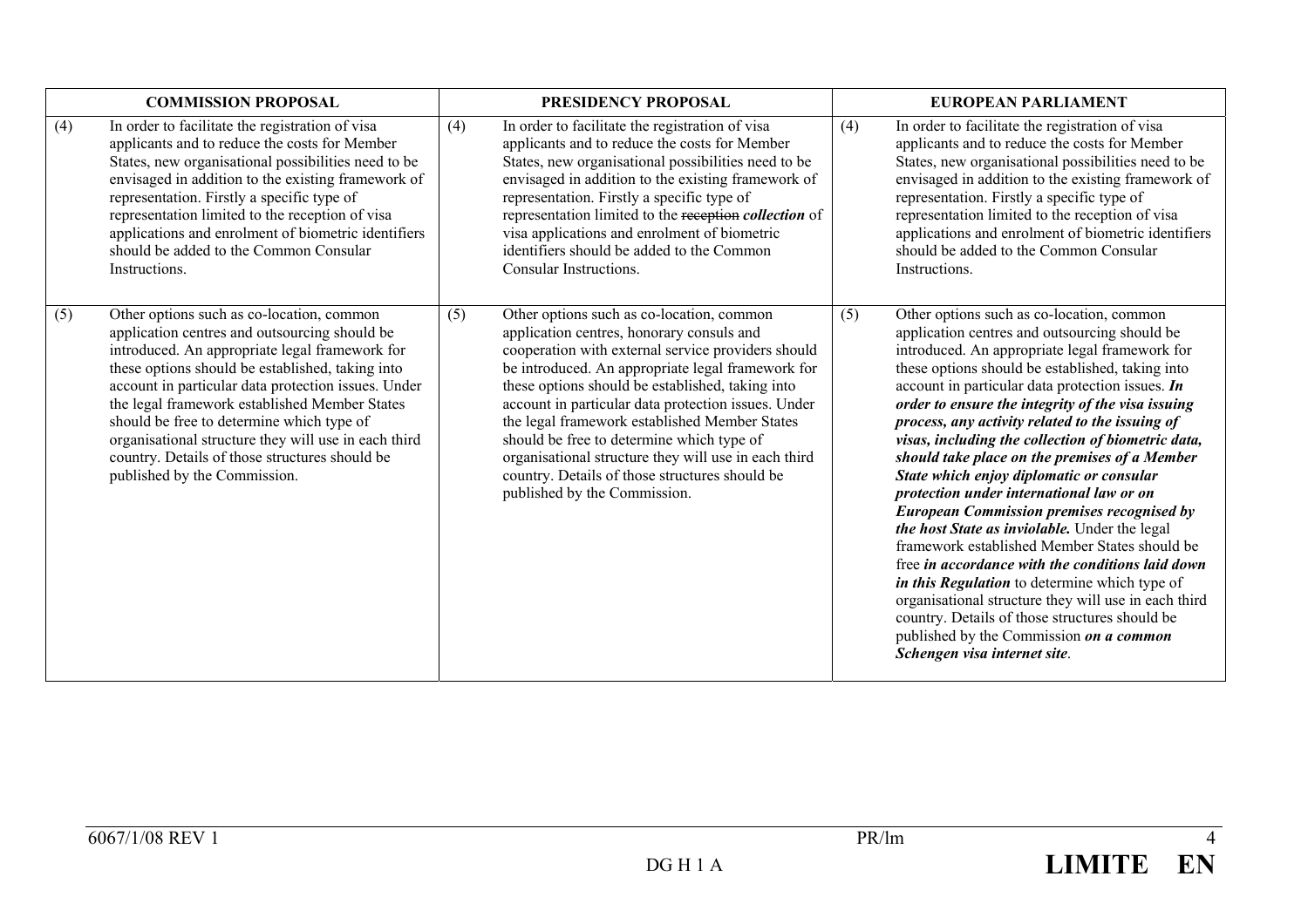| <b>COMMISSION PROPOSAL</b> |                                                                                                                                                                                                                                                                                                                                                                                                                                                                                                                                                                                                    | PRESIDENCY PROPOSAL |                                                                                                                                                                                                                                                                                                                                                                                                                                                                                                                                                                                                                                                                                                                                                                                                                                                                                                                                       |     | EUROPEAN PARLIAMENT                                                                                                                                                                                                                                                                                                                                                                                                                                                                                                                                                                                                                                                                                                         |  |  |
|----------------------------|----------------------------------------------------------------------------------------------------------------------------------------------------------------------------------------------------------------------------------------------------------------------------------------------------------------------------------------------------------------------------------------------------------------------------------------------------------------------------------------------------------------------------------------------------------------------------------------------------|---------------------|---------------------------------------------------------------------------------------------------------------------------------------------------------------------------------------------------------------------------------------------------------------------------------------------------------------------------------------------------------------------------------------------------------------------------------------------------------------------------------------------------------------------------------------------------------------------------------------------------------------------------------------------------------------------------------------------------------------------------------------------------------------------------------------------------------------------------------------------------------------------------------------------------------------------------------------|-----|-----------------------------------------------------------------------------------------------------------------------------------------------------------------------------------------------------------------------------------------------------------------------------------------------------------------------------------------------------------------------------------------------------------------------------------------------------------------------------------------------------------------------------------------------------------------------------------------------------------------------------------------------------------------------------------------------------------------------------|--|--|
| (6)                        | When organising co-operation, Member States<br>should ensure that the applicant is directed to the<br>Member State responsible for the processing of his<br>application.                                                                                                                                                                                                                                                                                                                                                                                                                           | (6)                 | When organising co-operation, Member States<br>should ensure that the applicant is directed to the<br>Member State responsible for the processing of his<br>application.                                                                                                                                                                                                                                                                                                                                                                                                                                                                                                                                                                                                                                                                                                                                                              | (6) | When organising co-operation, Member States<br>should ensure that the applicant is directed to the<br>Member State responsible for the processing of his<br>application.                                                                                                                                                                                                                                                                                                                                                                                                                                                                                                                                                    |  |  |
| (7)                        | It is necessary to make provisions for situations in<br>which Member States' central authorities decide to<br>outsource part of the visa handling process to an<br>external service provider. Such arrangements<br>should be established in strict compliance with the<br>general principles for issuing visas, respecting the<br>data protection requirements set out in Directive<br>95/46/EC of the European Parliament and of the<br>Council of 24 October 1995 on the protection of<br>individuals with regard to the processing of<br>personal data and on the free movement of such<br>data | (7)                 | It is necessary to make provisions for situations in<br>which Member States' central authorities decide to,<br>in order to facilitate the procedure, cooperate with<br>an external service provider for the reception<br><i>collection</i> of visa applications. Such a decision<br>may be taken if, due to particular local<br>circumstances such as a high number of<br>applications <sup>8</sup> , another way of organising the<br>reception of visa applications is not considered<br>appropriate by the Member State concerned . Such<br>arrangements should be established in compliance<br>with the general principles for issuing visas,<br>respecting the data protection requirements set out<br>in Directive 95/46/EC of the European Parliament<br>and of the Council of 24 October 1995 on the<br>protection of individuals with regard to the<br>processing of personal data and on the free<br>movement of such data. | (7) | Since the issuing of visas is by its very nature a<br>public task, any decision taken by the central<br>authorities of a Member State to outsource part of<br>the visa handling process to an external service<br>provider should only be taken if no other<br><i>possibility exists and if it is duly justified.</i> Such<br>arrangements should be established in strict<br>compliance with the general principles for issuing<br>visas, respecting the data protection requirements<br>set out in Directive 95/46/EC of the European<br>Parliament and of the Council of 24 October 1995<br>on the protection of individuals with regard to the<br>processing of personal data and on the free<br>movement of such data. |  |  |

<sup>8</sup> Amendment proposed by the Presidency. **HU** entered a reservation.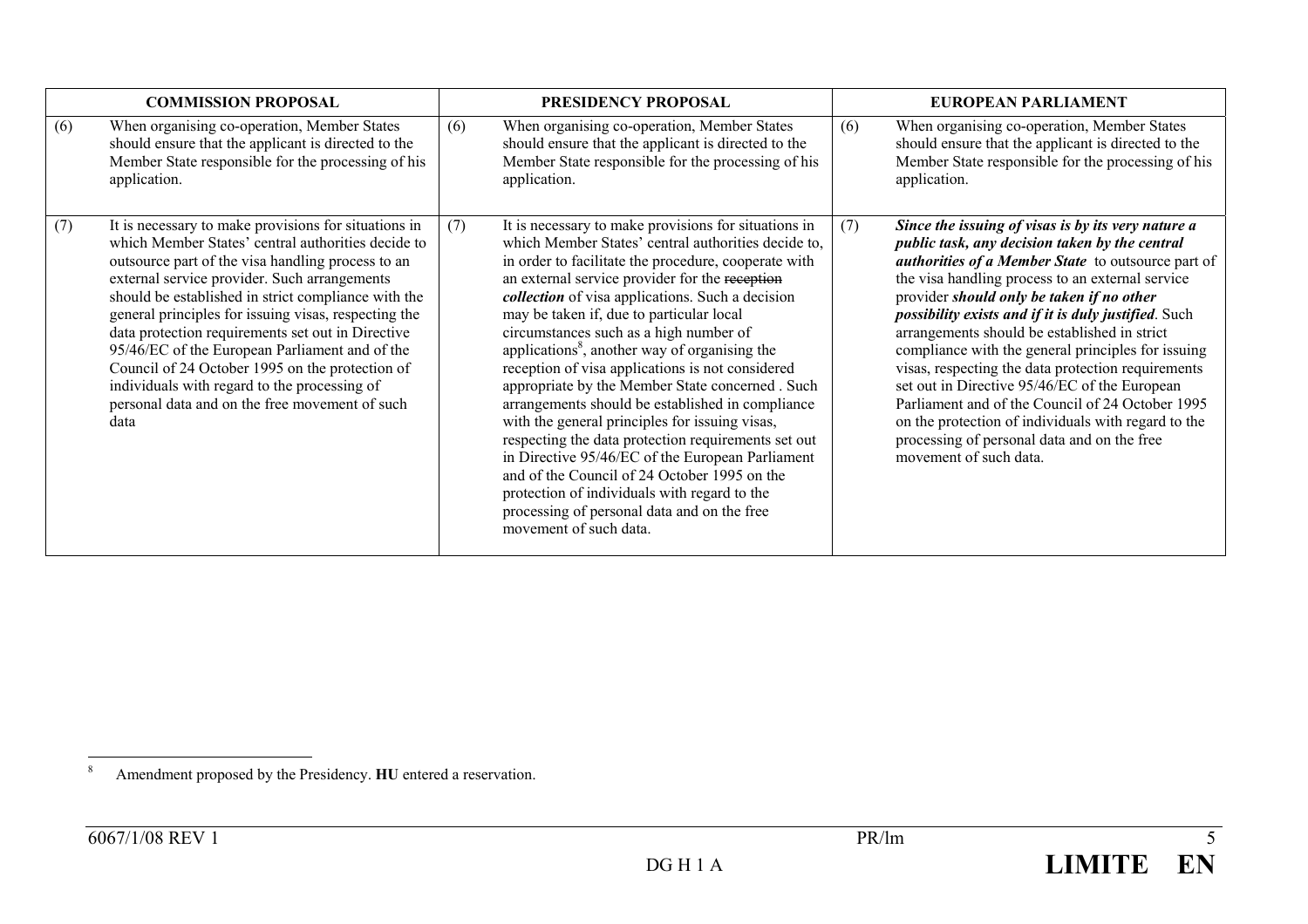| <b>COMMISSION PROPOSAL</b> |                                                                                                                                                                                                                                                                                                                                                                                          |     | PRESIDENCY PROPOSAL                                                                                                                                                                                                                                                                                                                                                                      |      | <b>EUROPEAN PARLIAMENT</b>                                                                                                                                                                                                                                                                                                                                                                                                                                                                                                                                    |  |  |
|----------------------------|------------------------------------------------------------------------------------------------------------------------------------------------------------------------------------------------------------------------------------------------------------------------------------------------------------------------------------------------------------------------------------------|-----|------------------------------------------------------------------------------------------------------------------------------------------------------------------------------------------------------------------------------------------------------------------------------------------------------------------------------------------------------------------------------------------|------|---------------------------------------------------------------------------------------------------------------------------------------------------------------------------------------------------------------------------------------------------------------------------------------------------------------------------------------------------------------------------------------------------------------------------------------------------------------------------------------------------------------------------------------------------------------|--|--|
| (8)                        | Member States shall conclude contracts with<br>external service providers which should contain<br>provisions on their exact responsibilities, direct and<br>total access to their premises; information of<br>applicants, confidentiality and circumstances,<br>conditions and procedures for suspending or<br>terminating the contract.                                                 | (8) | Member States should cooperate with external<br>service providers on the basis of a legal instrument<br>which should contain provisions on their exact<br>responsibilities, direct and total access to their<br>premises; information of applicants, confidentiality<br>and circumstances, conditions and procedures for<br>suspending or terminating the cooperation.                   | (8)  | Any contract that a Member State concludes with<br>an external service provider should contain<br>provisions on the provider's exact responsibilities,<br>direct and total access to <i>its</i> premises; information<br>of applicants, confidentiality, compliance with<br>data protection rules and circumstances,<br>conditions and procedures for suspending or<br>terminating the contract. Member States should<br>take appropriate measures to ensure that the<br>contracts with external service providers are<br>enforceable.                        |  |  |
|                            |                                                                                                                                                                                                                                                                                                                                                                                          |     |                                                                                                                                                                                                                                                                                                                                                                                          | (8a) | Member States should aim to organise the receipt<br>of visa applications, the enrolment of biometric<br>identifiers and the interview in such a way that<br>the visa applicant has to appear only once in<br>person (one-stop-shop principle) in order to<br>obtain a visa.                                                                                                                                                                                                                                                                                   |  |  |
| (9)                        | To ensure the compliance with data protection the<br>working group created by Article 29 of Directive<br>95/46/EC of the European Parliament and of the<br>Council of 24 October 1995 on the protection of<br>individuals with regard to the processing of<br>personal data and on the free movement of such<br>data and the European Data Protection Supervisor<br>have been consulted. | (9) | To ensure the compliance with data protection the<br>working group created by Article 29 of Directive<br>95/46/EC of the European Parliament and of the<br>Council of 24 October 1995 on the protection of<br>individuals with regard to the processing of<br>personal data and on the free movement of such<br>data and the European Data Protection Supervisor<br>have been consulted. | (9)  | <b>The European Data Protection Supervisor has</b><br>issued an opinion in accordance with Article<br>$28(2)$ of Regulation (EC) No 45/2001 of the<br><b>European Parliament and of the Council of 18</b><br>December 2000 on the protection of individuals<br>with regard to the processing of personal data by<br>the Community institutions and bodies and on the<br>free movement of such data <sup>1</sup> and the Article 29<br><b>Working Party in accordance with Article</b><br>$30(1)(c)$ of Directive 95/46/EC.<br>$^{1}$ OJ L 8, 12.1.2001, p. 1. |  |  |

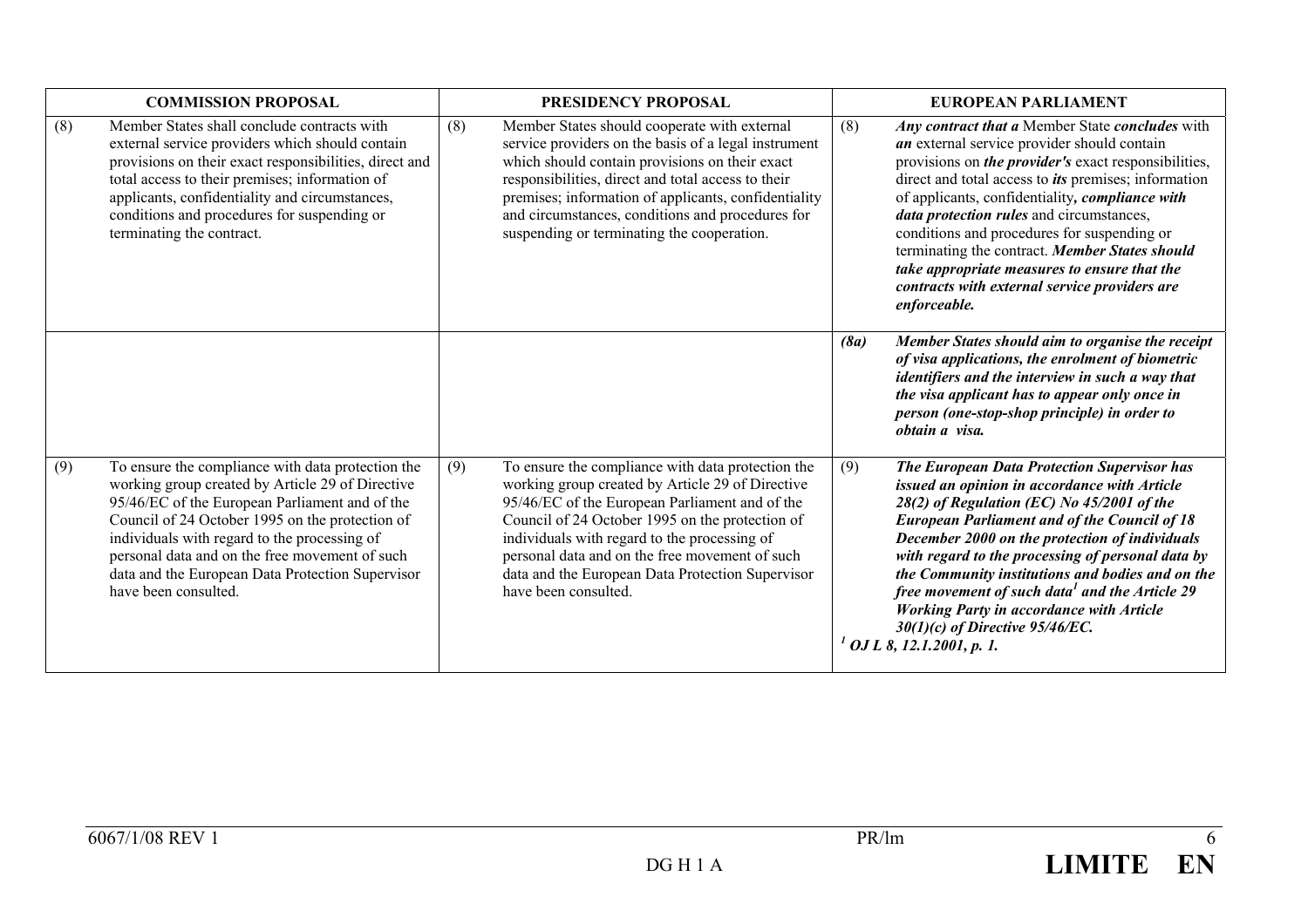| <b>COMMISSION PROPOSAL</b> |                                                                                                                                                                                                                                                                                                                                                              |      | PRESIDENCY PROPOSAL                                                                                                                                                                                                                                                                                                                                                                |      | <b>EUROPEAN PARLIAMENT</b>                                                                                                                                                                                                                                                                                                                                                                                                                                                                                                                      |
|----------------------------|--------------------------------------------------------------------------------------------------------------------------------------------------------------------------------------------------------------------------------------------------------------------------------------------------------------------------------------------------------------|------|------------------------------------------------------------------------------------------------------------------------------------------------------------------------------------------------------------------------------------------------------------------------------------------------------------------------------------------------------------------------------------|------|-------------------------------------------------------------------------------------------------------------------------------------------------------------------------------------------------------------------------------------------------------------------------------------------------------------------------------------------------------------------------------------------------------------------------------------------------------------------------------------------------------------------------------------------------|
|                            |                                                                                                                                                                                                                                                                                                                                                              |      |                                                                                                                                                                                                                                                                                                                                                                                    | (9a) | Directive 95/46/EC of the European Parliament<br>and of the Council of 24 October 1995 on the<br>protection of individuals with regard to the<br>processing of personal data and on the free<br>movement of such data applies to the processing<br>of personal data in application of this Regulation.<br>However, certain points should be clarified, in<br>particular in respect of the responsibility for the<br>processing of data, of safeguarding the rights of<br>the data subjects and of the supervision on data<br><i>protection.</i> |
| (10)                       | Member States should be able to allow certain<br>categories of applicants or all applicants direct<br>access to their consular offices or diplomatic<br>missions for humanitarian or other reasons                                                                                                                                                           | (10) | Member States should be able to allow categories<br>of applicants or all applicants direct access to their<br>consular offices or diplomatic missions.                                                                                                                                                                                                                             | (10) | Member States should be able to allow certain<br>categories of applicants or all applicants direct<br>access to their consular offices or diplomatic<br>missions for humanitarian or other reasons.                                                                                                                                                                                                                                                                                                                                             |
| (11)                       | In order to facilitate the procedure of any<br>subsequent application, it should be possible to<br>copy biometric data from the first application<br>within a period of 48 months in accordance with<br>the retention period laid down in the VIS<br>Regulation. Once this period of time has elapsed,<br>the biometric identifiers should be captured again | (11) | In order to facilitate the procedure of any<br>subsequent application, it should be possible to<br>copy biometric data from the first application<br>within a period of 54 59 months for adults and 24<br>months for children between the age of 6 and 12<br>years old <sup>9</sup> . Once this period of time has elapsed,<br>the biometric identifiers should be captured again. | (11) | In order to facilitate the procedure of any<br>subsequent application, it should be possible to<br>copy biometric data from the first application<br>within a period of 59 months from the start of the<br>retention period <i>provided for in Article 23 of</i> the<br>VIS Regulation. Once this period of time has<br>elapsed, the biometric identifiers should be<br>captured again.                                                                                                                                                         |
| (12)                       | Due to the requirement to capture biometric<br>identifiers, commercial intermediaries such as<br>travel agencies should no longer be used for the<br>first application but only for the subsequent ones.                                                                                                                                                     | (12) | Due to the requirement to capture biometric<br>identifiers, commercial intermediaries such as<br>travel agencies should no longer be used for the<br>first application but only for the subsequent ones.                                                                                                                                                                           | (12) | Due to the requirement to capture biometric<br>identifiers, commercial intermediaries such as<br>travel agencies should no longer be used for the<br>first application but only for the subsequent ones.                                                                                                                                                                                                                                                                                                                                        |

9**FR** entered a reservation.

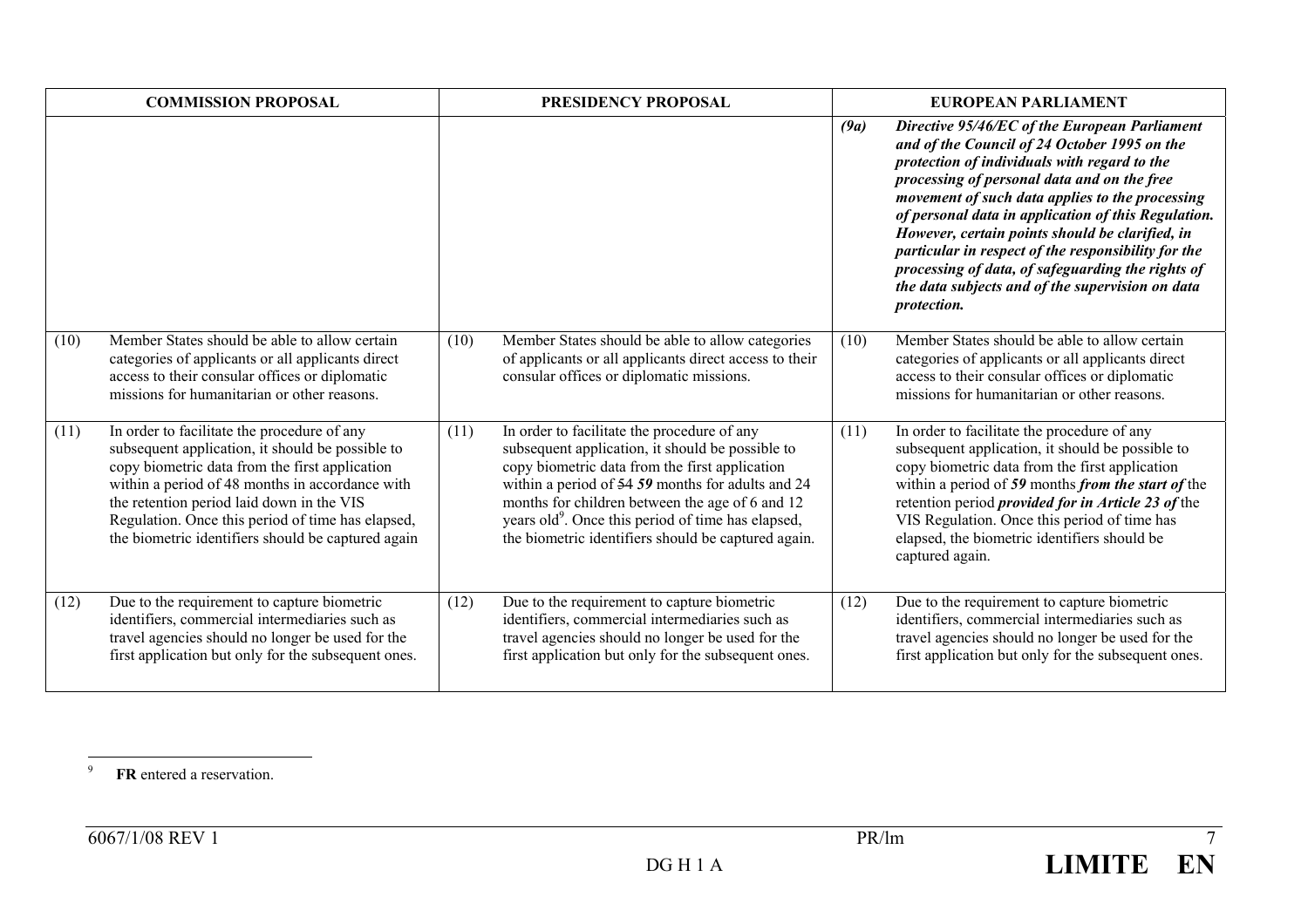| <b>COMMISSION PROPOSAL</b> |                                                                                                                                                                                                                                                                                                                                     |      | PRESIDENCY PROPOSAL                                                                                                                                                                                                                                                                                                                 |      | <b>EUROPEAN PARLIAMENT</b>                                                                                                                                                                                                                                                                                                                                                                                                                                                                                                                                                                                                                                                                                                                                                                                                                                                                                                                                                                                                                                                                                                                                                                                                                                                                 |  |  |
|----------------------------|-------------------------------------------------------------------------------------------------------------------------------------------------------------------------------------------------------------------------------------------------------------------------------------------------------------------------------------|------|-------------------------------------------------------------------------------------------------------------------------------------------------------------------------------------------------------------------------------------------------------------------------------------------------------------------------------------|------|--------------------------------------------------------------------------------------------------------------------------------------------------------------------------------------------------------------------------------------------------------------------------------------------------------------------------------------------------------------------------------------------------------------------------------------------------------------------------------------------------------------------------------------------------------------------------------------------------------------------------------------------------------------------------------------------------------------------------------------------------------------------------------------------------------------------------------------------------------------------------------------------------------------------------------------------------------------------------------------------------------------------------------------------------------------------------------------------------------------------------------------------------------------------------------------------------------------------------------------------------------------------------------------------|--|--|
| (13)                       | The Common Consular Instructions on visas for<br>diplomatic missions and consular posts should<br>therefore be amended accordingly.                                                                                                                                                                                                 | (13) | The Common Consular Instructions on visas for<br>diplomatic missions and consular posts should<br>therefore be amended accordingly.                                                                                                                                                                                                 | (13) | The Common Consular Instructions on visas for<br>diplomatic missions and consular posts should<br>therefore be amended accordingly.                                                                                                                                                                                                                                                                                                                                                                                                                                                                                                                                                                                                                                                                                                                                                                                                                                                                                                                                                                                                                                                                                                                                                        |  |  |
| (14)                       | The Commission should present a report on the<br>implementation of this Regulation two years after<br>its entry into force, covering the implementation of<br>the enrolment of biometric identifiers, the principle<br>of the "first application" and the organisation of the<br>reception and the processing of visa applications. | (14) | The Commission should present a report on the<br>implementation of this Regulation two years after<br>its entry into force, covering the implementation of<br>the enrolment of biometric identifiers, the principle<br>of the "first application" and the organisation of the<br>reception and the processing of visa applications. | (14) | The Commission should present a report on the<br>implementation of this Regulation <i>three</i> years after<br>the VIS is brought into operation and every four<br>years thereafter, covering the implementation of<br>the enrolment of biometric identifiers, the<br>appropriateness of the ICAO standard chosen,<br>compliance with data protection rules, experience<br>with external service providers with specific<br>reference to the collection of biometric data, the<br>principle of the "first application" and the<br>organisation of the reception and the processing of<br>visa applications.<br>The report should also include, on the basis of<br>Article 17 (12), (13) and (14) and Article 50(4) of<br>the VIS Regulation, the cases in which<br>fingerprints could factually not be provided or<br>were not required to be provided for legal reasons<br>compared with the cases in which fingerprints are<br>taken. The report should include information on<br>cases in which a person who could factually not<br>provide fingerprints was refused a visa.<br>The report should be accompanied, where<br>necessary, by appropriate proposals to amend this<br>Regulation. The Commission should transmit the<br>report to the European Parliament and the<br>Council. |  |  |

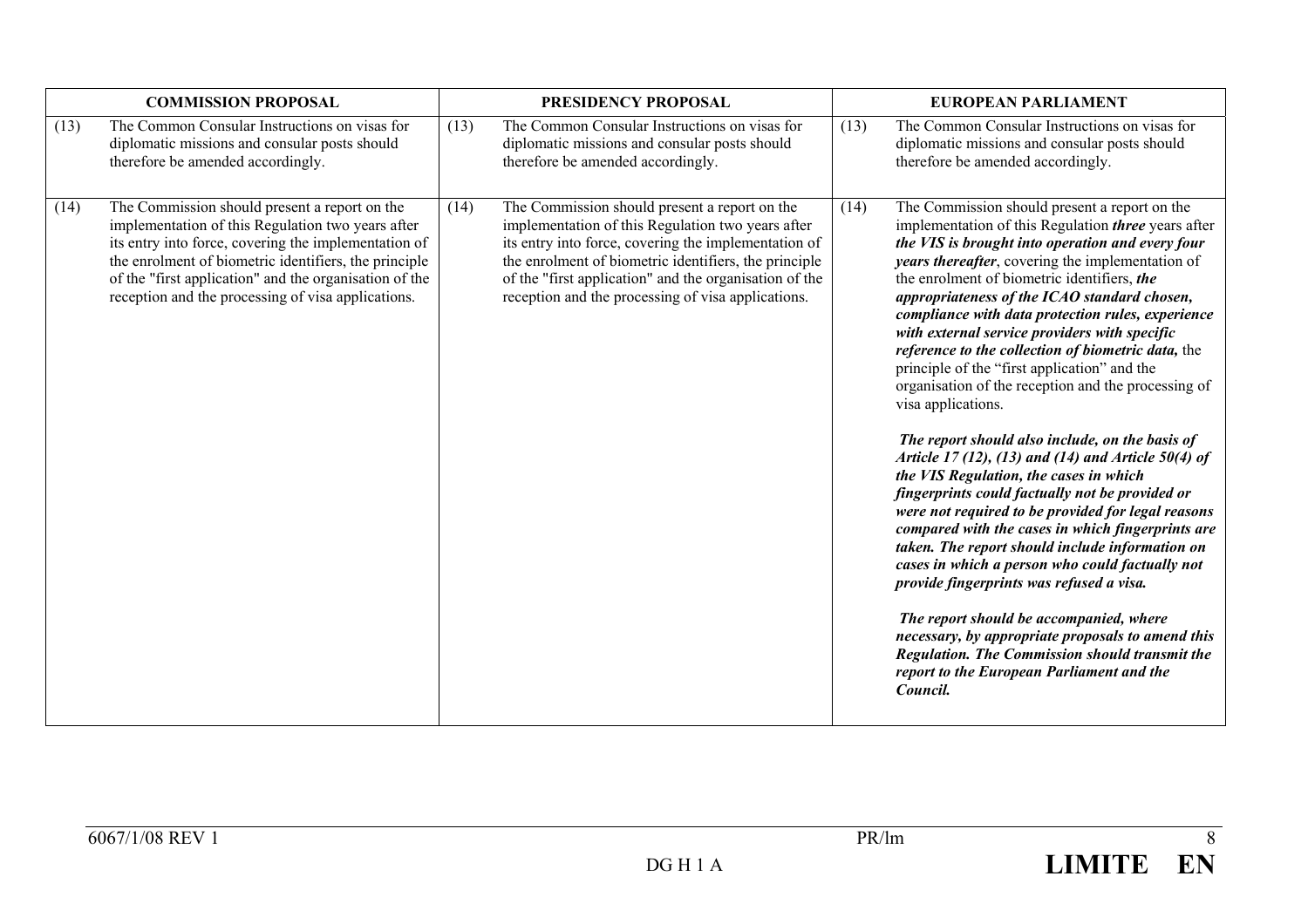| <b>COMMISSION PROPOSAL</b> |                                                                                                                                                                                                                                                                                                                                                                                                                                                                                  | PRESIDENCY PROPOSAL                                                                                                                                                                                                                                                                                                                                                                                                                                                                                                                                                                                                                                                                                                                                                                                                                                                  | <b>EUROPEAN PARLIAMENT</b> |                                                                                                                                                                                                                                                                                                                                                                                                                                                                                                                                                                                                              |  |
|----------------------------|----------------------------------------------------------------------------------------------------------------------------------------------------------------------------------------------------------------------------------------------------------------------------------------------------------------------------------------------------------------------------------------------------------------------------------------------------------------------------------|----------------------------------------------------------------------------------------------------------------------------------------------------------------------------------------------------------------------------------------------------------------------------------------------------------------------------------------------------------------------------------------------------------------------------------------------------------------------------------------------------------------------------------------------------------------------------------------------------------------------------------------------------------------------------------------------------------------------------------------------------------------------------------------------------------------------------------------------------------------------|----------------------------|--------------------------------------------------------------------------------------------------------------------------------------------------------------------------------------------------------------------------------------------------------------------------------------------------------------------------------------------------------------------------------------------------------------------------------------------------------------------------------------------------------------------------------------------------------------------------------------------------------------|--|
| (15)                       | The subsidiarity principle applies insofar as the<br>proposal does not fall under the exclusive<br>competence of the Community. This Regulation<br>does not go beyond what is necessary in order to<br>achieve the objectives pursued in accordance with<br>the third paragraph of Article 5 of the Treaty.                                                                                                                                                                      | (15)<br>Since the objectives of this Regulation, namely the<br>organisation of the reception and the processing of<br>visa applications in respect of the insertion of<br>biometric data in the VIS, cannot be sufficiently<br>achieved by the Member States and can therefore<br>be better achieved at Community level, the<br>Community may adopt measures, in accordance<br>with the principle of subsidiarity as set out in<br>Article 5 of the Treaty. In accordance with the<br>principle of proportionality, it is necessary and<br>appropriate for the achievement of the basic<br>objective of introducing common standards and<br>interoperable biometric identifiers to lay down<br>rules for all Member States implementing the<br>Schengen Convention. This Regulation does not go<br>beyond what is necessary in order to achieve those<br>objectives. | (15)                       | The objectives of this Regulation are the<br>organisation of the receipt and processing of visa<br>applications in respect of the insertion of<br>biometric data in the VIS. Since these objectives<br>cannot be sufficiently achieved by the Member<br>States the Community may adopt measures in<br>accordance with the principle of subsidiarity as<br>set out in Article 5 of the Treaty. In accordance<br>with the principle of proportionality, as set out in<br>the third paragraph of that Article, this<br>Regulation does not go beyond what is necessary<br>in order to achieve those objectives. |  |
| (16)                       | In accordance with the principle of proportionality,<br>it is necessary and appropriate for the achievement<br>of the basic objective of introducing common<br>standards and interoperable biometric identifiers to<br>lay down rules for all Member States implementing<br>the Schengen Convention. This Regulation does<br>not go beyond what is necessary in order to<br>achieve the objectives pursued in accordance with<br>the third paragraph of Article 5 of the Treaty. | (deleted)                                                                                                                                                                                                                                                                                                                                                                                                                                                                                                                                                                                                                                                                                                                                                                                                                                                            | (deleted)                  |                                                                                                                                                                                                                                                                                                                                                                                                                                                                                                                                                                                                              |  |
|                            |                                                                                                                                                                                                                                                                                                                                                                                                                                                                                  |                                                                                                                                                                                                                                                                                                                                                                                                                                                                                                                                                                                                                                                                                                                                                                                                                                                                      | (16a)                      | This Regulation respects fundamental rights and<br>observes the principles recognised in particular<br>by the European Convention for the Protection of<br>Human Rights and Fundamental Freedoms, by<br>the Charter of Fundamental Rights of the<br><b>European Union and by the United Nations</b><br>Convention on the Rights of the Child.                                                                                                                                                                                                                                                                |  |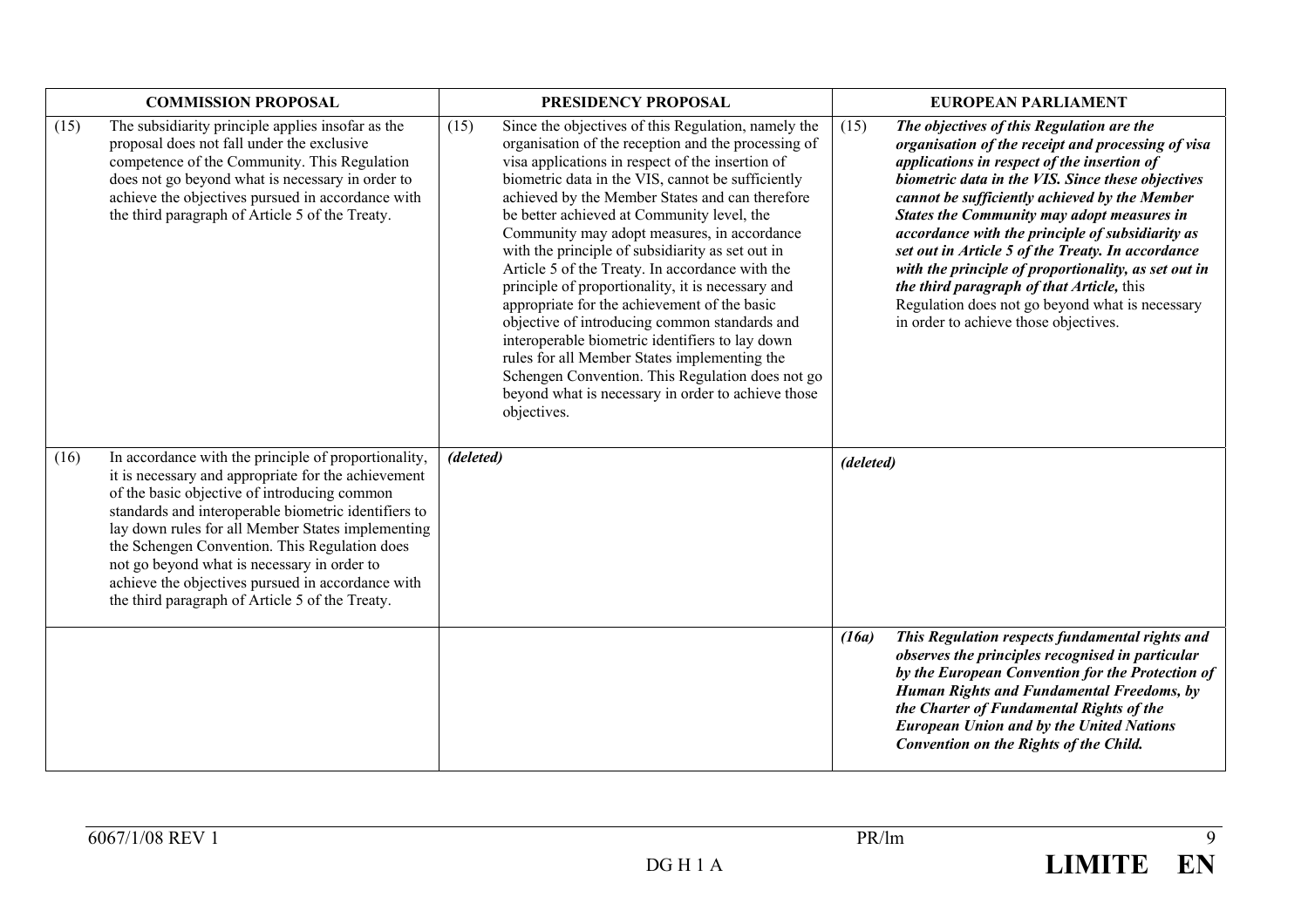| <b>COMMISSION PROPOSAL</b> |                                                                                                                                                                                                                                                                                                                                                                                                                                                                                                                                                                                                                                                                                                             | <b>PRESIDENCY PROPOSAL</b> |                                                                                                                                                                                                                                                                                                                                                                                                                                                                                                                                                                                                                                                                                                             | EUROPEAN PARLIAMENT |                                                                                                                                                                                                                                                                                                                                                                                                                                                                                                                                                                                                                                                                                                             |  |
|----------------------------|-------------------------------------------------------------------------------------------------------------------------------------------------------------------------------------------------------------------------------------------------------------------------------------------------------------------------------------------------------------------------------------------------------------------------------------------------------------------------------------------------------------------------------------------------------------------------------------------------------------------------------------------------------------------------------------------------------------|----------------------------|-------------------------------------------------------------------------------------------------------------------------------------------------------------------------------------------------------------------------------------------------------------------------------------------------------------------------------------------------------------------------------------------------------------------------------------------------------------------------------------------------------------------------------------------------------------------------------------------------------------------------------------------------------------------------------------------------------------|---------------------|-------------------------------------------------------------------------------------------------------------------------------------------------------------------------------------------------------------------------------------------------------------------------------------------------------------------------------------------------------------------------------------------------------------------------------------------------------------------------------------------------------------------------------------------------------------------------------------------------------------------------------------------------------------------------------------------------------------|--|
| (17)                       | In accordance with Articles 1 and 2 of the Protocol<br>on the position of Denmark annexed to the Treaty<br>on European Union and to the Treaty establishing<br>the European Community, Denmark is not taking<br>part in the adoption of this Regulation, and is not<br>bound by it or subject to its application. Given that<br>this Regulation builds upon the Schengen acquis<br>under the provisions of Title IV of Part Three of<br>the Treaty establishing the European Community,<br>Denmark shall, in accordance with Article 5 of the<br>said Protocol, decide within a period of six months<br>after the Council has adopted this Regulation,<br>whether it will implement it in its national law. | (16)                       | In accordance with Articles 1 and 2 of the Protocol<br>on the position of Denmark annexed to the Treaty<br>on European Union and to the Treaty establishing<br>the European Community, Denmark is not taking<br>part in the adoption of this Regulation, and is not<br>bound by it or subject to its application. Given that<br>this Regulation builds upon the Schengen acquis<br>under the provisions of Title IV of Part Three of<br>the Treaty establishing the European Community,<br>Denmark shall, in accordance with Article 5 of the<br>said Protocol, decide within a period of six months<br>after the Council has adopted this Regulation,<br>whether it will implement it in its national law. | (17)                | In accordance with Articles 1 and 2 of the Protocol<br>on the position of Denmark annexed to the Treaty<br>on European Union and to the Treaty establishing<br>the European Community, Denmark is not taking<br>part in the adoption of this Regulation, and is not<br>bound by it or subject to its application. Given that<br>this Regulation builds upon the Schengen acquis<br>under the provisions of Title IV of Part Three of<br>the Treaty establishing the European Community,<br>Denmark shall, in accordance with Article 5 of the<br>said Protocol, decide within a period of six months<br>after the Council has adopted this Regulation,<br>whether it will implement it in its national law. |  |
| (18)                       | As regards Iceland and Norway, this Regulation<br>constitutes a development of provisions of the<br>Schengen acquis within the meaning of the<br>Agreement concluded by the Council of the<br>European Union and the Republic of Iceland and the<br>Kingdom of Norway concerning the association of<br>those two States with the implementation,<br>application and development of the Schengen acquis<br>which fall within the area referred to in Article 1,<br>point B of Council Decision 1999/437/EC of 17<br>May 1999 on certain arrangements for the<br>application of that Agreement.                                                                                                               | (17)                       | As regards Iceland and Norway, this Regulation<br>constitutes a development of provisions of the<br>Schengen <i>acquis</i> within the meaning of the<br>Agreement concluded by the Council of the<br>European Union and the Republic of Iceland and<br>the Kingdom of Norway concerning the association<br>of those two States with the implementation,<br>application and development of the Schengen<br>acquis which fall within the area referred to in<br>Article 1, point B of Council Decision<br>1999/437/EC of 17 May 1999 on certain<br>arrangements for the application of that<br>Agreement <sup>10</sup> .                                                                                      | (18)                | As regards Iceland and Norway, this Regulation<br>constitutes a development of provisions of the<br>Schengen acquis within the meaning of the<br>Agreement concluded by the Council of the<br>European Union and the Republic of Iceland and the<br>Kingdom of Norway concerning the association of<br>those two States with the implementation,<br>application and development of the Schengen acquis<br>which fall within the area referred to in Article 1,<br>point B of Council Decision 1999/437/EC of 17<br>May 1999 on certain arrangements for the<br>application of that Agreement.                                                                                                               |  |

10 OJ L 176, 10.7.1999, p. 31.

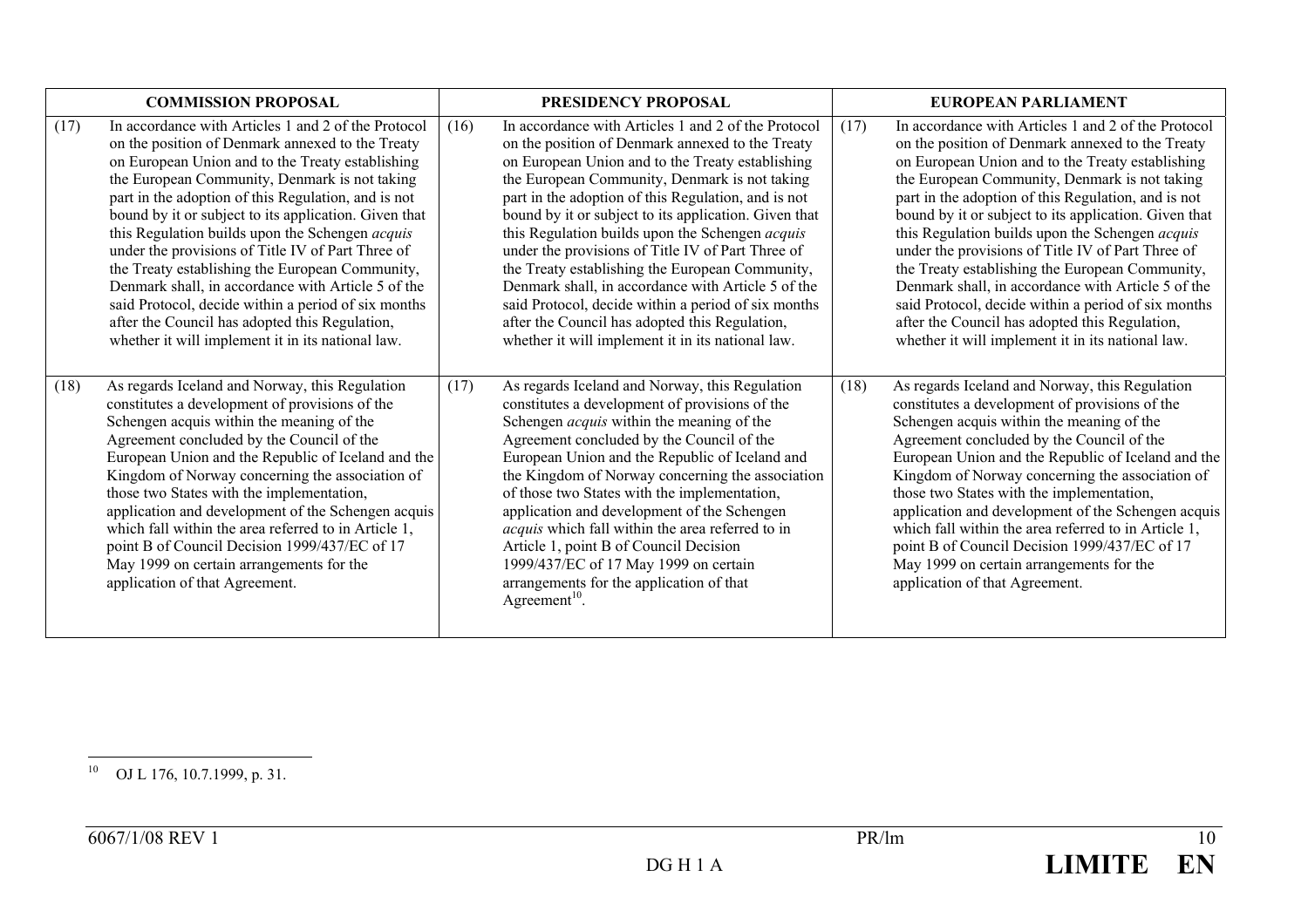| <b>COMMISSION PROPOSAL</b> |                                                                                                                                                                                                                                                                                                                                                                                                                                                                                                                                                                                           |      | PRESIDENCY PROPOSAL                                                                                                                                                                                                                                                                                                                                                                                                                                                                                                                                                                              |      | <b>EUROPEAN PARLIAMENT</b>                                                                                                                                                                                                                                                                                                                                                                                                                                                                                                                                                                       |  |  |
|----------------------------|-------------------------------------------------------------------------------------------------------------------------------------------------------------------------------------------------------------------------------------------------------------------------------------------------------------------------------------------------------------------------------------------------------------------------------------------------------------------------------------------------------------------------------------------------------------------------------------------|------|--------------------------------------------------------------------------------------------------------------------------------------------------------------------------------------------------------------------------------------------------------------------------------------------------------------------------------------------------------------------------------------------------------------------------------------------------------------------------------------------------------------------------------------------------------------------------------------------------|------|--------------------------------------------------------------------------------------------------------------------------------------------------------------------------------------------------------------------------------------------------------------------------------------------------------------------------------------------------------------------------------------------------------------------------------------------------------------------------------------------------------------------------------------------------------------------------------------------------|--|--|
| (19)                       | This Regulation constitutes a development of<br>provisions of the Schengen <i>acquis</i> in which the<br>United Kingdom does not take part, in accordance<br>with Council Decision 2000/365/EC of 29 May<br>2000 concerning the request of the United<br>Kingdom of Great Britain and Northern Ireland to<br>take part in some of the provisions of the Schengen<br>acquis. The United Kingdom is therefore not<br>taking part in its adoption and is not bound by it or<br>subject to its application.                                                                                   | (18) | This Regulation constitutes a development of<br>provisions of the Schengen <i>acquis</i> in which the<br>United Kingdom does not take part, in accordance<br>with Council Decision 2000/365/EC of 29 May<br>2000 concerning the request of the United<br>Kingdom of Great Britain and Northern Ireland to<br>take part in some of the provisions of the Schengen<br>acquis. The United Kingdom is therefore not<br>taking part in its adoption and is not bound by it or<br>subject to its application.                                                                                          | (19) | This Regulation constitutes a development of<br>provisions of the Schengen <i>acquis</i> in which the<br>United Kingdom does not take part, in accordance<br>with Council Decision 2000/365/EC of 29 May<br>2000 concerning the request of the United<br>Kingdom of Great Britain and Northern Ireland to<br>take part in some of the provisions of the Schengen<br>acquis. The United Kingdom is therefore not<br>taking part in its adoption and is not bound by it or<br>subject to its application.                                                                                          |  |  |
| (20)                       | This Regulation constitutes a development of<br>provisions of the Schengen <i>acquis</i> in which Ireland<br>does not take part, in accordance with Council<br>Decision 2002/192/EC of 28 February 2002<br>concerning Ireland's request to take part in some of<br>the provisions of the Schengen <i>acquis</i> ). Ireland is<br>therefore not taking part in its adoption and is not<br>bound by it or subject to its application.                                                                                                                                                       | (19) | This Regulation constitutes a development of<br>provisions of the Schengen <i>acquis</i> in which Ireland<br>does not take part, in accordance with Council<br>Decision 2002/192/EC of 28 February 2002<br>concerning Ireland's request to take part in some of<br>the provisions of the Schengen <i>acquis</i> . Ireland is<br>therefore not taking part in its adoption and is not<br>bound by it or subject to its application.                                                                                                                                                               | (20) | This Regulation constitutes a development of<br>provisions of the Schengen <i>acquis</i> in which Ireland<br>does not take part, in accordance with Council<br>Decision 2002/192/EC of 28 February 2002<br>concerning Ireland's request to take part in some of<br>the provisions of the Schengen <i>acquis</i> ). Ireland is<br>therefore not taking part in its adoption and is not<br>bound by it or subject to its application.                                                                                                                                                              |  |  |
| (21)                       | As regards Switzerland, this Regulation constitutes<br>a development of the provisions of the Schengen<br>acquis within the meaning of the Agreement<br>signed by the European Union, the European<br>Community and the Swiss Confederation on the<br>latter's association with the implementation,<br>application and development of the Schengen<br>acquis which fall within the area referred to in<br>Article 4 (1) of the Council decision on the signing,<br>on behalf of the European Community, and on the<br>provisional application of certain provisions of this<br>Agreement. | (20) | As regards Switzerland, this Regulation constitutes<br>a development of the provisions of the Schengen<br><i>acquis</i> within the meaning of the Agreement<br>signed by the European Union, the European<br>Community and the Swiss Confederation on the<br>latter's association with the implementation,<br>application and development of the Schengen<br>acquis which fall within the area referred to in<br>Article 4 (1) of the Council decision on the signing,<br>on behalf of the European Community, and on the<br>provisional application of certain provisions of this<br>Agreement. | (21) | As regards Switzerland, this Regulation constitutes<br>a development of the provisions of the Schengen<br><i>acquis</i> within the meaning of the Agreement<br>signed by the European Union, the European<br>Community and the Swiss Confederation on the<br>latter's association with the implementation,<br>application and development of the Schengen<br>acquis which fall within the area referred to in<br>Article 4 (1) of the Council decision on the<br>signing, on behalf of the European Community,<br>and on the provisional application of certain<br>provisions of this Agreement. |  |  |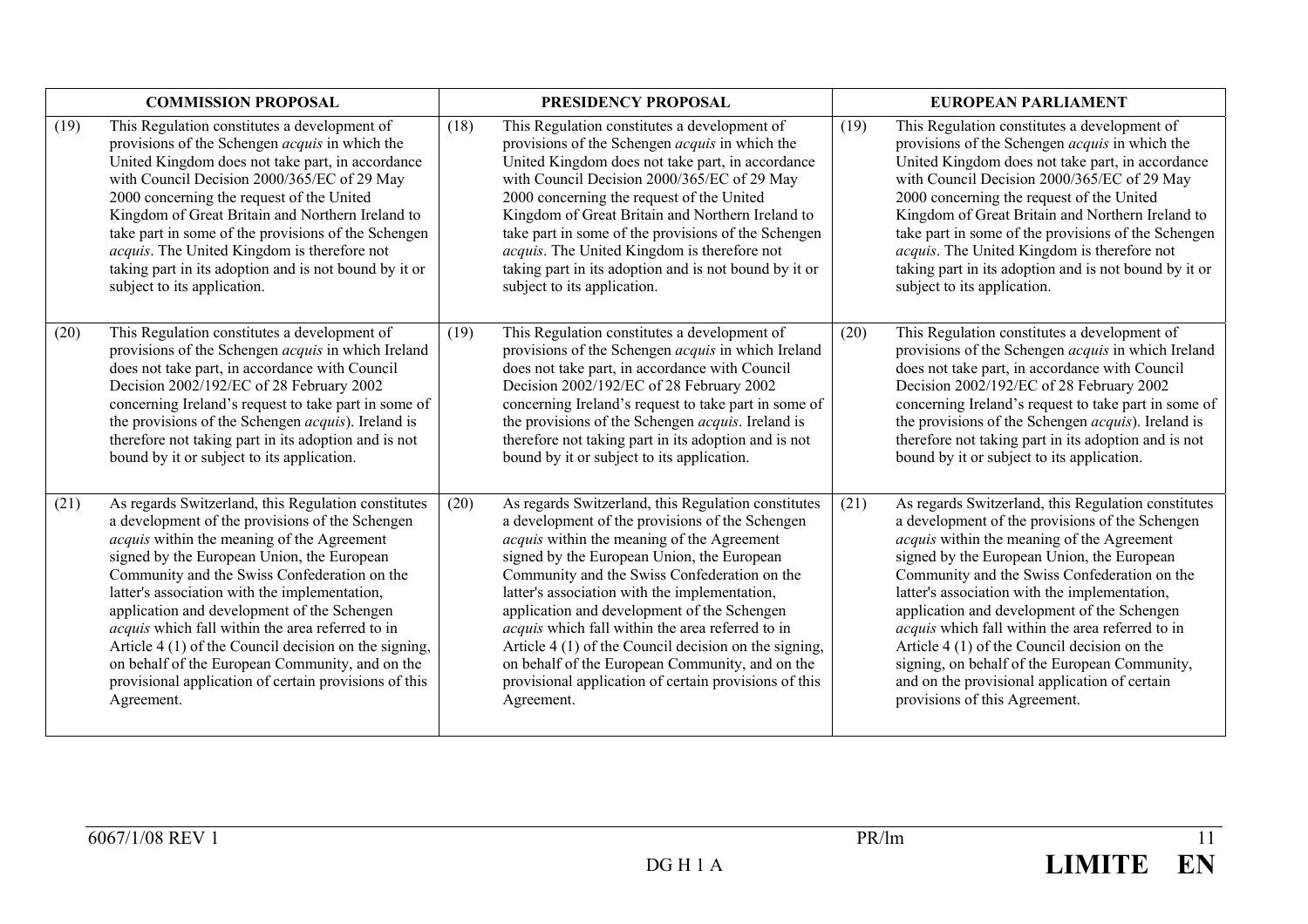| <b>COMMISSION PROPOSAL</b> |                                                                                                                                                                                  | PRESIDENCY PROPOSAL |                                                                                                                                                                                                     | EUROPEAN PARLIAMENT |                                                                                                                                                                                  |
|----------------------------|----------------------------------------------------------------------------------------------------------------------------------------------------------------------------------|---------------------|-----------------------------------------------------------------------------------------------------------------------------------------------------------------------------------------------------|---------------------|----------------------------------------------------------------------------------------------------------------------------------------------------------------------------------|
|                            |                                                                                                                                                                                  | (21)                | As regards Cyprus, this Regulation constitutes an<br>act building on the Schengen <i>acquis</i> or otherwise<br>related to it within the meaning of Article $3(2)$ of<br>the 2003 Act of Accession. |                     |                                                                                                                                                                                  |
| (22)                       | This Regulation constitutes an act building on the<br>Schengen <i>acquis</i> or otherwise related to it within<br>the meaning of Article $3(2)$ of the 2003 Act of<br>Accession. | (22)                | This Regulation constitutes an act building on the<br>Schengen <i>acquis</i> or otherwise related to it within<br>the meaning of Article $4(2)$ of the 2005 Act of<br>Accession,                    | (22)                | This Regulation constitutes an act building on the<br>Schengen <i>acquis</i> or otherwise related to it within<br>the meaning of Article $3(2)$ of the 2003 Act of<br>Accession. |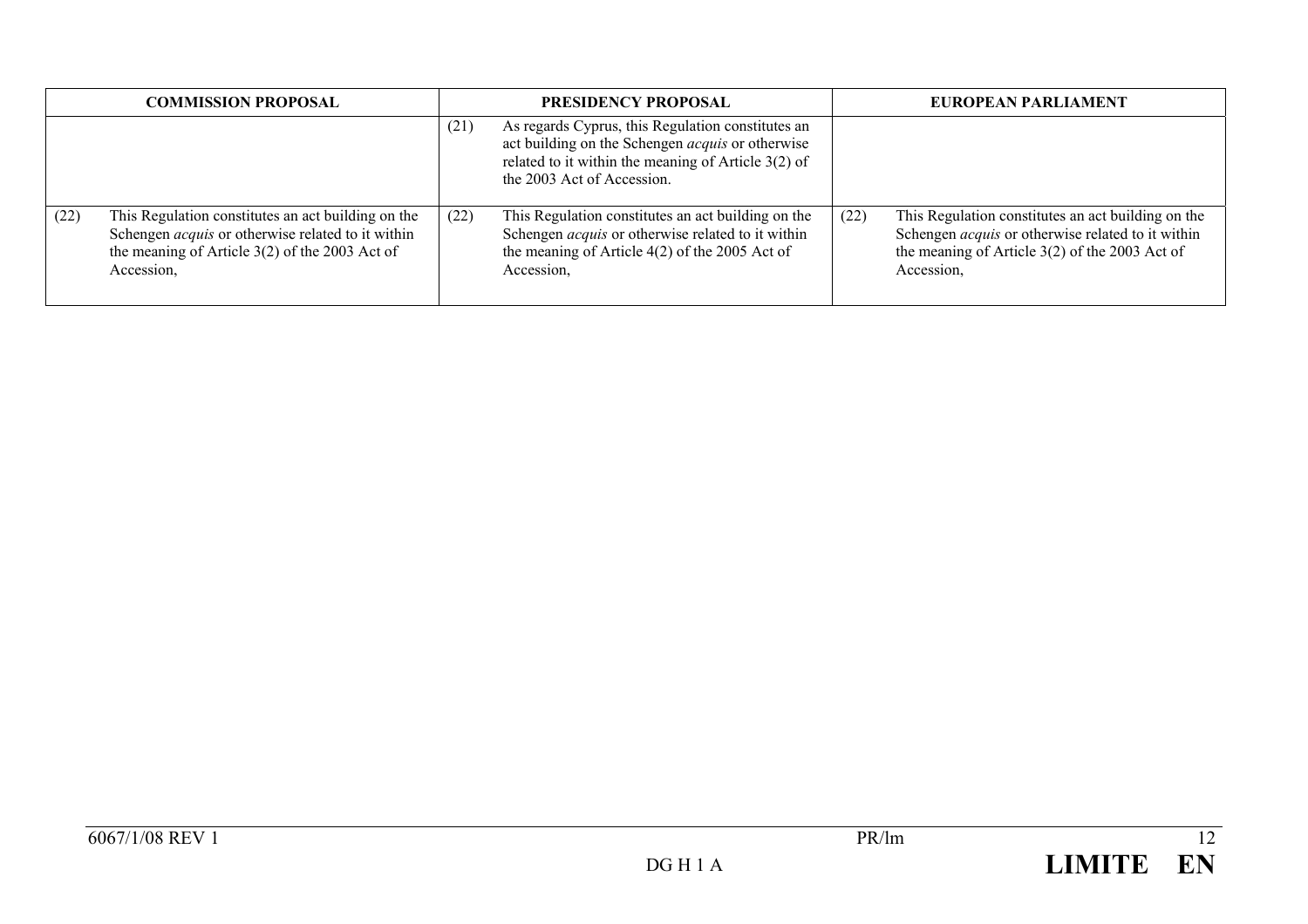| <b>COMMISSION PROPOSAL</b>                                                                                                                                                                                                                                                                                                                                                                                                                                                                                                                                                                                                                | <b>PRESIDENCY PROPOSAL</b>                                                                                                                                                                                                                                                                                                                                                                                                                                                                                                                                                                                                                                                                                                                                                                                                                                                                                                                                                                                                                                                                                                                                                                | EUROPEAN PARLIAMENT                                                                                                                                                                                                                                                                                                                                                                                                                                                                                                                                                                                                                                                                                                                                                                                                                                                                                                                                                                                                                                                 |
|-------------------------------------------------------------------------------------------------------------------------------------------------------------------------------------------------------------------------------------------------------------------------------------------------------------------------------------------------------------------------------------------------------------------------------------------------------------------------------------------------------------------------------------------------------------------------------------------------------------------------------------------|-------------------------------------------------------------------------------------------------------------------------------------------------------------------------------------------------------------------------------------------------------------------------------------------------------------------------------------------------------------------------------------------------------------------------------------------------------------------------------------------------------------------------------------------------------------------------------------------------------------------------------------------------------------------------------------------------------------------------------------------------------------------------------------------------------------------------------------------------------------------------------------------------------------------------------------------------------------------------------------------------------------------------------------------------------------------------------------------------------------------------------------------------------------------------------------------|---------------------------------------------------------------------------------------------------------------------------------------------------------------------------------------------------------------------------------------------------------------------------------------------------------------------------------------------------------------------------------------------------------------------------------------------------------------------------------------------------------------------------------------------------------------------------------------------------------------------------------------------------------------------------------------------------------------------------------------------------------------------------------------------------------------------------------------------------------------------------------------------------------------------------------------------------------------------------------------------------------------------------------------------------------------------|
| HAVE ADOPTED THIS REGULATION:                                                                                                                                                                                                                                                                                                                                                                                                                                                                                                                                                                                                             | HAVE ADOPTED THIS REGULATION:                                                                                                                                                                                                                                                                                                                                                                                                                                                                                                                                                                                                                                                                                                                                                                                                                                                                                                                                                                                                                                                                                                                                                             | HAVE ADOPTED THIS REGULATION:                                                                                                                                                                                                                                                                                                                                                                                                                                                                                                                                                                                                                                                                                                                                                                                                                                                                                                                                                                                                                                       |
| Article 1                                                                                                                                                                                                                                                                                                                                                                                                                                                                                                                                                                                                                                 | Article 1                                                                                                                                                                                                                                                                                                                                                                                                                                                                                                                                                                                                                                                                                                                                                                                                                                                                                                                                                                                                                                                                                                                                                                                 | Article 1                                                                                                                                                                                                                                                                                                                                                                                                                                                                                                                                                                                                                                                                                                                                                                                                                                                                                                                                                                                                                                                           |
| The Common Consular Instructions on visas for diplomatic<br>missions and consular posts are amended as follows:<br>In Point II, point 1.2 is amended as follows:<br>(1)<br>In (b) the following paragraph is added:<br>(a)<br>"A Member State may also represent one or<br>more other Member States solely for the<br>reception of applications and the enrolment of<br>biometric identifiers. The relevant provisions<br>of 1.2 (c) and (e) shall apply. The reception<br>and transmission of files and data to the<br>represented consular post shall be carried out<br>respecting the relevant data protection and<br>security rules." | The Common Consular Instructions on visas for diplomatic<br>missions and consular posts are amended as follows:<br>In Point II, point 1.2 is amended as follows:<br>(1)<br>In (b) the following paragraphs is are added:<br>(a)<br>"A Member State may also represent one or<br>more other Member States in a limited manner<br>solely for the reception collection of<br>applications and the enrolment of biometric<br>identifiers <sup>11</sup> . The relevant provisions of 1.2 (c)<br>and (e) shall apply. The reception collection<br>and transmission of files and data to the<br>represented Member State shall be carried out<br>respecting the relevant data protection and<br>security rules.<br>(aa) Representation of one or more Member States<br>in a limited manner may be carried out by a<br><b>Member State to which this instrument does</b><br>not apply. In such cases, the Member States<br>represented in a limited manner shall:<br>- ensure that all data protection principles for<br>the processing of personal data are respected<br>by the representing Member State; and<br>- ensure that the cost of the visa is not<br>affected by the representation.". | The Common Consular Instructions on visas for diplomatic<br>missions and consular posts are amended as follows:<br>In Point II, point 1.2 is amended as follows:<br>(1)<br>In (b) the following paragraph is added:<br>(a)<br>"A Member State may also represent one or<br>more other Member States solely for the<br>reception of applications and the enrolment of<br>biometric identifiers. The relevant provisions<br>of 1.2 (c) and (e) shall apply. Where it receives<br>an application, the representing Member<br>State shall create the application file in the<br>VIS and insert the data referred to in Article<br>9 of the VIS Regulation. It shall then inform<br>the consular post of the represented Member<br>State of the application and the VIS entry<br>through the VIS communication<br>infrastructure as provided for in Article 16 of<br>the VIS Regulation. The reception and<br>transmission of files and data to the<br>represented consular post shall be carried out<br>respecting the relevant data protection and<br>security rules." |

<sup>11</sup><sup>1</sup> COM wanted a sentence to be added indicating that the "limited representation" could also be implemented by a non-Schengen State as far as the reception of applications and their transmission to the represented State are concerned.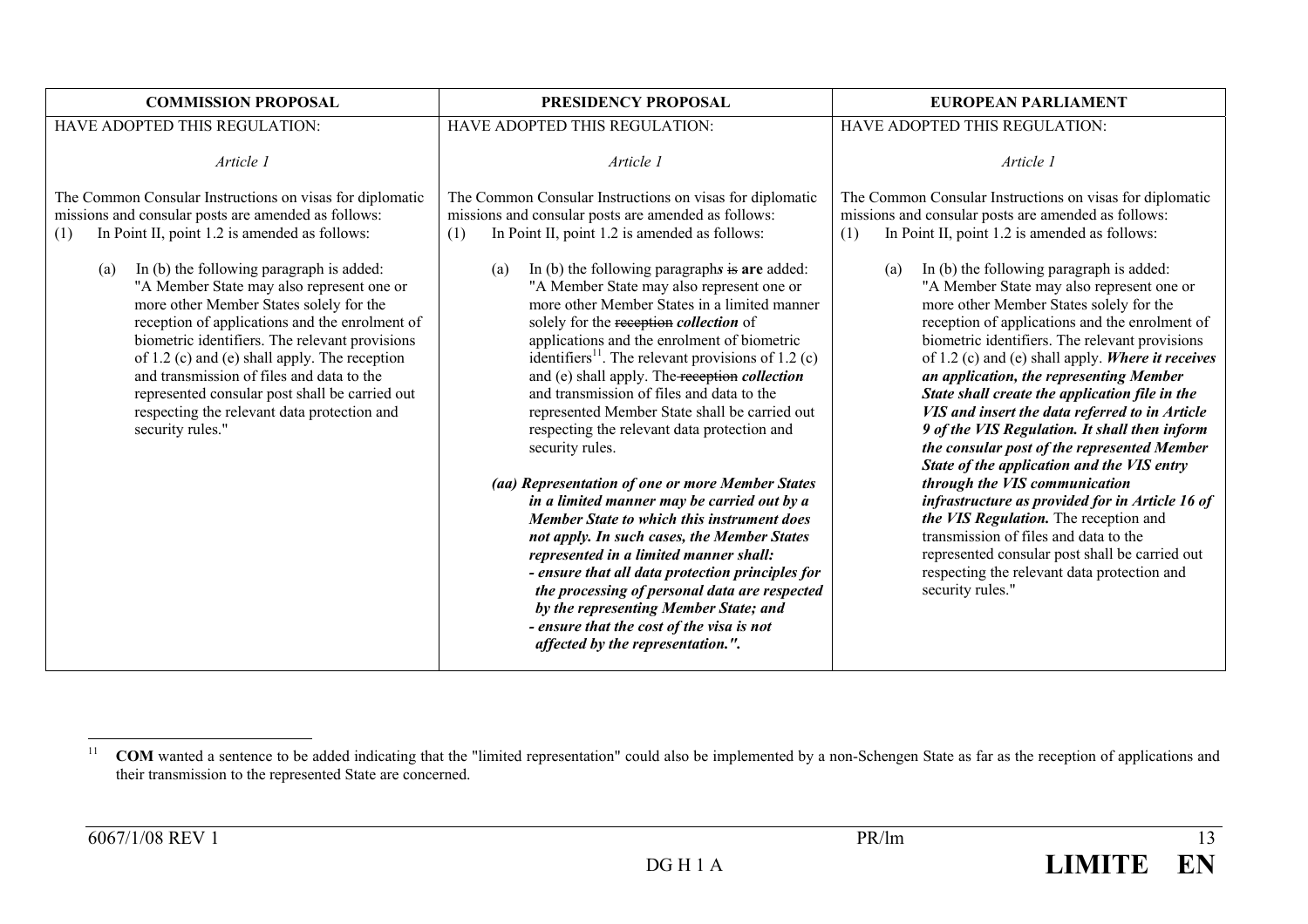| <b>COMMISSION PROPOSAL</b>                                                                                                                                                                                                                     | <b>PRESIDENCY PROPOSAL</b>                                                                                                                                                                                                                     | EUROPEAN PARLIAMENT                                                                                                                                                                                                                            |
|------------------------------------------------------------------------------------------------------------------------------------------------------------------------------------------------------------------------------------------------|------------------------------------------------------------------------------------------------------------------------------------------------------------------------------------------------------------------------------------------------|------------------------------------------------------------------------------------------------------------------------------------------------------------------------------------------------------------------------------------------------|
|                                                                                                                                                                                                                                                |                                                                                                                                                                                                                                                | In Point III, point -1 shall be added:<br>(Ia)<br>"Conduct of staff involved in visa<br>applications                                                                                                                                           |
|                                                                                                                                                                                                                                                |                                                                                                                                                                                                                                                | <b>Member States shall ensure that applicants</b><br>are received courteously by all staff involved<br>in visa applications.                                                                                                                   |
|                                                                                                                                                                                                                                                |                                                                                                                                                                                                                                                | All staff shall, in the performance of their<br>duties, fully respect the human dignity and<br>integrity of the applicant. Any measures<br>taken shall be proportionate to the objectives<br><i>pursued.</i>                                   |
|                                                                                                                                                                                                                                                |                                                                                                                                                                                                                                                | While performing their tasks, staff shall not<br>discriminate against persons on grounds of<br>sex, racial or ethnic origin, religion or belief,<br>disability, age or sexual orientation."                                                    |
| Point (d) is replaced by the following: "When<br>(b)<br>uniform visas are issued pursuant to (a) and<br>(b), the representation shall be reflected in the<br>table of representation for the issuing of<br>uniform visas set out in Annex 18." | Point (d) is replaced by the following: "When<br>(b)<br>uniform visas are issued pursuant to (a) and<br>(b), the representation shall be reflected in the<br>table of representation for the issuing of<br>uniform visas set out in Annex 18." | Point (d) is replaced by the following: "When<br>(b)<br>uniform visas are issued pursuant to (a) and<br>(b), the representation shall be reflected in the<br>table of representation for the issuing of<br>uniform visas set out in Annex 18." |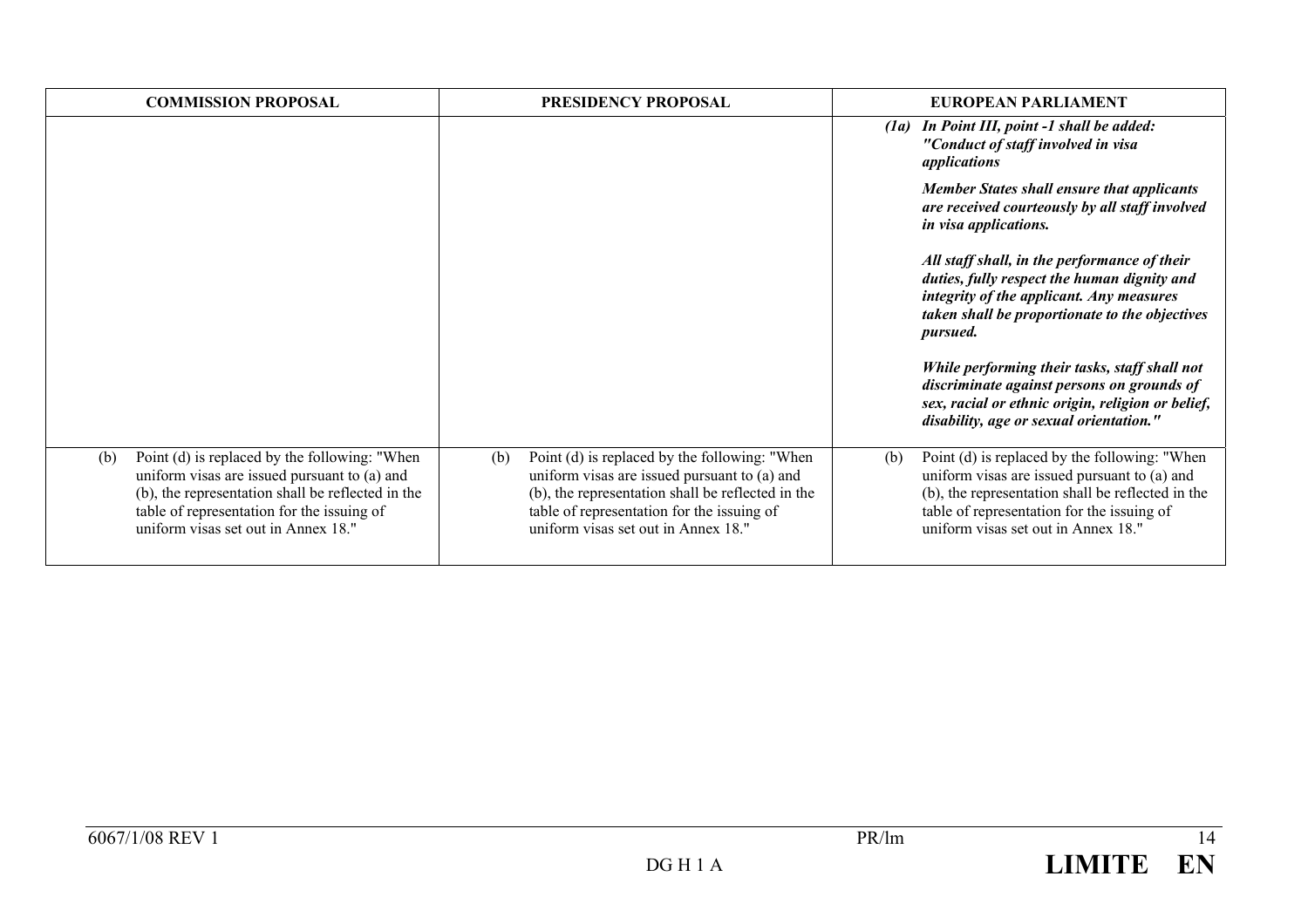|     | <b>COMMISSION PROPOSAL</b>                                                                                                                                                                                                                                               |     | <b>PRESIDENCY PROPOSAL</b>                                                                                                                                                                                                                                               |     | EUROPEAN PARLIAMENT                                                                                                                                                                                                                                                                |
|-----|--------------------------------------------------------------------------------------------------------------------------------------------------------------------------------------------------------------------------------------------------------------------------|-----|--------------------------------------------------------------------------------------------------------------------------------------------------------------------------------------------------------------------------------------------------------------------------|-----|------------------------------------------------------------------------------------------------------------------------------------------------------------------------------------------------------------------------------------------------------------------------------------|
| (2) | In Point III, point 1 is replaced by the following:                                                                                                                                                                                                                      | (2) | In Point III, point 1 is replaced by the following:                                                                                                                                                                                                                      | (2) | In Point III, point 1 is replaced by the following:                                                                                                                                                                                                                                |
|     | Visa application forms-number of application<br>1.1<br>forms                                                                                                                                                                                                             |     | Visa application forms-number of application<br>forms                                                                                                                                                                                                                    |     | 1.1 Visa application forms-number of application<br>forms                                                                                                                                                                                                                          |
|     | Applicants shall also be required to fill in the<br>uniform visa form. Applications for a uniform visa<br>must be made using the harmonised form a specimen<br>of which is given in Annex 16.                                                                            |     | Applicants shall also be required to fill in the<br>uniform visa form. Applications for a uniform visa<br>must be made using the harmonised form a specimen<br>of which is given in Annex 16.                                                                            |     | <i>Applicants</i> shall also be required to fill in the uniform<br>visa form. Applications for a uniform visa must be<br>made using the harmonised form a specimen of which<br>is given in Annex 16.                                                                               |
|     | At least one copy of the application form must be<br>filled in so that it may be used during consultation<br>with the central authorities. Member States may,<br>insofar as national administrative procedures so<br>require, request several copies of the application. |     | At least one copy of the application form must be<br>filled in so that it may be used during consultation<br>with the central authorities. Member States may,<br>insofar as national administrative procedures so<br>require, request several copies of the application. |     | At least one copy of the application form must be<br>filled in so that it may be used during consultation<br>with the central authorities. The Contracting Parties<br>may, insofar as national administrative procedures so<br>require, request several copies of the application. |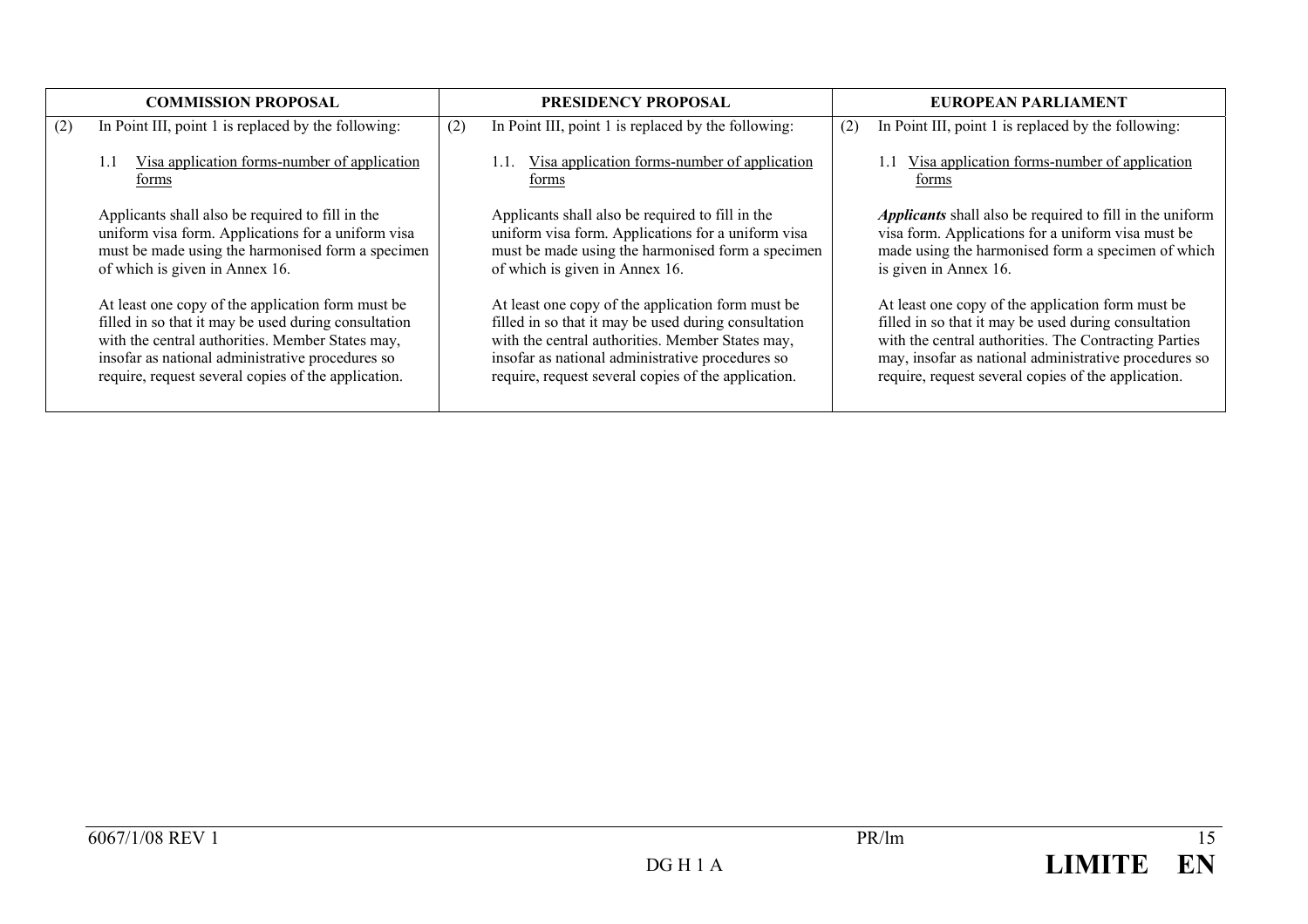|      | <b>COMMISSION PROPOSAL</b>                                                                                                                                                                                                                                                                                                                                                                                                                                                                                                                                                                                                                                                                                                                                                                                                                                                                                                                                 | PRESIDENCY PROPOSAL                                                                                                                                                                                                                                                                                                                                                                                                                                                                                                                                                                                                                                                                                                                                                                                                                                                                                                                                                                                                                                                                                                                                                                                                                                                                                                                            |      | EUROPEAN PARLIAMENT                                                                                                                                                                                                                                                                                                                                                                                                                                                                                                                                                                                                                                                                                                                                                                                                                                                                                                                                                                                                                                                                                                                                  |
|------|------------------------------------------------------------------------------------------------------------------------------------------------------------------------------------------------------------------------------------------------------------------------------------------------------------------------------------------------------------------------------------------------------------------------------------------------------------------------------------------------------------------------------------------------------------------------------------------------------------------------------------------------------------------------------------------------------------------------------------------------------------------------------------------------------------------------------------------------------------------------------------------------------------------------------------------------------------|------------------------------------------------------------------------------------------------------------------------------------------------------------------------------------------------------------------------------------------------------------------------------------------------------------------------------------------------------------------------------------------------------------------------------------------------------------------------------------------------------------------------------------------------------------------------------------------------------------------------------------------------------------------------------------------------------------------------------------------------------------------------------------------------------------------------------------------------------------------------------------------------------------------------------------------------------------------------------------------------------------------------------------------------------------------------------------------------------------------------------------------------------------------------------------------------------------------------------------------------------------------------------------------------------------------------------------------------|------|------------------------------------------------------------------------------------------------------------------------------------------------------------------------------------------------------------------------------------------------------------------------------------------------------------------------------------------------------------------------------------------------------------------------------------------------------------------------------------------------------------------------------------------------------------------------------------------------------------------------------------------------------------------------------------------------------------------------------------------------------------------------------------------------------------------------------------------------------------------------------------------------------------------------------------------------------------------------------------------------------------------------------------------------------------------------------------------------------------------------------------------------------|
| 1.2. | <b>Biometric</b> identifiers                                                                                                                                                                                                                                                                                                                                                                                                                                                                                                                                                                                                                                                                                                                                                                                                                                                                                                                               | 1.2. Biometric identifiers                                                                                                                                                                                                                                                                                                                                                                                                                                                                                                                                                                                                                                                                                                                                                                                                                                                                                                                                                                                                                                                                                                                                                                                                                                                                                                                     | 1.2. | Biometric identifiers                                                                                                                                                                                                                                                                                                                                                                                                                                                                                                                                                                                                                                                                                                                                                                                                                                                                                                                                                                                                                                                                                                                                |
| a)   | Member States shall collect biometric<br>identifiers comprising the facial image and ten<br>fingerprints from the applicant in accordance<br>with the safeguards laid down in the European<br>Convention for the Protection of Human<br>Rights and Fundamental Freedoms and in the<br>United Nations Convention on the Rights of<br>the Child.<br>At the moment of submission of his/her first<br>visa application each applicant shall be<br>required to appear in person. At that time the<br>following biometric identifiers shall be<br>collected:<br>a photograph, scanned or taken at the time<br>of application and<br>ten fingerprints taken flat and digitally<br>captured.<br>For any subsequent application the biometric<br>identifiers shall be copied from the first<br>application, providing the last entry is not<br>older than 48 months. After this period a<br>subsequent application is to be considered as a<br>"first application". | a) Member States shall collect biometric identifiers<br>comprising the facial image and ten fingerprints<br>from the applicant in accordance with the safeguards<br>laid down in the European Convention for the<br>Protection of Human Rights and Fundamental<br>Freedoms and in the United Nations Convention on<br>the Rights of the Child.<br>At the moment of submission of his/her first visa<br>application each applicant shall be required to appear<br>in person. At that time the following biometric<br>identifiers shall be collected:<br>- a photograph, scanned or taken at the time of<br>application and<br>- ten fingerprints taken flat and digitally captured.<br>Where biometric identifiers collected from the<br>applicant regarding an earlier application were<br>entered for the first time in the VIS:<br>$-$ less than 24 months before the date of the new<br>application in cases where the applicant was a<br>child from 6 to 12 years of age when the<br>biometric identifiers were entered for the first<br>time, and<br>$-$ less than 54 59 months before the date of the new<br>application in cases where the applicant was a<br>person above 12 years of age when the biometric<br>identifiers were entered for the first time,<br>these biometric identifiers shall be copied to the new<br>application. | a)   | Member States shall collect biometric<br>identifiers comprising the facial image and ten<br>fingerprints from the applicant <i>respecting the</i><br>rights laid down in the European Convention<br>for the Protection of Human Rights and<br>Fundamental Freedoms, in the Charter of<br><b>Fundamental Rights of the European Union</b><br>and in the United Nations Convention on the<br>Rights of the Child.<br>At the moment of submission of his/her first<br>visa application each applicant not subject to<br>any of the exceptions referred to in point (b)<br>shall be required to appear in person. At that<br>time the following biometric identifiers shall<br>be collected:<br>a photograph, scanned or taken at the time<br>of application and<br>ten fingerprints taken flat and digitally<br>captured.<br>For any subsequent application, within 59<br>months from the start of the retention period<br>provided for in Article 23 of the VIS<br>Regulation, the biometric identifiers shall be<br>copied from the first application. After this<br>period a subsequent application is to be<br>considered as a "first application". |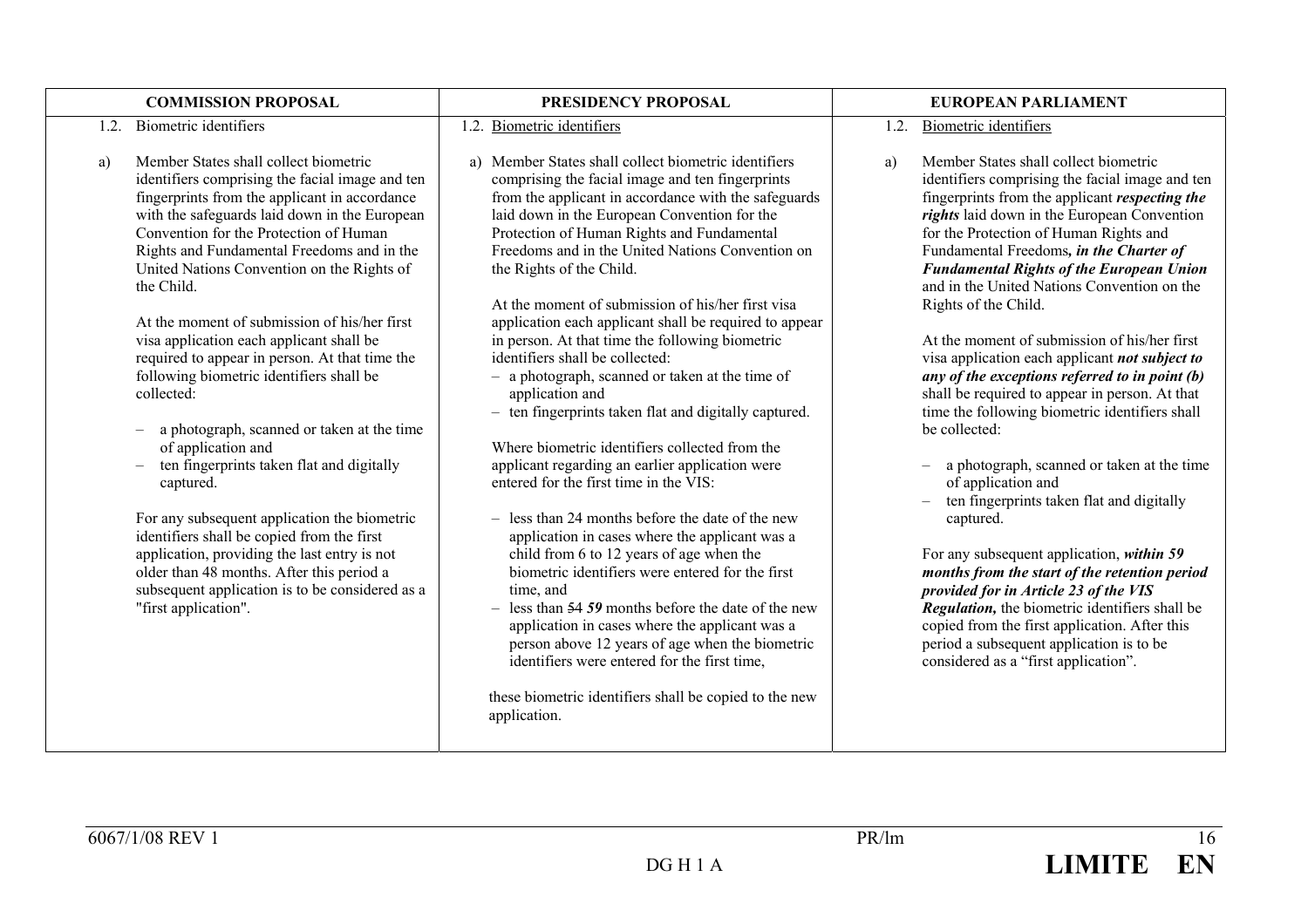| <b>COMMISSION PROPOSAL</b> | <b>PRESIDENCY PROPOSAL</b>                                                                                                                                                                                                                                                                                                                                                                                                                                                                                                                                                                                                         | EUROPEAN PARLIAMENT |
|----------------------------|------------------------------------------------------------------------------------------------------------------------------------------------------------------------------------------------------------------------------------------------------------------------------------------------------------------------------------------------------------------------------------------------------------------------------------------------------------------------------------------------------------------------------------------------------------------------------------------------------------------------------------|---------------------|
|                            | However, in case of serious doubts $^{12}$ regarding the<br>identity of the visa applicants, the <i>diplomatic</i><br>mission or consular post may decide exceptionally<br>to collect biometric identifiers within the period<br>specified above <sup>13</sup> . Furthermore, when the visa<br>application is lodged at the external service<br>provider or in the framework of limited<br>representation provided for in Point II, point<br>$1.2$ (aa) and there are doubts regarding compliance<br>with the time requirements specified above, a visa<br>applicant may request his/her biometric identifiers<br>to be collected. |                     |

<sup>&</sup>lt;sup>12</sup> **DE** entered a reservation.<br><sup>13</sup> **FR** maintained its reservation because it wants the date of collection of the fingerprints to be also covered by "the serious doubts".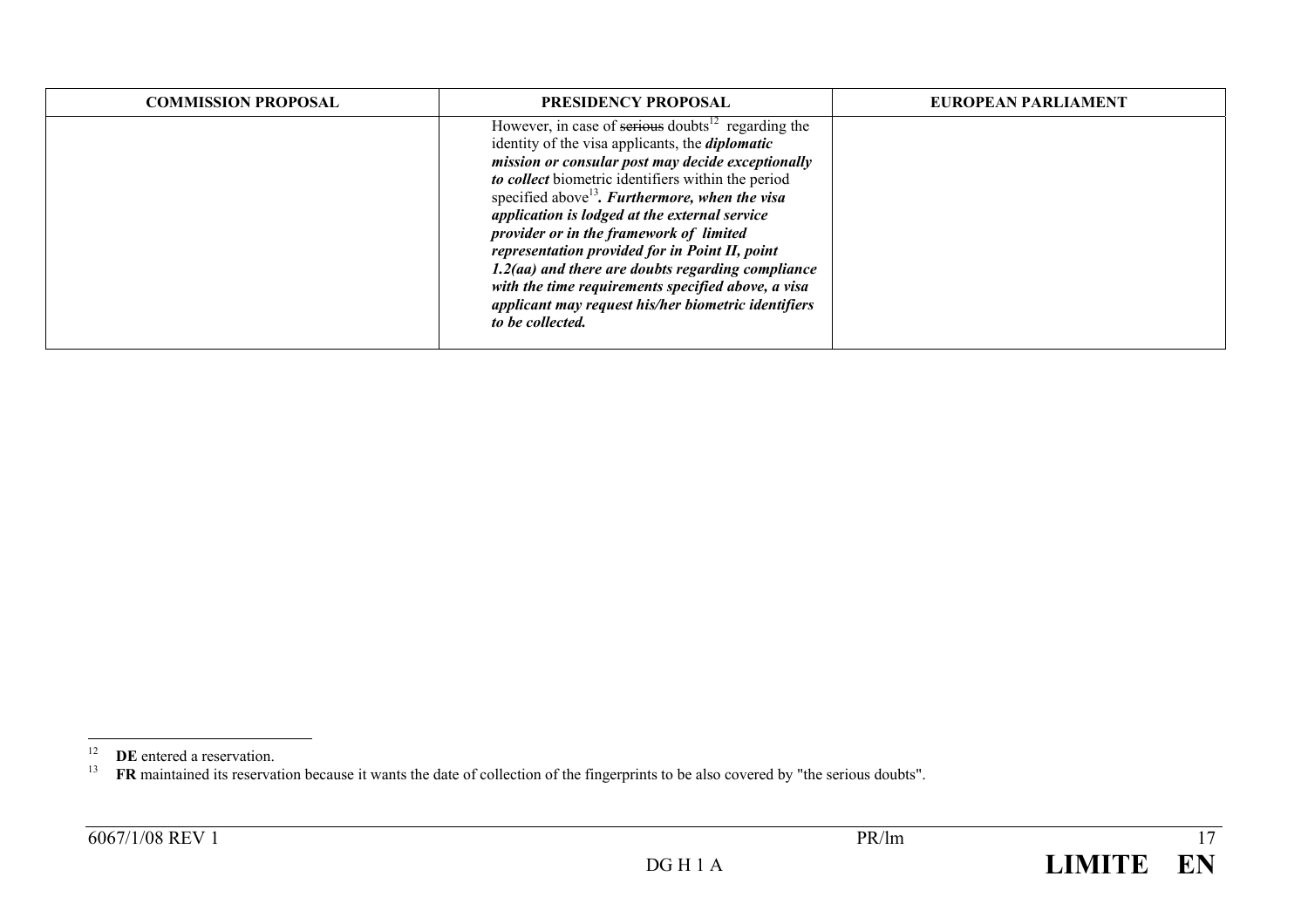| <b>COMMISSION PROPOSAL</b>                                                                                                                                                                                                  | <b>PRESIDENCY PROPOSAL</b>                                                                                                                                                                                            | EUROPEAN PARLIAMENT                                                                                                                                                                                                  |
|-----------------------------------------------------------------------------------------------------------------------------------------------------------------------------------------------------------------------------|-----------------------------------------------------------------------------------------------------------------------------------------------------------------------------------------------------------------------|----------------------------------------------------------------------------------------------------------------------------------------------------------------------------------------------------------------------|
| The technical requirements for the photograph and<br>the fingerprints shall be in accordance with the<br>international standards as set out in ICAO document<br>9303 part 1 (passports) 6th edition.                        | The technical requirements for the photograph shall<br>be in accordance with the international standards as<br>set out in ICAO Doc 9303 part 1 6th edition. The<br>age of the photograph for subsequent applications  | The technical requirements for the photograph and<br>the fingerprints shall be in accordance with the<br>international standards as set out in ICAO document<br>9303 part 1 (passports) 6th edition.                 |
| The biometric identifiers shall be taken by qualified<br>and duly authorised staff of the diplomatic mission<br>or consular post or, under their supervision, of the<br>external service provider referred to in point 1.B. | shall be determined at the time of the first<br>application.<br>The fingerprints shall be taken in accordance with<br>ICAO standards and the Commission Decision                                                      | The biometric identifiers shall be taken by qualified<br>and duly authorised staff of the diplomatic mission<br>or consular post or, under their supervision and<br>responsibility, of the external service provider |
| The data shall be entered in the Visa Information<br>System (VIS) only by duly authorised consular staff<br>according to Articles $4(1)$ , Article 5 and Article $6(5)$                                                     | 2006/648/EC of 22 September 2006 laying down the<br>technical specifications on the standards for<br>biometric features related to the development of the<br>VIS.                                                     | referred to in point 1.B.<br>The data shall be entered in the Visa Information<br>System (VIS) only by duly authorised consular staff                                                                                |
| and (6) of the VIS regulation.                                                                                                                                                                                              | The biometric identifiers shall be taken by qualified<br>and duly authorised staff of the visa authorities.<br>Under supervision of the visa authorities, the<br>biometric identifiers may also be taken by qualified | referred to in Article $4(1)$ , in accordance with<br>Article 5 of the VIS regulation.<br>Member States shall ensure that full use is made of<br>all search criteria under Article 13 of the VIS                     |
|                                                                                                                                                                                                                             | and duly authorized staff of an honorary consul or of<br>an external service provider referred to in point 1.B.<br>The data shall be entered in the VIS only by duly                                                  | Regulation in order to avoid false rejections and<br><i>identifications.</i><br>The collection of biometric identifiers, including                                                                                   |
|                                                                                                                                                                                                                             | authorised consular staff according to Articles 4(1),<br>Article 5 and Article $6(5)$ and $(6)$ of the VIS<br>Regulation.                                                                                             | their transmission from the service provider to the<br>responsible consular post, shall be supervised in<br>accordance with Articles 41 and 43 of the VIS<br>Regulation and Article 28 of Directive 1995/46.         |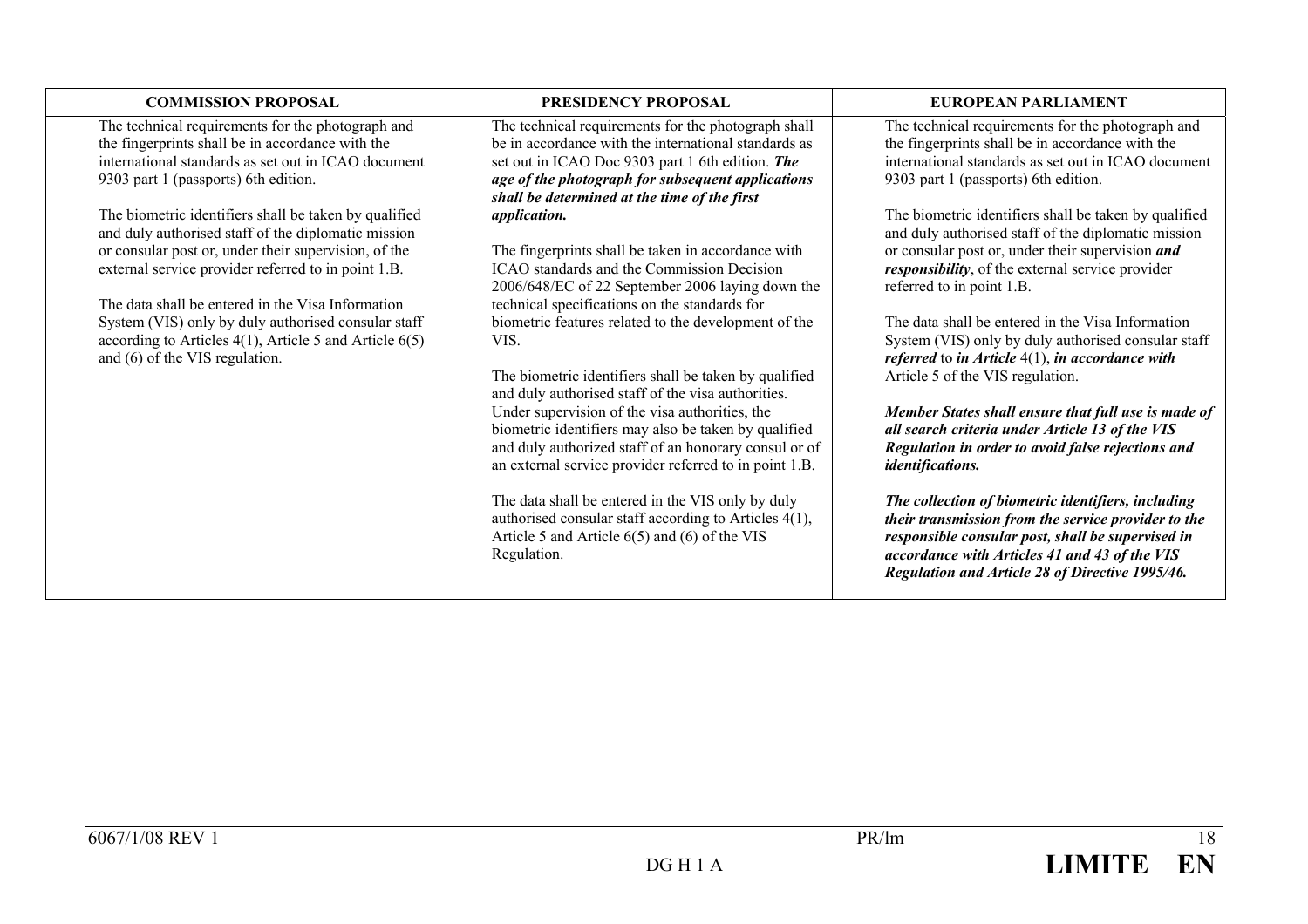| <b>COMMISSION PROPOSAL</b>                                                                                                                                                                                                                                                                                                                                                                                                                                                                                                                                                                                        | PRESIDENCY PROPOSAL                                                                                                                                                                                                                                                                                                                                                                                                                                                                                                                                                                                                                                                                                                                                                                                                                                                                                                                                                                                                                                                          | <b>EUROPEAN PARLIAMENT</b>                                                                                                                                                                                                                                                                                                                                                                                                                                                                                                                                                                                                                                                                                                                                                                                                                                                                                                                                                                                                                                                                                                                                                                                                                                                                                                                                                |
|-------------------------------------------------------------------------------------------------------------------------------------------------------------------------------------------------------------------------------------------------------------------------------------------------------------------------------------------------------------------------------------------------------------------------------------------------------------------------------------------------------------------------------------------------------------------------------------------------------------------|------------------------------------------------------------------------------------------------------------------------------------------------------------------------------------------------------------------------------------------------------------------------------------------------------------------------------------------------------------------------------------------------------------------------------------------------------------------------------------------------------------------------------------------------------------------------------------------------------------------------------------------------------------------------------------------------------------------------------------------------------------------------------------------------------------------------------------------------------------------------------------------------------------------------------------------------------------------------------------------------------------------------------------------------------------------------------|---------------------------------------------------------------------------------------------------------------------------------------------------------------------------------------------------------------------------------------------------------------------------------------------------------------------------------------------------------------------------------------------------------------------------------------------------------------------------------------------------------------------------------------------------------------------------------------------------------------------------------------------------------------------------------------------------------------------------------------------------------------------------------------------------------------------------------------------------------------------------------------------------------------------------------------------------------------------------------------------------------------------------------------------------------------------------------------------------------------------------------------------------------------------------------------------------------------------------------------------------------------------------------------------------------------------------------------------------------------------------|
| b)<br>Exceptions                                                                                                                                                                                                                                                                                                                                                                                                                                                                                                                                                                                                  | Exceptions<br>$\mathbf{b}$                                                                                                                                                                                                                                                                                                                                                                                                                                                                                                                                                                                                                                                                                                                                                                                                                                                                                                                                                                                                                                                   | b)<br>Exceptions                                                                                                                                                                                                                                                                                                                                                                                                                                                                                                                                                                                                                                                                                                                                                                                                                                                                                                                                                                                                                                                                                                                                                                                                                                                                                                                                                          |
| The following applicants shall be exempt from<br>the requirement to give fingerprints:<br>Children under the age of 6;<br>Persons where fingerprinting is physically<br>impossible. If, however, fingerprinting of<br>less than ten fingers is possible, the<br>respective number of fingerprints shall be<br>taken.<br>A Member State may provide for exceptions<br>from the requirement of collecting biometric<br>identifiers for holders of diplomatic passports,<br>service/official passports and special passports.<br>In each of these cases an entry "not applicable"<br>shall be introduced in the VIS. | The following applicants shall be exempt from<br>the requirement to give fingerprints:<br>Children under the age of 6. The use of<br>fingerprints given by children aged<br>between 6 and 12 at the time of collection<br>is regulated in point ba);<br>Persons where fingerprinting is physically<br>impossible. However, should the<br>impossibility be temporary, the applicant<br>shall be required to give the fingerprints at<br>the following application. Visa authorities<br>shall be entitled to ask for further<br>clarification on the grounds of the<br>temporary impossibility. If fingerprinting<br>of less than ten fingers is possible, the<br>respective number of fingerprints shall be<br>taken;<br>Heads of state or government and holders<br>of diplomatic passports who accompany<br>them in official delegation when they are<br>invited by Member States' governments or<br>international organisations, when visiting<br>such international organisations.<br>In each of these cases an entry "not applicable"<br>shall be introduced in the VIS. | The following applicants shall be exempt from<br>the requirement to give fingerprints:<br>Children under the age of 12<br>$\equiv$<br>Persons where fingerprinting is physically<br>impossible. If, however, fingerprinting of<br>less than ten fingers is possible, the<br>respective number of fingerprints shall be<br>taken. Member States shall ensure that<br>appropriate procedures guaranteeing the<br>dignity of the person concerned are in<br>place in the event of there being<br>difficulties in enrolling. They shall also<br>ensure that the decision as to whether<br>fingerprinting is impossible is always<br>taken by the duly authorised staff of the<br>diplomatic mission or consular post of the<br>Member State(s). Furthermore, should<br>the impossibility be temporary, the<br>applicant shall be required to give<br>fingerprints at the following application.<br>Consular staff shall be entitled to ask for<br>further clarification of the reasons for the<br>temporary impossibility.<br>holders of diplomatic passports who<br>accompany them in official delegation<br>when they are invited by Member States'<br>governments or international organisations,<br>when visiting such international<br>organisations.<br>The fact that fingerprinting is physically<br>impossible shall not influence the grant or<br>refusal of a visa. |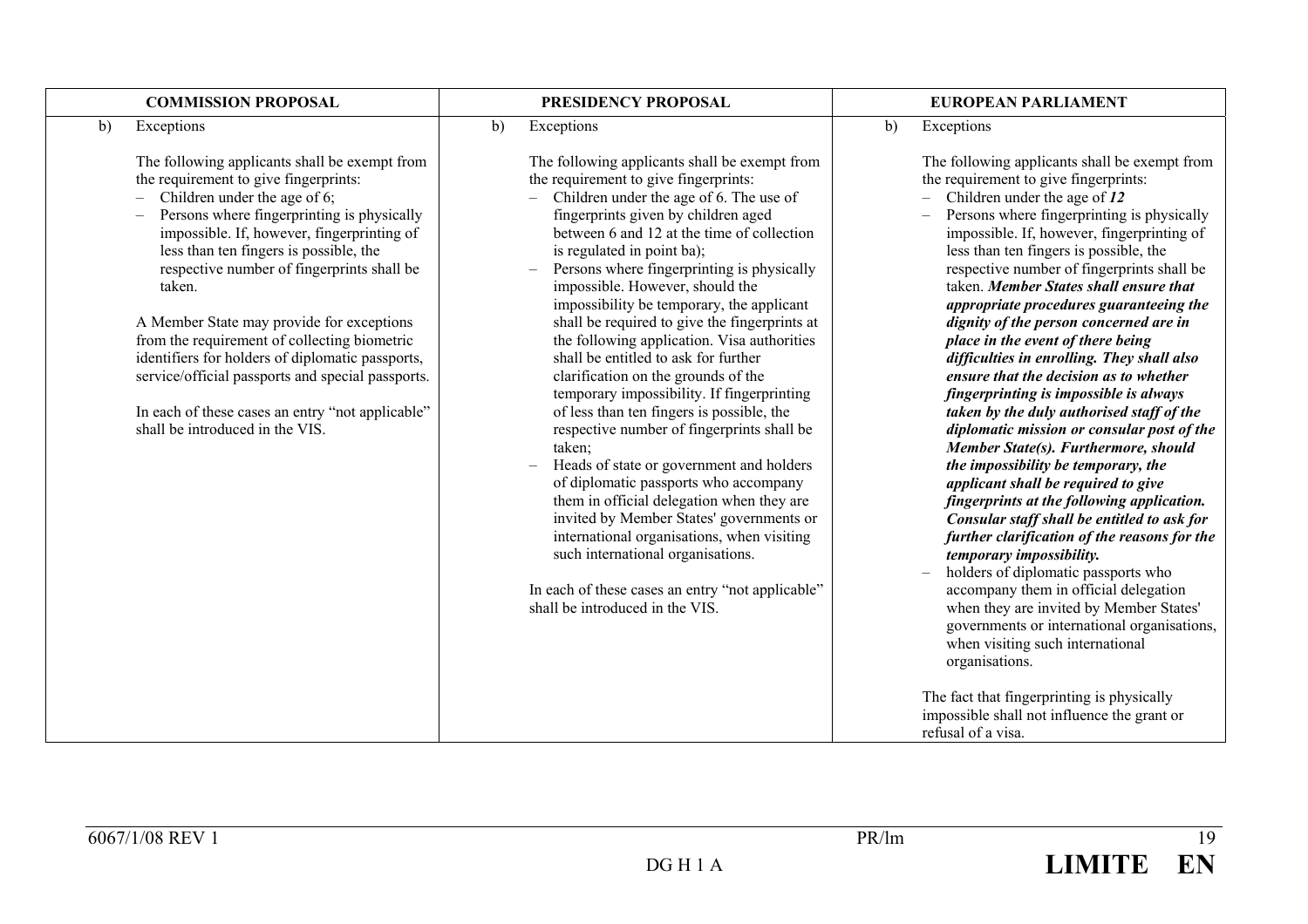| <b>COMMISSION PROPOSAL</b> | PRESIDENCY PROPOSAL | EUROPEAN PARLIAMENT                                                                                                                                                                                                                                                                                                                                                                                                                                                                                                                                                                                                                                                                                                                                                                                                                                                     |
|----------------------------|---------------------|-------------------------------------------------------------------------------------------------------------------------------------------------------------------------------------------------------------------------------------------------------------------------------------------------------------------------------------------------------------------------------------------------------------------------------------------------------------------------------------------------------------------------------------------------------------------------------------------------------------------------------------------------------------------------------------------------------------------------------------------------------------------------------------------------------------------------------------------------------------------------|
|                            |                     | A Member State may provide for exceptions from<br>the requirement of collecting biometric identifiers<br>for holders of diplomatic passports, service/official<br>passports and special passports.                                                                                                                                                                                                                                                                                                                                                                                                                                                                                                                                                                                                                                                                      |
|                            |                     | In each of these cases an entry "not applicable" shall<br>be introduced in the VIS.                                                                                                                                                                                                                                                                                                                                                                                                                                                                                                                                                                                                                                                                                                                                                                                     |
|                            |                     | Without prejudice to the provisions of Point III.4,<br>for persons under the age of 12, scanned<br>photographs shall be used which do not require<br>them to appear in person.                                                                                                                                                                                                                                                                                                                                                                                                                                                                                                                                                                                                                                                                                          |
|                            |                     | The exemption from the requirement to give<br>fingerprints for children and the elderly, and in<br>particular the age range for the taking of<br>fingerprints, shall be reviewed three years after the<br>start of operation of the VIS. To this end the<br>Commission shall present a report which shall in<br>particular cover the experience of the VIS with<br>regard to the taking and use of fingerprints from<br>children aged 12 and over and a detailed technical<br>assessment of the reliability of taking and using the<br>fingerprints of children under the age of 12 for<br>identification and verification purposes in a large-<br>scale database such as the VIS. The report shall<br>incorporate an extended impact assessment of<br>lower and higher age limits for requiring<br>fingerprints, including social, ergonomic and<br>financial aspects. |
|                            |                     | The report shall make a similar assessment as<br>regards the taking of fingerprints from the elderly.<br>Should the report show significant problems with<br>taking fingerprints of persons over a certain age,<br>the Commission shall make a proposal to impose<br>an upper age limit.                                                                                                                                                                                                                                                                                                                                                                                                                                                                                                                                                                                |
|                            |                     | The report shall be accompanied, where necessary,<br>by suitable proposals to amend this Regulation.                                                                                                                                                                                                                                                                                                                                                                                                                                                                                                                                                                                                                                                                                                                                                                    |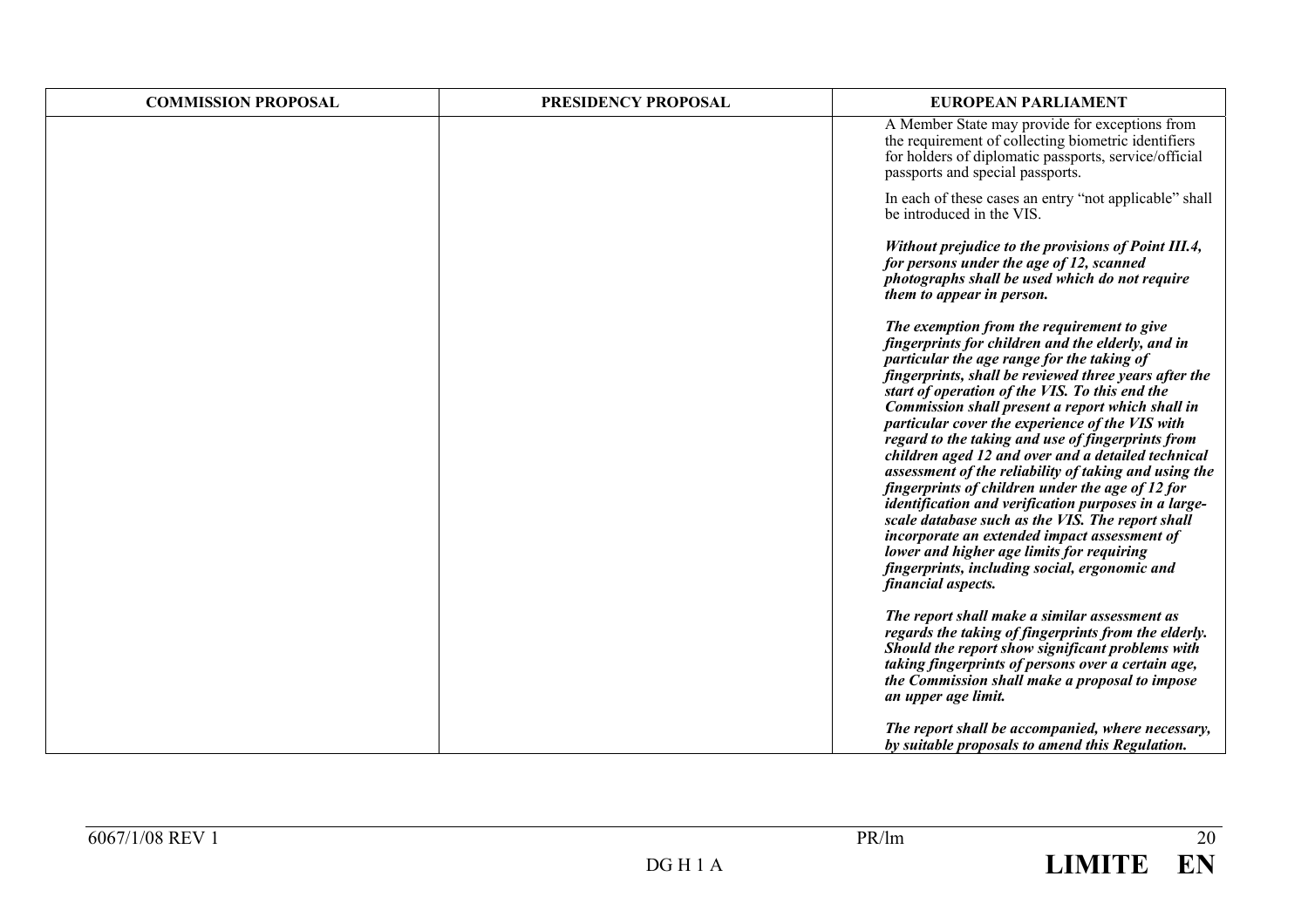|          | <b>COMMISSION PROPOSAL</b>                                                                                                                                                                                                                                                                                                                                                                                                                                          |     | PRESIDENCY PROPOSAL                                                                                                                                                                                                                                                                                                                                                                                                                                                                                                                                                                                                                                                                                                                                                                                                                                                             |           | <b>EUROPEAN PARLIAMENT</b>                                                                                                                                                                                                                                                                                                                                                                                                                                                                                     |
|----------|---------------------------------------------------------------------------------------------------------------------------------------------------------------------------------------------------------------------------------------------------------------------------------------------------------------------------------------------------------------------------------------------------------------------------------------------------------------------|-----|---------------------------------------------------------------------------------------------------------------------------------------------------------------------------------------------------------------------------------------------------------------------------------------------------------------------------------------------------------------------------------------------------------------------------------------------------------------------------------------------------------------------------------------------------------------------------------------------------------------------------------------------------------------------------------------------------------------------------------------------------------------------------------------------------------------------------------------------------------------------------------|-----------|----------------------------------------------------------------------------------------------------------------------------------------------------------------------------------------------------------------------------------------------------------------------------------------------------------------------------------------------------------------------------------------------------------------------------------------------------------------------------------------------------------------|
|          |                                                                                                                                                                                                                                                                                                                                                                                                                                                                     |     | fingerprints given by children aged between 6<br>ba)<br>and 12 at the time of collection may only be<br>used for verification purposes <sup>14</sup> .                                                                                                                                                                                                                                                                                                                                                                                                                                                                                                                                                                                                                                                                                                                          |           |                                                                                                                                                                                                                                                                                                                                                                                                                                                                                                                |
| (3)      | In Point VII, point 1 is replaced by the following<br>text:                                                                                                                                                                                                                                                                                                                                                                                                         | (3) | In Point VII, point 1 is replaced by the following<br>text:                                                                                                                                                                                                                                                                                                                                                                                                                                                                                                                                                                                                                                                                                                                                                                                                                     | (3)       | In Point VII, point 1 is replaced by the following<br>text:                                                                                                                                                                                                                                                                                                                                                                                                                                                    |
| $\int A$ | Organisation of the reception and processing of visa<br>applications                                                                                                                                                                                                                                                                                                                                                                                                | 1A  | Organisation of the reception and processing of visa<br>applications                                                                                                                                                                                                                                                                                                                                                                                                                                                                                                                                                                                                                                                                                                                                                                                                            | $\it{IA}$ | Organisation of the reception and processing of visa<br>applications                                                                                                                                                                                                                                                                                                                                                                                                                                           |
|          | Each Member State shall be responsible for<br>organising the reception and processing of visa<br>applications.                                                                                                                                                                                                                                                                                                                                                      |     | Each Member State shall be responsible for<br>organising the reception and processing of visa<br>applications.                                                                                                                                                                                                                                                                                                                                                                                                                                                                                                                                                                                                                                                                                                                                                                  |           | Each Member State shall be responsible for<br>organising the reception and processing of visa<br>applications.                                                                                                                                                                                                                                                                                                                                                                                                 |
|          | For each location Member States shall either equip<br>their consular office with the required material for<br>capturing/collecting biometric identifiers or without<br>prejudice to the above mentioned options of<br>representation, decide to cooperate with one or more<br>other Member States. Any cooperation shall take the<br>form of co-location or the establishment of a<br>Common Application Centre or co-operation with<br>external service providers. |     | For each location Member States shall either equip<br>their visa authorities with the required material for<br>capturing/collecting biometric identifiers or<br>cooperate with one or more Member States and/or<br>with an external service provider. Member States<br>shall also equip the offices of their honorary consuls<br>whenever they make use of them to collect biometric<br>identifiers.<br>Except for the payment of the handling fee to be<br>charged (as provided for by Part VII, point 4 and<br>Annex 12) and without prejudice to the possibility<br><i>requirement</i> to call the visa applicant for a personal<br>interview in case of doubt (as provided for by Part<br>III, point 4), the selection of a form of organisation<br>shall not result in the need for the applicant to make<br>personal appearances at more than one location. <sup>15</sup> |           | For each location Member States shall either equip<br>their consular office with the required material for<br>capturing/collecting biometric identifiers or without<br>prejudice to the above mentioned options of<br>representation, decide to cooperate with one or more<br>other Member States. Any cooperation shall take the<br>form of co-location or the establishment of a<br>Common Application Centre or, where these are<br><i>inappropriate</i> , co-operation with external service<br>providers. |

<sup>14</sup> **NL, BE, BG, DE, EE** entered a reservation because in their view it should be possible to use the fingerprints of children for identification purposes as well. The **Chair** and **COM** reminded delegations that the European Parliament (EP) is strongly opposed to the taking of fingerprints from children, in particular for identification purposes and has called for concrete figures based on scientific studies from the Member States regarding the reliability of the taking and using of fingerprints of children.

<sup>15</sup>DE entered a reservation. COM reminded delegations that the possibility for an interview in case of doubts leaves untouched the one-stop-shop principle as already foreseen in the current CCI provisions.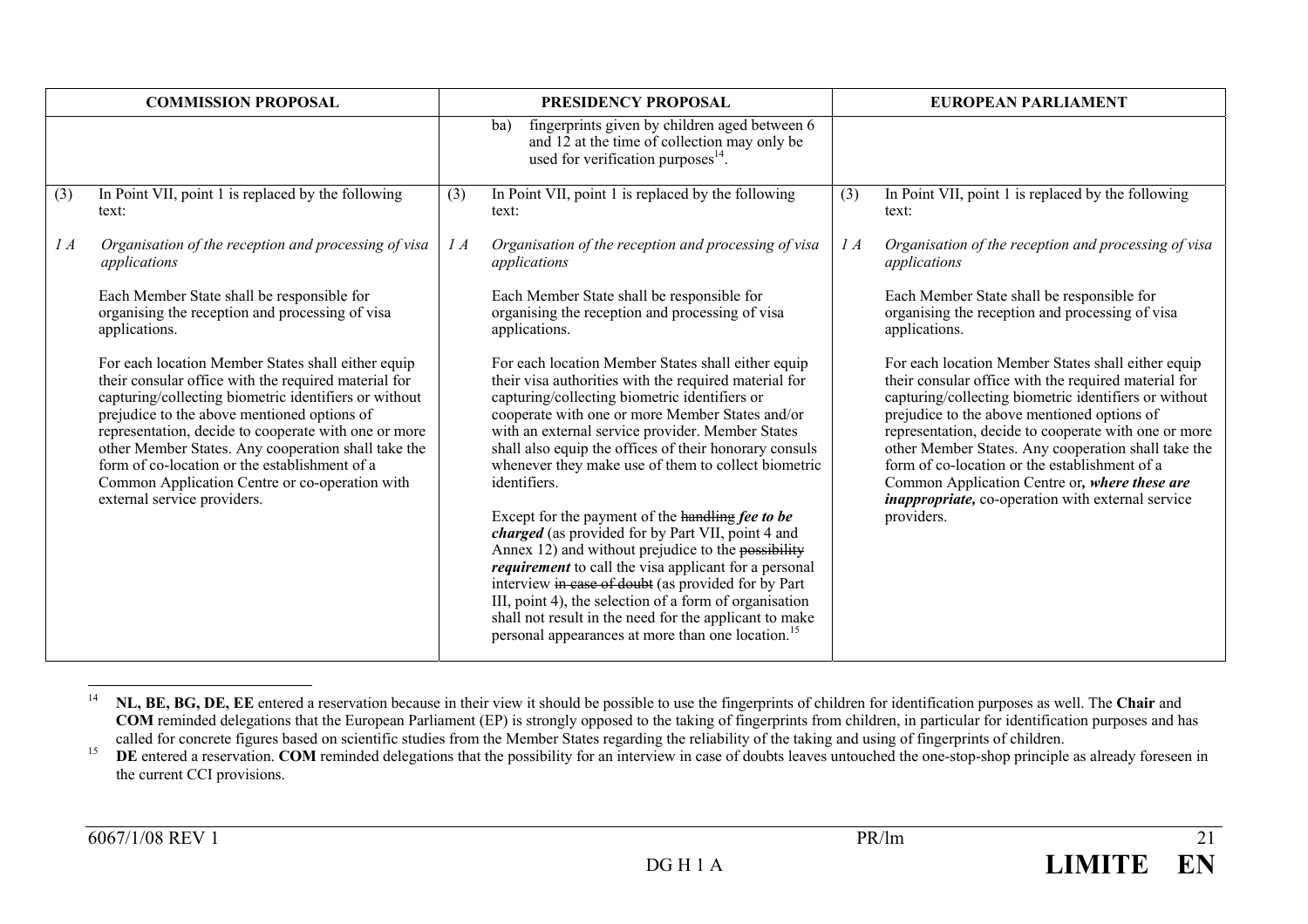| <b>COMMISSION PROPOSAL</b>                                                                                                                                                                                                                                                                                                                                                                                                                                                                                                                                                                                                                                                                                             | PRESIDENCY PROPOSAL                                                                                                                                                                                                                                                                                                                                                                                                                                                                                                                                                                                                                                                                                                   | <b>EUROPEAN PARLIAMENT</b>                                                                                                                                                                                                                                                                                                                                                                                                                                                                                                                                                                                                                                                                                                                                                                                                                                                                               |
|------------------------------------------------------------------------------------------------------------------------------------------------------------------------------------------------------------------------------------------------------------------------------------------------------------------------------------------------------------------------------------------------------------------------------------------------------------------------------------------------------------------------------------------------------------------------------------------------------------------------------------------------------------------------------------------------------------------------|-----------------------------------------------------------------------------------------------------------------------------------------------------------------------------------------------------------------------------------------------------------------------------------------------------------------------------------------------------------------------------------------------------------------------------------------------------------------------------------------------------------------------------------------------------------------------------------------------------------------------------------------------------------------------------------------------------------------------|----------------------------------------------------------------------------------------------------------------------------------------------------------------------------------------------------------------------------------------------------------------------------------------------------------------------------------------------------------------------------------------------------------------------------------------------------------------------------------------------------------------------------------------------------------------------------------------------------------------------------------------------------------------------------------------------------------------------------------------------------------------------------------------------------------------------------------------------------------------------------------------------------------|
| Where "co-location" is chosen, staff from the<br>a)<br>diplomatic posts and consular missions of one<br>or more Member States process the<br>applications (including biometric identifiers)<br>addressed to them at the diplomatic post and<br>consular mission of another Member State and<br>share the equipment of that Member State. The<br>Member States concerned shall agree on the<br>duration and conditions for the termination of<br>the co-location as well as the part of the<br>administrative fee to be received by the<br>Member State whose diplomatic post or<br>consular mission is being used.                                                                                                     | Where "co-location" is chosen, staff from the<br>a)<br>diplomatic missions or consular posts of one<br>or more Member States process the<br>applications (including biometric identifiers)<br>addressed to them at the diplomatic mission or<br>consular post of another Member State and<br>share the equipment of that Member State. The<br>Member States concerned shall agree on the<br>duration and conditions for the termination of<br>the co-location as well as the part of the<br>administrative fee to be received by the<br>Member State whose diplomatic mission or<br>consular post is being used.                                                                                                      | Where "co-location" is chosen, staff from the<br>a)<br>diplomatic posts and consular missions of one<br>or more Member States process the<br>applications (including biometric identifiers)<br>addressed to them at the diplomatic post and<br>consular mission of another Member State and<br>share the equipment of that Member State. The<br>Member States concerned shall agree on the<br>duration and conditions for the termination of<br>the co-location as well as the part of the<br>administrative fee to be received by the<br>Member State whose diplomatic post or<br>consular mission is being used. <i>Applicants</i><br>shall be directed to the Member State<br>responsible for the processing of the visa<br><i>application.</i>                                                                                                                                                       |
| Where "Common Application Centres": are<br>b)<br>established, staff of diplomatic posts and<br>consular missions of two or more Member<br>States are pooled in one building in order to<br>receive the visa applications (including<br>biometric identifiers) addressed to them.<br>Applicants shall be directed to the Member<br>State responsible for the processing of the visa<br>application. Member States shall agree on the<br>duration and conditions for the termination of<br>this co-operation as well as the cost sharing<br>among the participating Member States. One<br>Member State shall be responsible for<br>contracts in relation to logistics and diplomatic<br>relations with the host country. | Where "Common Application Centres" are<br>b)<br>established, staff of diplomatic missions or<br>consular posts of two or more Member States<br>are pooled in one building in order to receive<br>the visa applications (including biometric<br>identifiers) addressed to them. Applicants shall<br>be directed to the Member State responsible<br>for the processing of the visa application.<br>Member States shall agree on the duration and<br>conditions for the termination of this co-<br>operation as well as the cost sharing among the<br>participating Member States. One Member<br>State shall be responsible for contracts in<br>relation to logistics and diplomatic relations<br>with the host country. | Where "Common Application Centres" are<br>b)<br>established, staff of diplomatic posts and<br>consular missions of two or more Member<br>States are pooled in the building of one<br>Member State enjoying diplomatic or<br>consular protection under international law<br>or in a European Commission building<br>recognised by the host State as inviolable in<br>order to receive the visa applications<br>(including biometric identifiers) addressed to<br>them. Applicants shall be directed to the<br>Member State responsible for the processing of<br>the visa application. Member States shall agree<br>on the duration and conditions for the<br>termination of this co-operation as well as the<br>cost sharing among the participating Member<br>States. One Member State shall be responsible<br>for contracts in relation to logistics and<br>diplomatic relations with the host country. |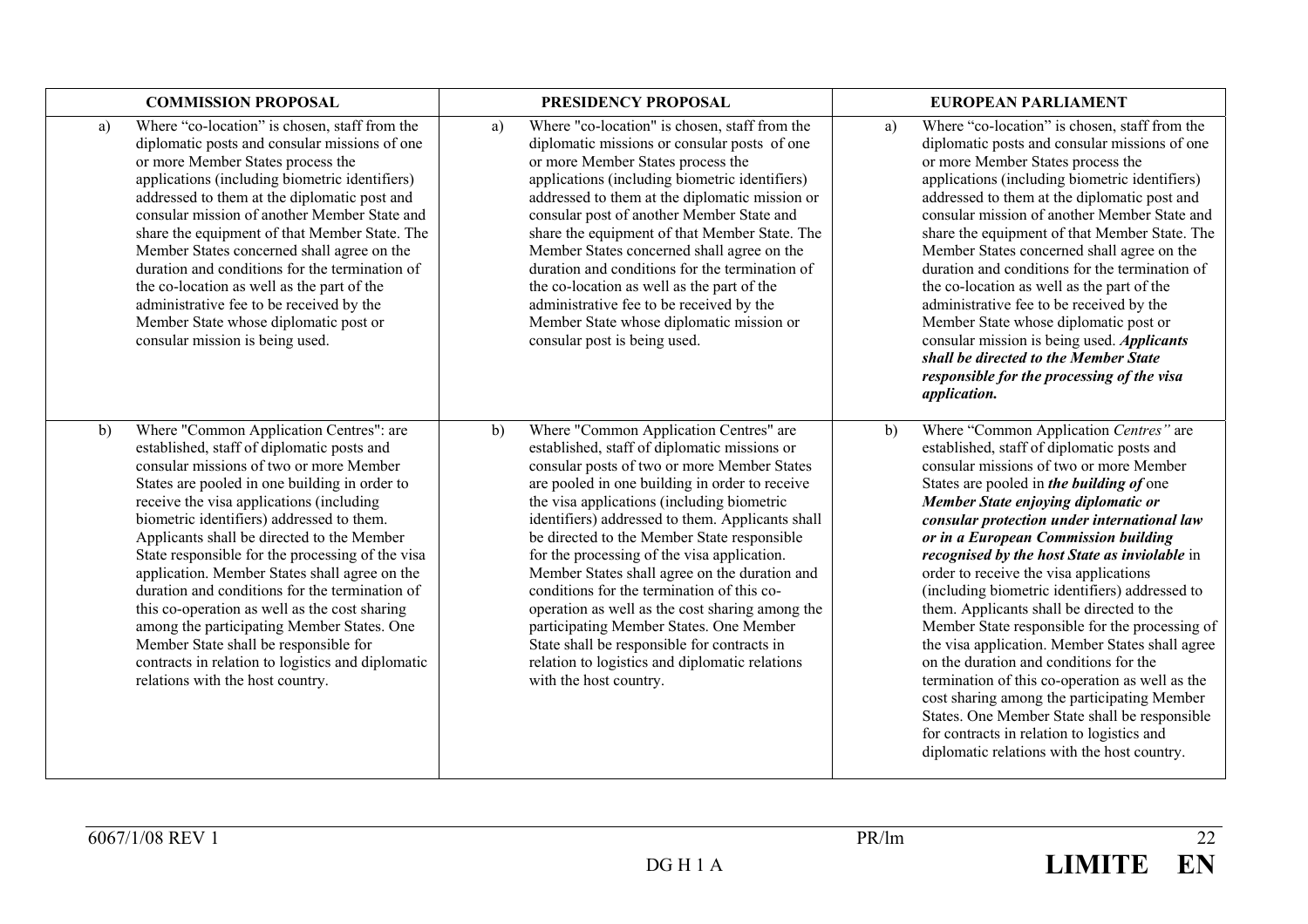| <b>COMMISSION PROPOSAL</b>                                                                                                                                                                                                                                                                                                                                                                                                                                                                                                                                                                                                                                                        | PRESIDENCY PROPOSAL                                                                                                                                                                                                                                                                                                                                                                                                                                                                                                                                                                                                                                                                                                                                                                                                                | <b>EUROPEAN PARLIAMENT</b>                                                                                                                                                                                                                                                                                                                                                                                                                                                                                                                                                                                                                                                                                                                                                                                                                                                                                                                                                                                                                                                                                                                                                                                                                                                                                                                              |
|-----------------------------------------------------------------------------------------------------------------------------------------------------------------------------------------------------------------------------------------------------------------------------------------------------------------------------------------------------------------------------------------------------------------------------------------------------------------------------------------------------------------------------------------------------------------------------------------------------------------------------------------------------------------------------------|------------------------------------------------------------------------------------------------------------------------------------------------------------------------------------------------------------------------------------------------------------------------------------------------------------------------------------------------------------------------------------------------------------------------------------------------------------------------------------------------------------------------------------------------------------------------------------------------------------------------------------------------------------------------------------------------------------------------------------------------------------------------------------------------------------------------------------|---------------------------------------------------------------------------------------------------------------------------------------------------------------------------------------------------------------------------------------------------------------------------------------------------------------------------------------------------------------------------------------------------------------------------------------------------------------------------------------------------------------------------------------------------------------------------------------------------------------------------------------------------------------------------------------------------------------------------------------------------------------------------------------------------------------------------------------------------------------------------------------------------------------------------------------------------------------------------------------------------------------------------------------------------------------------------------------------------------------------------------------------------------------------------------------------------------------------------------------------------------------------------------------------------------------------------------------------------------|
|                                                                                                                                                                                                                                                                                                                                                                                                                                                                                                                                                                                                                                                                                   | Honorary consuls may also be authorised to<br>c)<br>perform some or all of the tasks referred to in<br>1.B.1. Adequate measures should be taken in<br>order to guarantee security and data protection.                                                                                                                                                                                                                                                                                                                                                                                                                                                                                                                                                                                                                             |                                                                                                                                                                                                                                                                                                                                                                                                                                                                                                                                                                                                                                                                                                                                                                                                                                                                                                                                                                                                                                                                                                                                                                                                                                                                                                                                                         |
| Co-operation with external service providers in<br>c)<br>accordance with 1.B                                                                                                                                                                                                                                                                                                                                                                                                                                                                                                                                                                                                      | Co-operation with external service providers in<br>d)<br>accordance with 1.B                                                                                                                                                                                                                                                                                                                                                                                                                                                                                                                                                                                                                                                                                                                                                       | Co-operation with external service providers in<br>c)<br>accordance with 1.B                                                                                                                                                                                                                                                                                                                                                                                                                                                                                                                                                                                                                                                                                                                                                                                                                                                                                                                                                                                                                                                                                                                                                                                                                                                                            |
| Co-operation with external service providers<br>1.B<br>Where for reasons relating to the local situation of<br>the consular post it is not appropriate to equip the<br>diplomatic mission or consular office for<br>capturing/collecting biometric identifiers or to<br>organise co-location or a Common Application<br>Centre, a Member State or several Member States<br>jointly may co-operate with an external service<br>provider for the reception of visa applications<br>(including biometric identifiers). In such a case, the<br>Member State(s) concerned shall remain liable for<br>compliance with data protection rules for the<br>processing of visa applications. | Co-operation with external service providers <sup>16</sup><br>I.B<br>Where for reasons relating to the local situation of<br>the consular post a Member State considers it is not<br>appropriate to equip or to sufficiently equip the<br>diplomatic mission, the consular post or the honorary<br>consul for capturing/collecting biometric identifiers<br>or that it is not appropriate to organise or join co-<br>location or a Common Application Centre, a<br>Member State or several Member States may co-<br>operate with an external service provider for the<br>reception <i>collection</i> of visa applications (including<br>biometric identifiers). In such a case, the Member<br>State(s) concerned shall remain liable for compliance<br>with data protection rules for the processing of visa<br>applications data. | Co-operation with external service providers<br>1.B<br>If, due to particular circumstances or reasons<br>relating to the local situation of the consular post, it<br>is not appropriate to equip the consular office for<br>capturing/collecting biometric identifiers or to<br>organise co-location or a Common Application<br>Centre a Member State or several Member States<br>jointly may co-operate with an external service<br>provider for the reception of visa applications<br>(including biometric identifiers). In such a case, the<br>Member State(s) concerned shall remain <i>responsible</i><br>for the processing of the data and therefore liable<br>for any breaches of contract and in particular for<br>compliance with data protection rules for the<br>processing of visa applications. Those Member<br>State(s) shall ensure that an external service<br>provider under Point VII, point 1.B.1b undertakes<br>its activities on the premises of a Member State<br>which enjoy diplomatic or consular protection<br>under international law or on Commission<br>premises recognised by the host state as inviolable<br>and that qualified and duly authorised staff of the<br>diplomatic mission or consular post of the Member<br>State(s) are present to closely supervise the<br>activities of the external service providers. |

**<sup>16</sup>**Reservation entered by **DE** who called for the introduction of additional security measures in the Annex.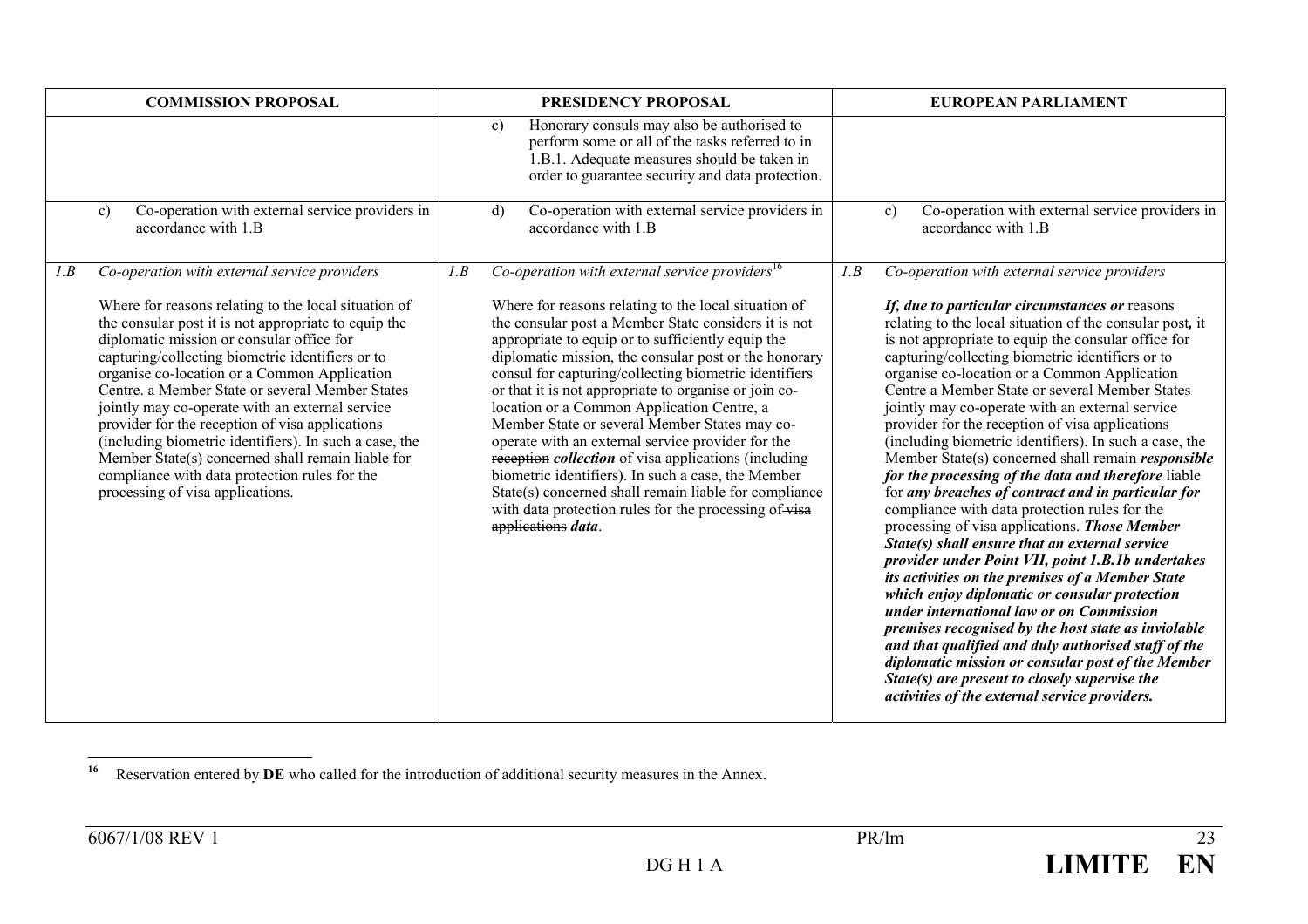| <b>COMMISSION PROPOSAL</b>                                                                                                                                                             | PRESIDENCY PROPOSAL                                                                                                                                                                                                                                                                                                                                                                                                                                                                                                                                                                                                                                                                                                                                                                                                                                                                                                            | <b>EUROPEAN PARLIAMENT</b>                                                                                                                                                             |
|----------------------------------------------------------------------------------------------------------------------------------------------------------------------------------------|--------------------------------------------------------------------------------------------------------------------------------------------------------------------------------------------------------------------------------------------------------------------------------------------------------------------------------------------------------------------------------------------------------------------------------------------------------------------------------------------------------------------------------------------------------------------------------------------------------------------------------------------------------------------------------------------------------------------------------------------------------------------------------------------------------------------------------------------------------------------------------------------------------------------------------|----------------------------------------------------------------------------------------------------------------------------------------------------------------------------------------|
| Types of co-operation with external service                                                                                                                                            | Types of co-operation with external service                                                                                                                                                                                                                                                                                                                                                                                                                                                                                                                                                                                                                                                                                                                                                                                                                                                                                    | Types of co-operation with external service                                                                                                                                            |
| 1.B.1                                                                                                                                                                                  | 1.B.1                                                                                                                                                                                                                                                                                                                                                                                                                                                                                                                                                                                                                                                                                                                                                                                                                                                                                                                          | 1.B.1                                                                                                                                                                                  |
| providers                                                                                                                                                                              | providers                                                                                                                                                                                                                                                                                                                                                                                                                                                                                                                                                                                                                                                                                                                                                                                                                                                                                                                      | providers                                                                                                                                                                              |
| Cooperation with external service providers shall                                                                                                                                      | Cooperation with external service providers shall                                                                                                                                                                                                                                                                                                                                                                                                                                                                                                                                                                                                                                                                                                                                                                                                                                                                              | Cooperation with external service providers shall                                                                                                                                      |
| take [one of] the following form[s]:                                                                                                                                                   | only cover some or all of the following tasks:                                                                                                                                                                                                                                                                                                                                                                                                                                                                                                                                                                                                                                                                                                                                                                                                                                                                                 | take [one of] the following form[s]:                                                                                                                                                   |
| the external service provider acts as a call-<br>a)<br>centre providing general information on the<br>requirements for applying for a visa and in<br>charge of the appointment system; | Providing general information on visa<br>$\bullet$<br>requirements and application forms;<br>Collecting admissible visa applications;<br>$\bullet$<br>Collecting the fee to be charged;<br>Informing the applicant on documents<br>$\bullet$<br>required by the diplomatic mission or<br>consular post on the basis of a checklist;<br>Capturing of data (alphanumeric and<br>$\bullet$<br>biometric);<br>Managing of appointments for personal<br>$\bullet$<br>appearance at the diplomatic mission or<br>consular post;<br>Transmitting of the application to the<br>$\bullet$<br>diplomatic mission or consular post;<br>Collecting the passports (including a refusal<br>$\bullet$<br>notification if applicable) from the diplomatic<br>mission or consular post and returning them<br>to the applicant.<br>provision of general information on the<br>requirements for applying for a visa and<br>distribution of forms; | the external service provider acts as a call-<br>a)<br>centre providing general information on the<br>requirements for applying for a visa and in<br>charge of the appointment system; |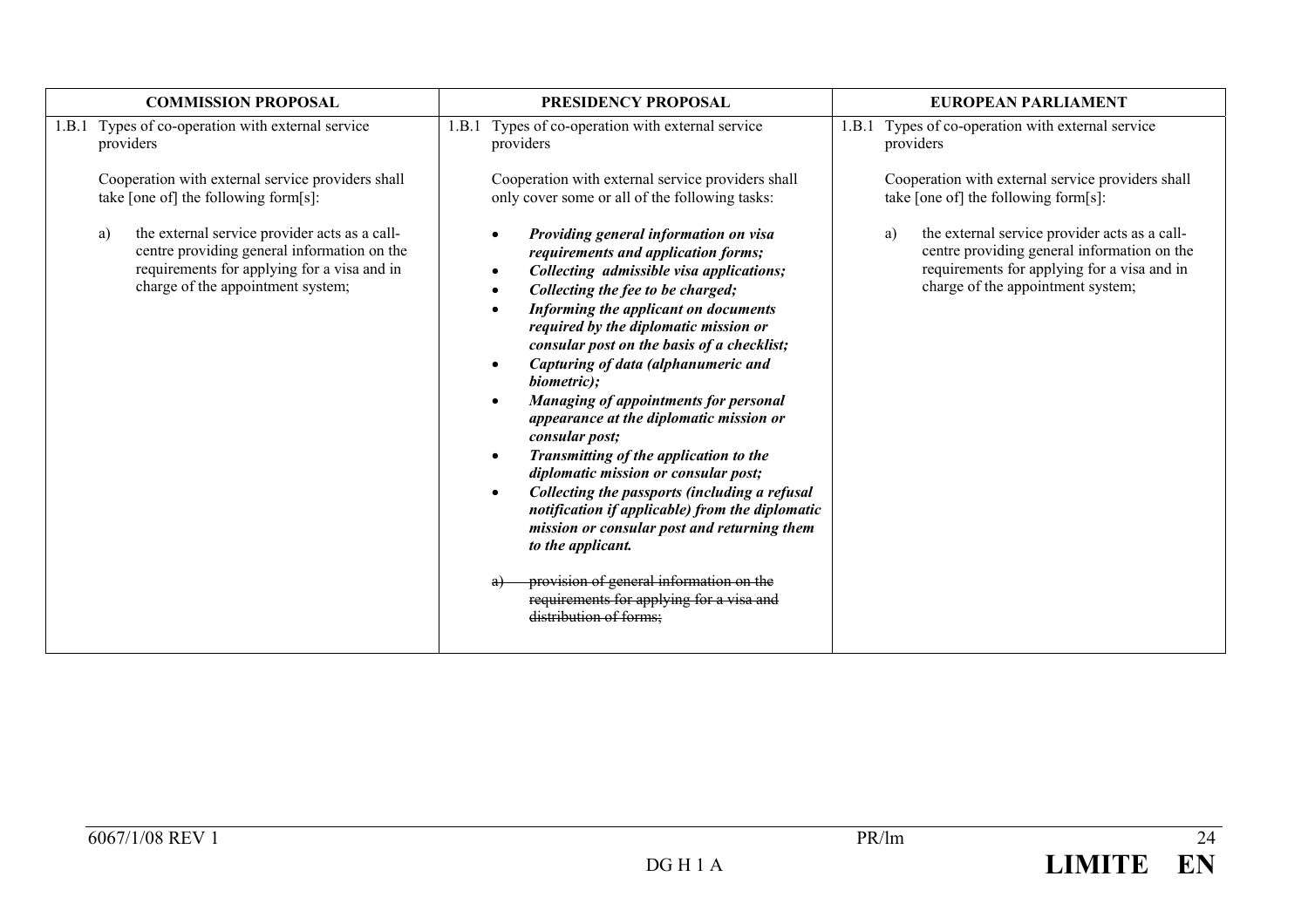| <b>COMMISSION PROPOSAL</b>                                                                                                                                                                                                                                                                                                                                                                                                                                            | <b>PRESIDENCY PROPOSAL</b>                                                                                                                                                                                        | EUROPEAN PARLIAMENT                                                                                                                                                                                                                                                                                                                                                                                                                                                                                                                                                                |
|-----------------------------------------------------------------------------------------------------------------------------------------------------------------------------------------------------------------------------------------------------------------------------------------------------------------------------------------------------------------------------------------------------------------------------------------------------------------------|-------------------------------------------------------------------------------------------------------------------------------------------------------------------------------------------------------------------|------------------------------------------------------------------------------------------------------------------------------------------------------------------------------------------------------------------------------------------------------------------------------------------------------------------------------------------------------------------------------------------------------------------------------------------------------------------------------------------------------------------------------------------------------------------------------------|
| the external service provider provides general<br>b)<br>information on the requirements for applying<br>for a visa, collects applications, supporting<br>documents and biometric data from visa<br>applicants and collects the handling fee (as<br>provided for by Part VII, point 4 and Annex<br>12) and transmits completed files and data to<br>the diplomatic mission or consular post of the<br>Member State competent for the processing of<br>the application. | management of an appointment system with<br>$\mathbf{b}$<br>the diplomatic mission or consular post or the<br>external service provider;                                                                          | the external service provider provides general<br>b)<br>information on the requirements for applying<br>for a visa, collects applications, supporting<br>documents and biometric data from visa<br>applicants and collects the handling fee (as<br>provided for by Part VII, point 4 and Annex<br>12), transmits completed files and data to the<br>diplomatic mission or consular post of the<br>Member State competent for the processing of<br>the application <i>and returns the passport to the</i><br>applicant or to a legal representative at the<br>end of the procedure. |
|                                                                                                                                                                                                                                                                                                                                                                                                                                                                       | reception of applications, supporting<br>e<br>documents and biometric data and their<br>transmission to the diplomatic mission or<br>consular post and the return of the passport at<br>the end of the procedure; |                                                                                                                                                                                                                                                                                                                                                                                                                                                                                                                                                                                    |
|                                                                                                                                                                                                                                                                                                                                                                                                                                                                       | eollection of the handling fee <sup><math>H</math></sup> .                                                                                                                                                        |                                                                                                                                                                                                                                                                                                                                                                                                                                                                                                                                                                                    |

<sup>17</sup> FI entered a reservation.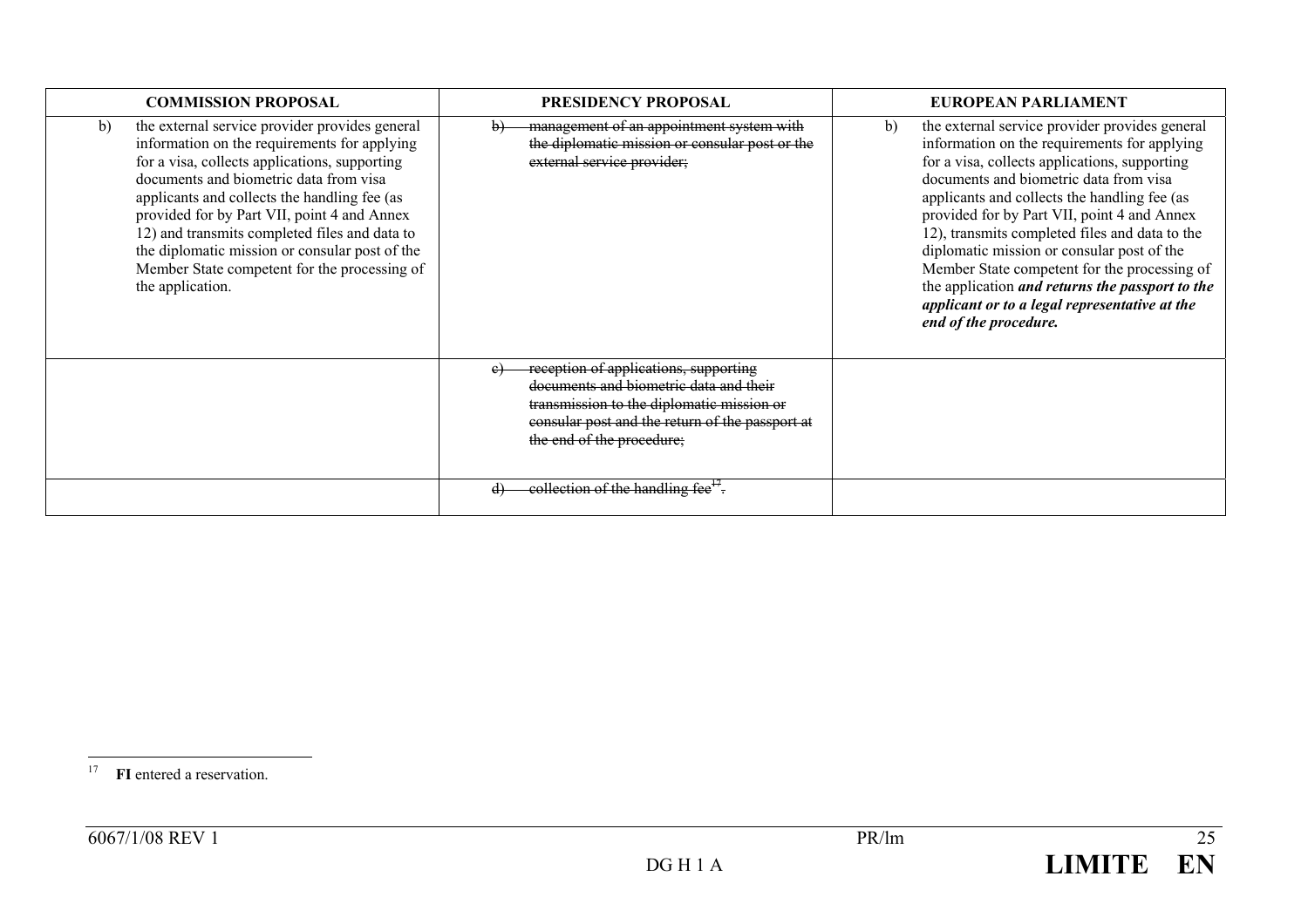| 1.B.2. Obligations of Member States<br>1.B.2. Obligations of Member States<br>1.B.2. Obligations of Member States<br>The Member State(s) concerned shall select an<br>The cooperation with an external service provider<br>In compliance with Directive 95/46/EC, the<br>external service provider who is able to ensure all the<br>and in the framework of limited representation<br>technical and organisational security measures and<br>provided for in Point II, point 1.2(aa) shall be based<br>service provider <i>which</i> is able to ensure $\boldsymbol{a}$ high<br>on a legal instrument that shall comply with the<br>appropriate technical and organizational measures<br>quality of service and all the technical and<br>requirements set out in Annex xy.<br>requested by the Member State(s) to protect personal<br>personal data against accidental or unlawful<br>data against accidental or unlawful destruction or<br>accidental loss, alteration, unauthorized disclosure or<br>destruction or accidental loss, alteration,<br>Where biometric identifiers have been collected by<br>access, in particular where the processing involves<br>an external service provider, the represented<br>unauthorized disclosure or access, in particular<br>the transmission of data over a network as well as the<br>Member State shall ensure that it is possible to: | <b>COMMISSION PROPOSAL</b>                          | PRESIDENCY PROPOSAL                               | EUROPEAN PARLIAMENT                                                                                                                                                                                                                                                                                                                                                                                                                                                                                                                                                                                                                                                         |  |  |
|------------------------------------------------------------------------------------------------------------------------------------------------------------------------------------------------------------------------------------------------------------------------------------------------------------------------------------------------------------------------------------------------------------------------------------------------------------------------------------------------------------------------------------------------------------------------------------------------------------------------------------------------------------------------------------------------------------------------------------------------------------------------------------------------------------------------------------------------------------------------------------------------------------------------------------------------------------------------------------------------------------------------------------------------------------------------------------------------------------------------------------------------------------------------------------------------------------------------------------------------------------------------------------------------------------------------------------------------------------------------------------|-----------------------------------------------------|---------------------------------------------------|-----------------------------------------------------------------------------------------------------------------------------------------------------------------------------------------------------------------------------------------------------------------------------------------------------------------------------------------------------------------------------------------------------------------------------------------------------------------------------------------------------------------------------------------------------------------------------------------------------------------------------------------------------------------------------|--|--|
|                                                                                                                                                                                                                                                                                                                                                                                                                                                                                                                                                                                                                                                                                                                                                                                                                                                                                                                                                                                                                                                                                                                                                                                                                                                                                                                                                                                    |                                                     |                                                   |                                                                                                                                                                                                                                                                                                                                                                                                                                                                                                                                                                                                                                                                             |  |  |
| consular post, and against all other unlawful forms of<br>identifiers on a random basis; and<br>- check the accuracy and quality of biometric<br>processing.<br>identifiers collected for an application where there<br>When selecting external service providers, Member<br>are doubts concerning the accuracy and quality of<br>States' diplomatic missions or consular posts shall<br>the biometric identifiers collected in that particular<br>scrutinise the solvency and reliability of the<br>scrutinise the solvency and reliability of the<br>case<br>18<br>company (including necessary licences, commercial<br>registration, company statutes, bank contracts and<br>shall ensure there is no conflict of interests.<br>shall ensure there is no conflict of interests.<br>The diplomatic missions or consular posts of the<br><b>Member States shall ensure that the company</b><br>selected offers relevant professional expertise in<br>contracting external visa support services.                                                                                                                                                                                                                                                                                                                                                                                  | reception and transmission of files and data to the | - check the accuracy and quality of the biometric | Member State(s) concerned shall select an external<br>organisational security measures <i>necessary</i> to protect<br>where the processing involves the transmission of<br>data over a network as well as the reception and<br>transmission of files and data to the consular post,<br>and against all other unlawful forms of processing.<br>When selecting external service providers, Member<br>States' diplomatic missions or consular posts shall<br>company (including necessary licences, commercial<br>registration, company statutes, bank contracts) and<br>information assurance and data security. Member<br>States should follow best procurement practices in |  |  |

<sup>18</sup> Reservation entered by **COM** and **IT**.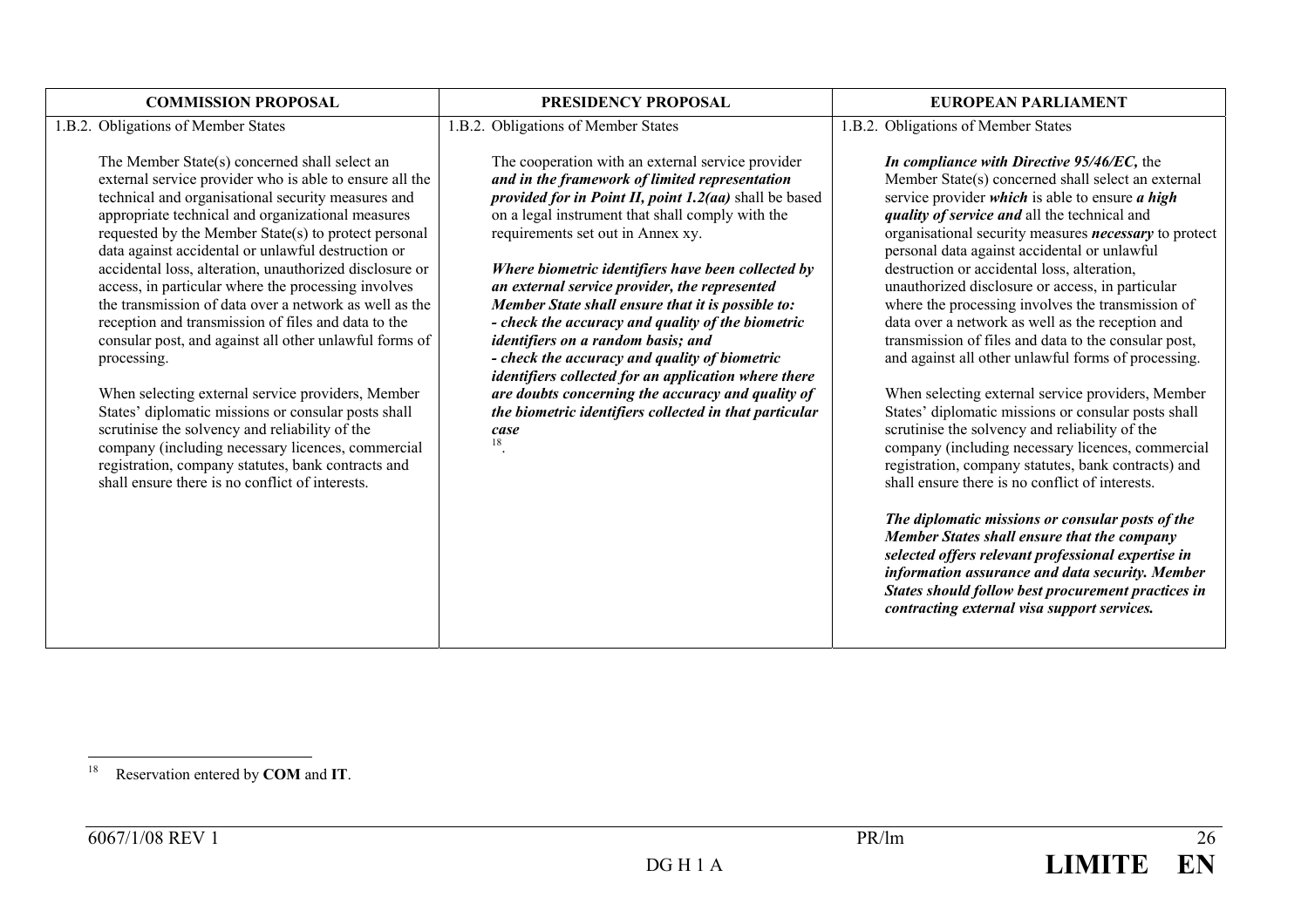| <b>COMMISSION PROPOSAL</b>                                                                                                                                                                                                                                                                                                                                                                                                                                                                                                                                                                                                                                                                           | PRESIDENCY PROPOSAL                                                                                                                                                                                                                                                                                                                                                                                                                                                                                                                                                             | EUROPEAN PARLIAMENT                                                                                                                                                                                                                                                                                                                                                                                                                                                                                                                                                                                                                                                                                                                                                                                                                 |
|------------------------------------------------------------------------------------------------------------------------------------------------------------------------------------------------------------------------------------------------------------------------------------------------------------------------------------------------------------------------------------------------------------------------------------------------------------------------------------------------------------------------------------------------------------------------------------------------------------------------------------------------------------------------------------------------------|---------------------------------------------------------------------------------------------------------------------------------------------------------------------------------------------------------------------------------------------------------------------------------------------------------------------------------------------------------------------------------------------------------------------------------------------------------------------------------------------------------------------------------------------------------------------------------|-------------------------------------------------------------------------------------------------------------------------------------------------------------------------------------------------------------------------------------------------------------------------------------------------------------------------------------------------------------------------------------------------------------------------------------------------------------------------------------------------------------------------------------------------------------------------------------------------------------------------------------------------------------------------------------------------------------------------------------------------------------------------------------------------------------------------------------|
| External service providers shall not have access to<br>the Visa Information System (VIS) for any purpose.<br>Access to the VIS shall be reserved exclusively to<br>duly authorised staff of diplomatic missions or<br>consular posts.<br>The Member State(s) concerned shall conclude a<br>contract with the external service provider in<br>accordance with Article 17 of Directive 95/46.<br>Before concluding such a contract, the diplomatic<br>mission or consular post of the Member State<br>concerned shall within local consular cooperation<br>inform the diplomatic missions and consular posts of<br>other Member States and the Commission delegation<br>why the contract is necessary. | External service providers shall not have access to<br>the VIS for any purpose. Access to the VIS shall be<br>reserved exclusively to duly authorised staff of<br>diplomatic missions or consular posts.<br>Before taking a decision to cooperate with the<br>external service provider <sup>19</sup> , the diplomatic mission or<br>consular post of the Member State concerned shall<br>within local consular cooperation inform the<br>diplomatic missions and consular posts of other<br>Member States and the Commission delegation about<br>such a decision to cooperate. | External service providers shall not have access to<br>the Visa Information System (VIS) for any purpose.<br>Access to the VIS shall be reserved exclusively to<br>duly authorised staff of diplomatic missions or<br>consular posts solely for the purposes laid down in<br>the VIS Regulation.<br>The Member State(s) concerned shall conclude a<br>written contract with the external service provider in<br>accordance with Article 17 of Directive 95/46.<br>Before concluding such a contract, the diplomatic<br>mission or consular post of the Member State<br>concerned shall justify, with reasons in accordance<br>with Point VII, point 1.B, the need for the contract<br>with the diplomatic missions and consular posts of<br>other Member States and the Commission delegation<br>within local consular cooperation. |
| In addition to the obligations set out in Article 17 of<br>Directive 95/46, the contract shall also contain<br>provisions which:<br>define the exact responsibilities of the service<br>a)<br>provider;                                                                                                                                                                                                                                                                                                                                                                                                                                                                                              |                                                                                                                                                                                                                                                                                                                                                                                                                                                                                                                                                                                 | In addition to the obligations set out in Article 17 of<br>Directive 95/46, the contract shall also contain<br>provisions which:<br>define the exact responsibilities of the service<br>a)<br>provider;                                                                                                                                                                                                                                                                                                                                                                                                                                                                                                                                                                                                                             |
| require the service provider to act under the<br>b)<br>instructions of the responsible Member States<br>and to process the data only for the purposes of<br>processing of personal data of visa applications<br>on behalf of the responsible Member States in<br>compliance with Directive 95/46;                                                                                                                                                                                                                                                                                                                                                                                                    |                                                                                                                                                                                                                                                                                                                                                                                                                                                                                                                                                                                 | b)<br>require the service provider to act under the<br>instructions of the responsible Member States<br>and to process the data only for the purposes of<br>processing of personal data of visa applications<br>on behalf of the responsible Member States in<br>compliance with Directive 95/46;                                                                                                                                                                                                                                                                                                                                                                                                                                                                                                                                   |

<sup>19</sup>**BE** entered a reservation because the condition to inform the other Member States in advance is impossible to apply in cases where a decision on outsourcing has been taken before the entry into force of the Regulation.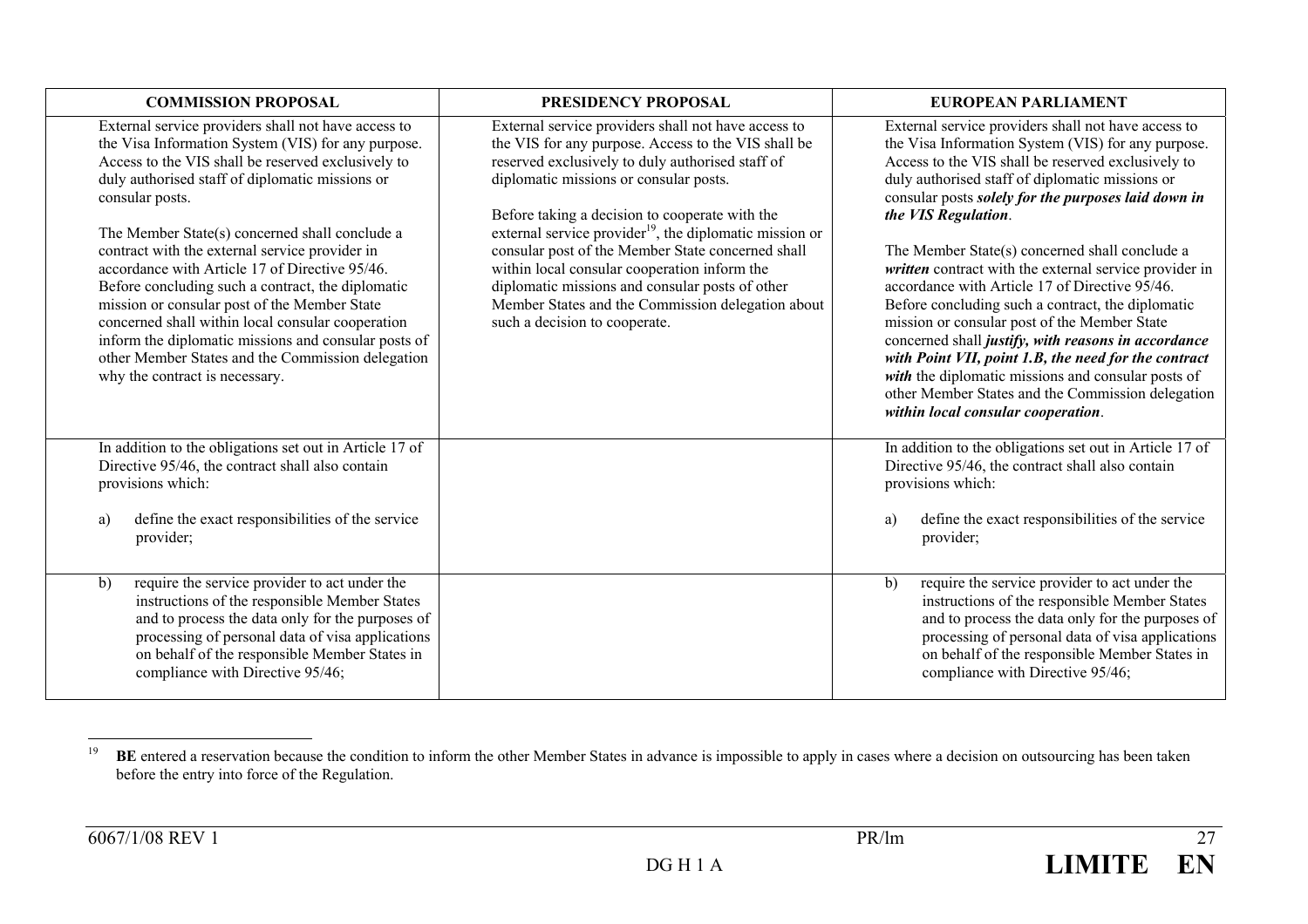| <b>COMMISSION PROPOSAL</b>                                                                                                                           | PRESIDENCY PROPOSAL | <b>EUROPEAN PARLIAMENT</b>                                                                                                                                                                                                                                                                                                                                                                                                                                                               |
|------------------------------------------------------------------------------------------------------------------------------------------------------|---------------------|------------------------------------------------------------------------------------------------------------------------------------------------------------------------------------------------------------------------------------------------------------------------------------------------------------------------------------------------------------------------------------------------------------------------------------------------------------------------------------------|
| require the service provider to provide the<br>$\mathbf{c}$<br>applicants with the information required under<br>Regulation  [draft VIS regulation]; |                     | require the service provider to provide the<br>$\mathbf{c}$<br>applicants with the information required under<br>Article 37 of the draft Regulation of the<br><b>European Parliament and of the Council</b><br>concerning the Visa Information System<br>(VIS) and the exchange of data between<br><b>Member States on short-stay visas;</b>                                                                                                                                             |
|                                                                                                                                                      |                     | require the service provider to ensure that its<br>ca)<br>staff are appropriately trained and respects<br>the rules laid down in Point III, point -1;                                                                                                                                                                                                                                                                                                                                    |
|                                                                                                                                                      |                     | require the service provider to adopt<br>cb)<br>appropriate anti-corruption measures;                                                                                                                                                                                                                                                                                                                                                                                                    |
|                                                                                                                                                      |                     | require the service provider to report to the<br>cc)<br>responsible Member State without delay any<br>security breaches or any other problems;                                                                                                                                                                                                                                                                                                                                           |
|                                                                                                                                                      |                     | require the service provider to record any<br>cd)<br>complaints or notifications from applicants<br>on data misuse or unauthorised access. The<br>external service provider shall inform the<br>responsible Member State's diplomatic<br>mission or consular post without delay and<br>coordinate with them in order to find a<br>solution. Complaints should be handled in<br>such a way so as to ensure that explanatory<br>responses are given to visa applicants<br><i>promptly;</i> |
| provide for access by consular staff to the<br>$\mathbf{d}$<br>premises of the service provider at all times;                                        |                     | provide for access by consular staff to the<br>$\mathbf{d}$<br>premises of the service provider at all times;                                                                                                                                                                                                                                                                                                                                                                            |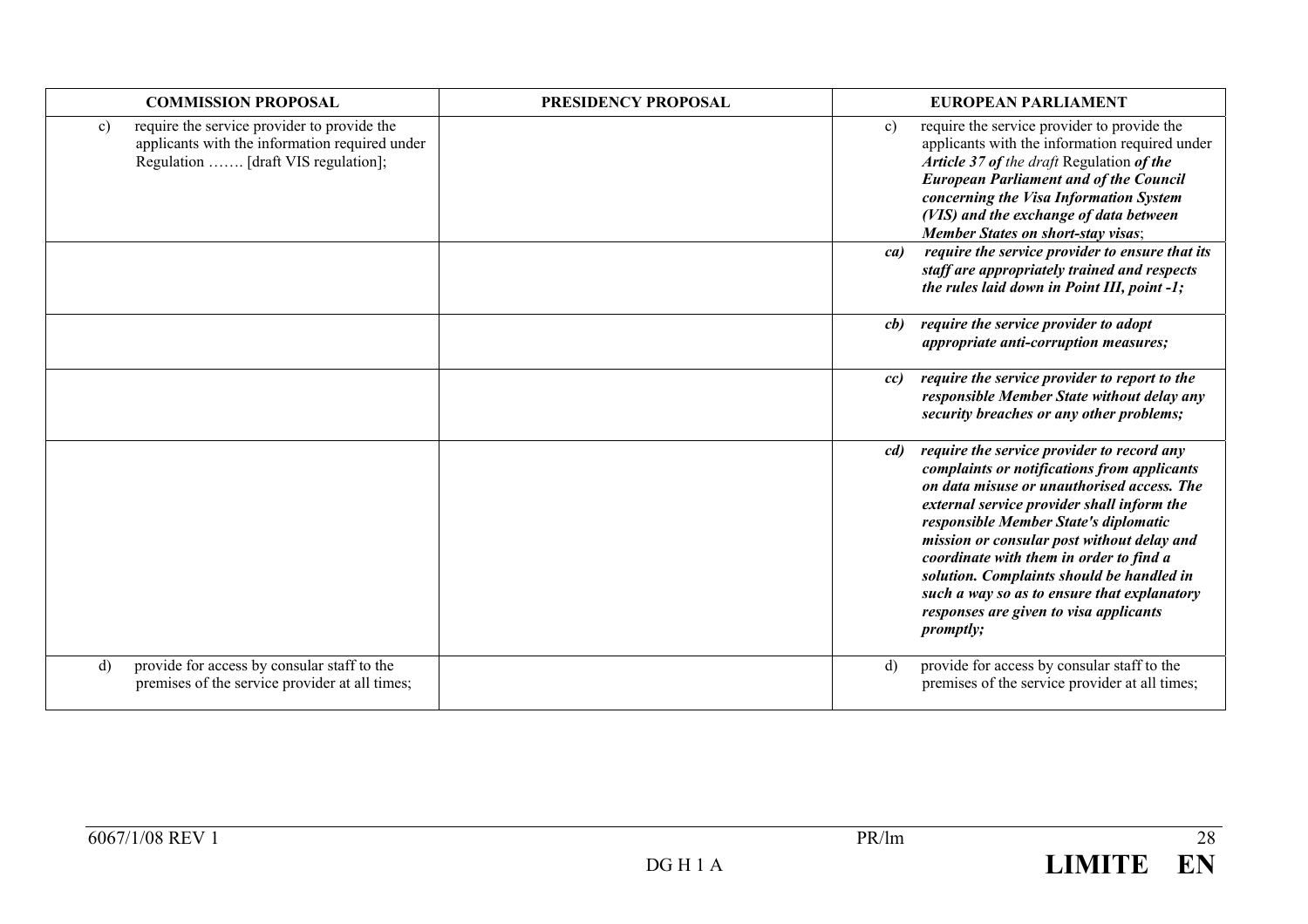| <b>COMMISSION PROPOSAL</b>                                                                                                                                     | PRESIDENCY PROPOSAL | <b>EUROPEAN PARLIAMENT</b>                                                                                                                                                                                                                                                                                                                                                                                                                                                                       |
|----------------------------------------------------------------------------------------------------------------------------------------------------------------|---------------------|--------------------------------------------------------------------------------------------------------------------------------------------------------------------------------------------------------------------------------------------------------------------------------------------------------------------------------------------------------------------------------------------------------------------------------------------------------------------------------------------------|
| require the service provider to observe rules of<br>e)<br>confidentiality (including the protection of the<br>data collected in relation to visa applications; |                     | require the service provider and its staff to<br>e)<br>observe rules of confidentiality which shall<br>also apply once the staff have left the employ<br>of the external service provider or after the<br>suspension or termination of the contract;                                                                                                                                                                                                                                             |
|                                                                                                                                                                |                     | ensure data protection compliance, including<br>ea)<br>reporting obligations, external audits, regular<br>spot checks by, inter alia, national data<br>protection authorities and that mechanisms<br>are in place for the apportionment of the<br>liability of a contractor in the event of a<br>breach of the regulations on privacy,<br>including the obligation to compensate<br>individuals where they have suffered damage<br>resulting from an act or omission of the<br>service provider; |
|                                                                                                                                                                |                     | require the service provider to transmit<br>eb)<br>without delay the completed file to the<br>diplomatic mission or consular post of the<br>Member State responsible for the processing<br>of the application and not to copy, store, or<br>otherwise retain any data collected after the<br>transmission;                                                                                                                                                                                       |
|                                                                                                                                                                |                     | require the service provider to prevent any<br>ec)<br>unauthorised reading, copying, modification<br>or deletion of visa data during the<br>transmission from the service provider to the<br>diplomatic mission or consular post of the<br>Member State responsible for the processing<br>of the application, in particular by means of<br>appropriate encryption techniques.                                                                                                                    |
| contain a suspension and termination clause.<br>f)                                                                                                             |                     | f<br>contain a suspension and termination clause.                                                                                                                                                                                                                                                                                                                                                                                                                                                |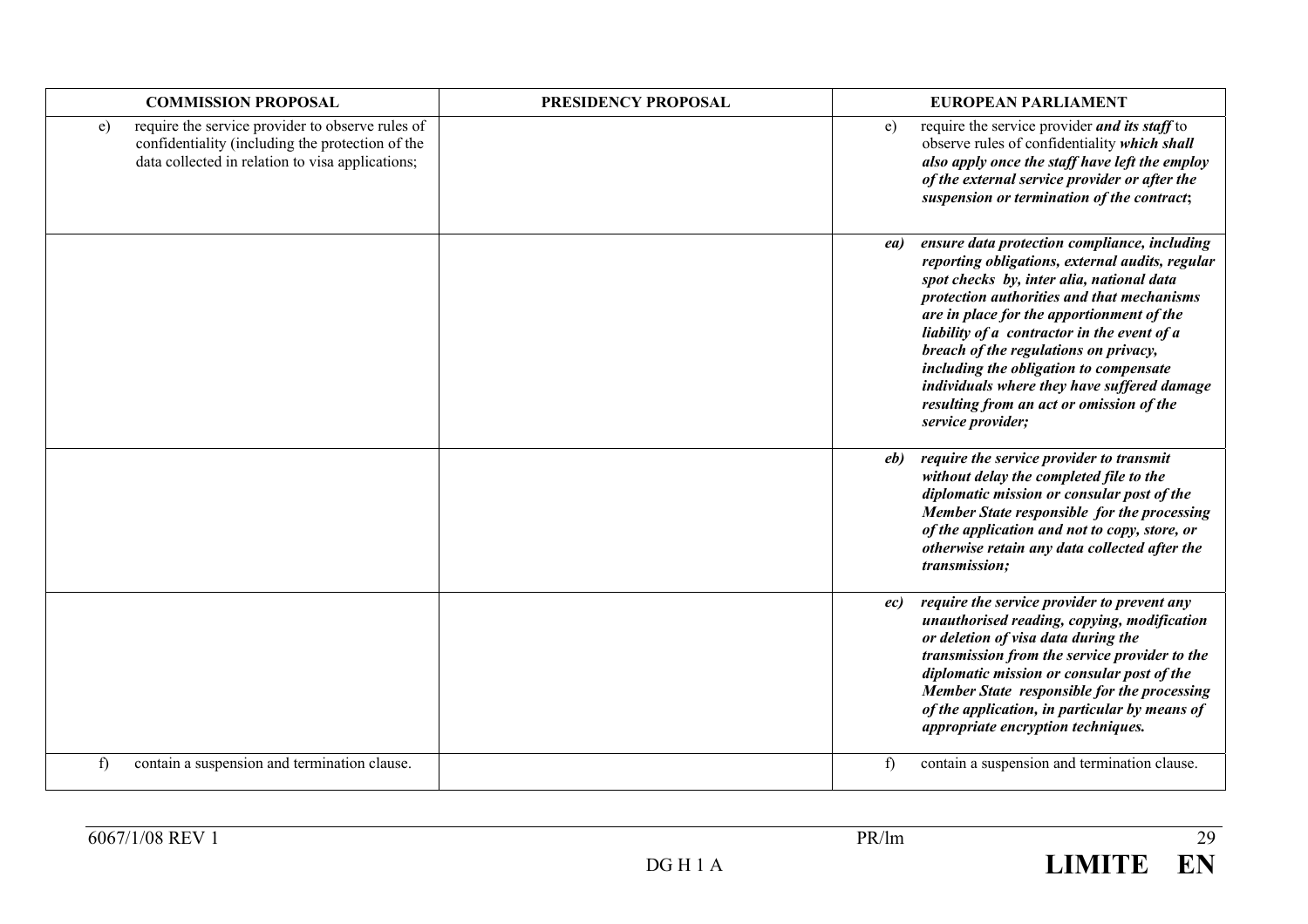| <b>COMMISSION PROPOSAL</b>                                                                                                                                                         | PRESIDENCY PROPOSAL                                                                                                                                                                                                | EUROPEAN PARLIAMENT                                                                                                                                                                                                                                                                                                                                                                                                                                                                                                                                                                                                                                                                                                                                                                                                    |
|------------------------------------------------------------------------------------------------------------------------------------------------------------------------------------|--------------------------------------------------------------------------------------------------------------------------------------------------------------------------------------------------------------------|------------------------------------------------------------------------------------------------------------------------------------------------------------------------------------------------------------------------------------------------------------------------------------------------------------------------------------------------------------------------------------------------------------------------------------------------------------------------------------------------------------------------------------------------------------------------------------------------------------------------------------------------------------------------------------------------------------------------------------------------------------------------------------------------------------------------|
|                                                                                                                                                                                    |                                                                                                                                                                                                                    | contain a revision clause with a view to<br>fa)<br>ensuring that contracts reflect best current<br><i>practices;</i>                                                                                                                                                                                                                                                                                                                                                                                                                                                                                                                                                                                                                                                                                                   |
|                                                                                                                                                                                    |                                                                                                                                                                                                                    | lay down rules on the conduct of the staff<br>fb)<br>responsible for handling visa applications<br>and for collecting biometric data with<br>maximum respect for human dignity. Any<br>measure taken when carrying out those duties<br>must be proportionate to the aims of that<br>measure. In processing the application, staff<br>shall avoid any discrimination among<br>persons on grounds of sex, racial or ethnic<br>origin, religion or belief, disability, age or<br>sexual orientation.<br>A model contract shall be established within<br>local consular cooperation.<br>Member States shall ensure that there is the<br>least possible service disruption for visa<br>applicants in the event of the external service<br>provider suddenly ceasing to provide the<br>services required under the contract. |
| The Member State(s) concerned shall monitor<br>implementation of the contract, including:<br>the general information provided by the service<br>a)<br>provider to visa applicants; | The Member State(s) concerned shall monitor<br>implementation of the legal instrument, including:<br>the general information on visa requirements<br>a)<br>provided by the service provider to visa<br>applicants; | The Member State(s) concerned shall <i>cooperate</i><br>closely with the external service provider and shall<br>closely monitor the implementation of the contract,<br>including:<br>the general information provided by the service<br>a)<br>provider to visa applicants;                                                                                                                                                                                                                                                                                                                                                                                                                                                                                                                                             |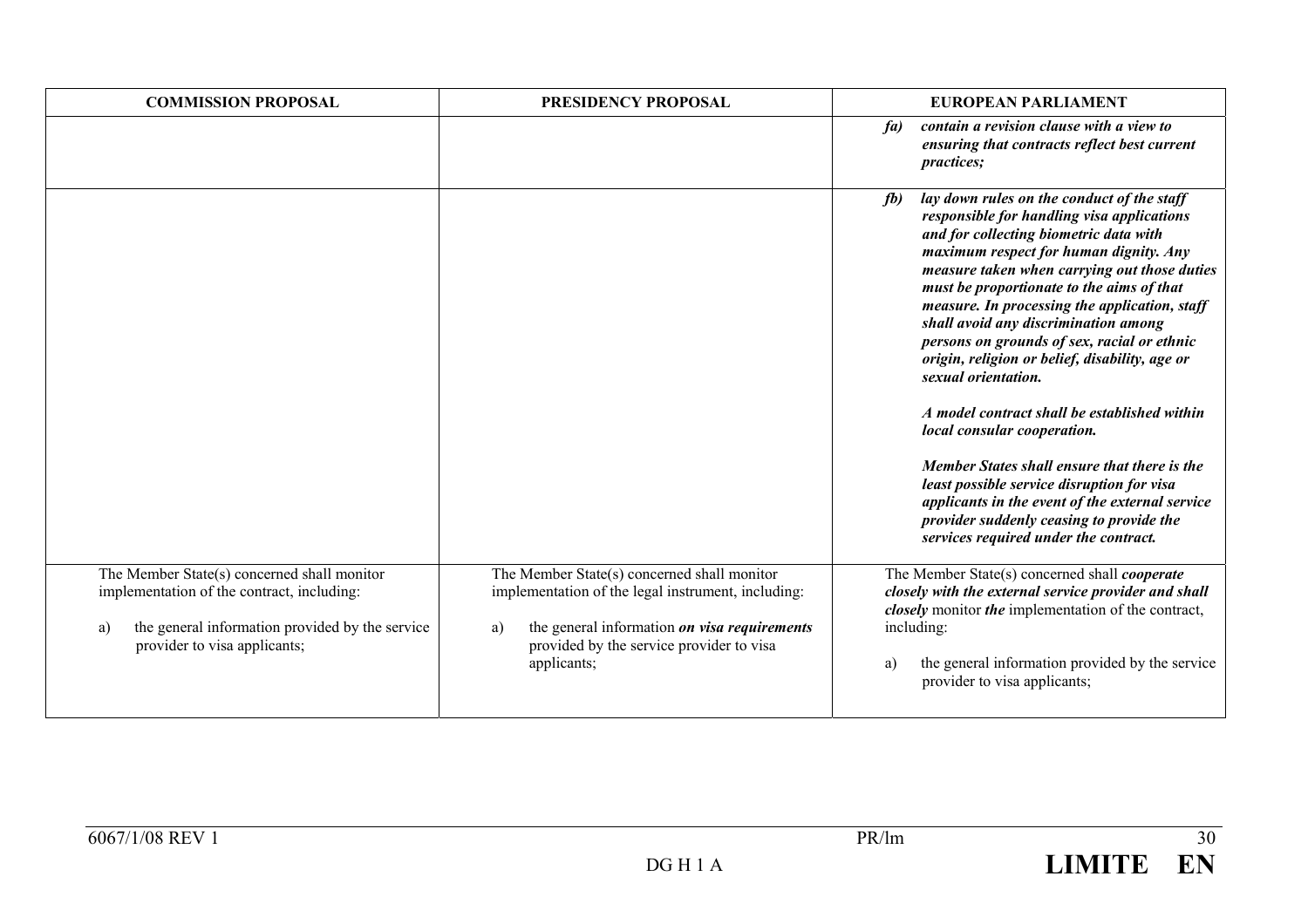| <b>COMMISSION PROPOSAL</b>                                                                                                                                                                                                                                                                                                                                                                                                                                                                                    | <b>PRESIDENCY PROPOSAL</b>                                                                                                                                                                                                                                                                                                                                                                                                                                                                                                                                                                                    | EUROPEAN PARLIAMENT                                                                                                                                                                                                                                                                                                                                                                                                                                                                                                                        |
|---------------------------------------------------------------------------------------------------------------------------------------------------------------------------------------------------------------------------------------------------------------------------------------------------------------------------------------------------------------------------------------------------------------------------------------------------------------------------------------------------------------|---------------------------------------------------------------------------------------------------------------------------------------------------------------------------------------------------------------------------------------------------------------------------------------------------------------------------------------------------------------------------------------------------------------------------------------------------------------------------------------------------------------------------------------------------------------------------------------------------------------|--------------------------------------------------------------------------------------------------------------------------------------------------------------------------------------------------------------------------------------------------------------------------------------------------------------------------------------------------------------------------------------------------------------------------------------------------------------------------------------------------------------------------------------------|
| the technical and organisational security<br>b)<br>measures and appropriate technical and<br>organizational measures to protect personal<br>data against accidental or unlawful destruction<br>or accidental loss, alteration, unauthorized<br>disclosure or access, in particular where the<br>processing involves the transmission of data<br>over a network, and against all other unlawful<br>forms of processing as well as the reception<br>and transmission of files and data to the<br>consular post; | the technical and organisational security<br>b)<br>measures and appropriate technical and<br>organizational measures to protect personal<br>data against accidental or unlawful destruction<br>or accidental loss, alteration, unauthorized<br>disclosure or access, in particular where the<br>processing <i>of personal data</i> involves the<br>transmission of <i>this</i> data over a network, and<br>against all other unlawful forms of processing<br>of personal data as well as the reception<br><i>collection</i> and transmission of files and data to<br>the diplomatic mission or consular post; | the technical and organisational security<br>b)<br>measures and appropriate technical and<br>organizational measures to protect personal<br>data against accidental or unlawful destruction<br>or accidental loss, alteration, unauthorized<br>disclosure or access, in particular where the<br>processing involves the transmission of data<br>over a network, and against all other unlawful<br>forms of processing as well as the reception<br>and transmission of files and data to the<br><i>diplomatic mission</i> or consular post; |
| the capturing of biometric identifiers;<br>$\mathbf{c}$ )                                                                                                                                                                                                                                                                                                                                                                                                                                                     | the capturing of biometric identifiers;<br>c)                                                                                                                                                                                                                                                                                                                                                                                                                                                                                                                                                                 | the capturing <i>and transmission</i> of biometric<br>c)<br>identifiers;                                                                                                                                                                                                                                                                                                                                                                                                                                                                   |
| the measures taken to ensure compliance with<br>$\rm d$<br>data protection provisions.                                                                                                                                                                                                                                                                                                                                                                                                                        | the measures taken to ensure compliance with<br>d)<br>data protection provisions.                                                                                                                                                                                                                                                                                                                                                                                                                                                                                                                             | the measures taken to ensure compliance with<br>d)<br>data protection <i>and data security</i> provisions <i>as</i><br>well as measures against corruption.                                                                                                                                                                                                                                                                                                                                                                                |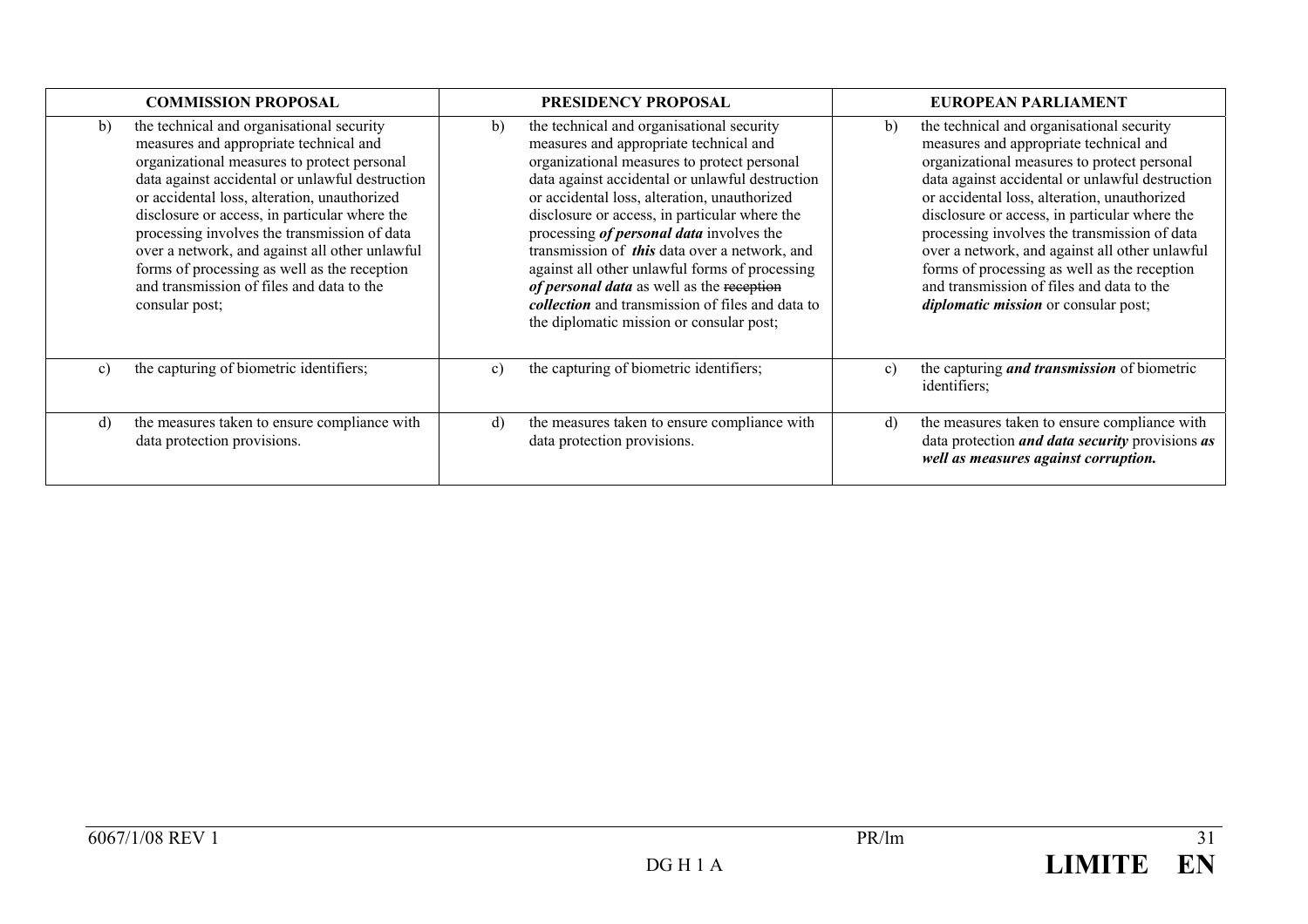| <b>COMMISSION PROPOSAL</b>                                                                                                                                                                                                     | <b>PRESIDENCY PROPOSAL</b>                                                                                                                                                                                                     | EUROPEAN PARLIAMENT                                                                                                                                                                                                                                                                                                                                                                             |
|--------------------------------------------------------------------------------------------------------------------------------------------------------------------------------------------------------------------------------|--------------------------------------------------------------------------------------------------------------------------------------------------------------------------------------------------------------------------------|-------------------------------------------------------------------------------------------------------------------------------------------------------------------------------------------------------------------------------------------------------------------------------------------------------------------------------------------------------------------------------------------------|
| The total amount of fees charged by the external<br>service provider for processing the visa application<br>shall not exceed the fee set out in Annex 12.                                                                      | The total amount of fees charged by the external<br>service provider for processing the visa application<br>shall not exceed <sup>20</sup> the fee set out in Annex $12^{21}$ .                                                | The fee paid by the applicant shall not exceed the<br>fee set out in annex 12 <i>irrespective of whether</i><br><b>Member States cooperate with external service</b><br><i>providers.</i>                                                                                                                                                                                                       |
| The consular staff of the Member State(s) concerned<br>shall give training to the service provider,<br>corresponding to the knowledge needed to offer<br>appropriate service and sufficient information to visa<br>applicants. | The consular staff of the Member State(s) concerned<br>shall give training to the service provider,<br>corresponding to the knowledge needed to offer<br>appropriate service and sufficient information to visa<br>applicants. | Member States shall ensure that a procedure is in<br>place allowing for the identification of the external<br>service provider handling any visa application.<br>The consular staff of the Member State(s) concerned<br>shall give training to the service provider,<br>corresponding to the knowledge needed to offer<br>appropriate service and sufficient information to visa<br>applicants. |
|                                                                                                                                                                                                                                |                                                                                                                                                                                                                                |                                                                                                                                                                                                                                                                                                                                                                                                 |
| Information<br>1.B.5                                                                                                                                                                                                           | 1.B.5 Information                                                                                                                                                                                                              | 1.B.5 Information                                                                                                                                                                                                                                                                                                                                                                               |
| Precise information on the means of obtaining an<br>appointment and submitting a visa application shall<br>be displayed by Member States' diplomatic missions<br>and consular posts for the general public.                    | Precise information on the means of obtaining an<br>appointment and submitting a visa application shall<br>be displayed by Member States' diplomatic missions<br>and consular posts for the general public.                    | Member States and their diplomatic missions or<br>consular posts shall provide the general public with<br>all relevant information in relation to a visa<br><i>application:</i>                                                                                                                                                                                                                 |
|                                                                                                                                                                                                                                |                                                                                                                                                                                                                                | the criteria, conditions and procedures for<br>$\left( a\right)$<br>applying for a visa;                                                                                                                                                                                                                                                                                                        |

<sup>20</sup> **EL** and **PL** did not see the purpose of this formulation as the fee set out in Annex 12 was fixed. Responding to a query from PT, **COM** noted that there is no link between the negotiation mandates on Community visa facilitation agreements recently agreed upon and outsourcing.

<sup>21</sup> **FR, IT, ES, DE, BE** and **AT** were opposed to this provision. **IT** and **ES** added that for them in this context there should be no difference between external service providers and tourist agencies. **EL** entered a reservation and asked for clarification about the maximum amount to be paid by the applicant. **NL** stressed the necessity of making a clear distinction between the tasks of the consulate and those of the service provider, and suggested the addition of a point (e) covering issues related to integrity. Moreover, **NL** proposed the text be worded as follows: "An external service provider may charge a service fee (payable in addition to the handling fee set out in Annex 12), provided that the possibility is maintained for the applicant to lodge an application directly at the diplomatic mission or consular post.". **COM** maintained that if part of Member States' usual tasks were outsourced, the applicant should not be obliged to pay an additional fee, and wondered whether a call centre, where the applicant had to obtain an appointment, could be considered as an additional service. **COM** emphasised that the Community imposed visa requirements on a number of third countries and Member States are obliged to organise the reception of applications properly. Some delegations **(IT, NL, AT, CZ)** noted that the applicant would always be able to submit the application directly at the consular post.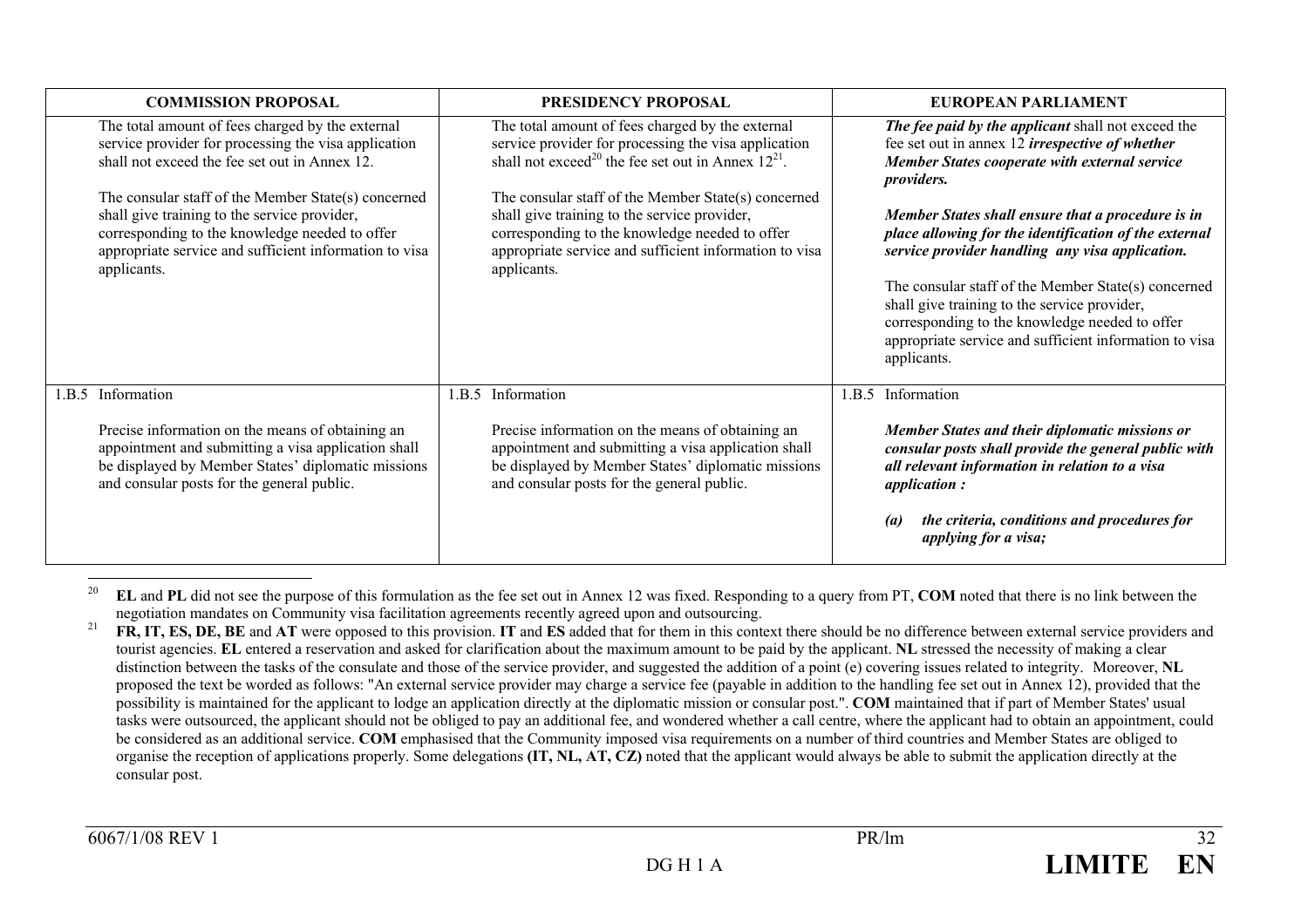| <b>COMMISSION PROPOSAL</b> | PRESIDENCY PROPOSAL | <b>EUROPEAN PARLIAMENT</b>                                                                                                                                                                                                                                                                                                                                                                                                                                                        |
|----------------------------|---------------------|-----------------------------------------------------------------------------------------------------------------------------------------------------------------------------------------------------------------------------------------------------------------------------------------------------------------------------------------------------------------------------------------------------------------------------------------------------------------------------------|
|                            |                     | the means of obtaining an appointment, if<br>$\mathbf{r}$<br><i>applicable;</i>                                                                                                                                                                                                                                                                                                                                                                                                   |
|                            |                     | where the application should be submitted<br>(c)<br>(competent diplomatic mission or consular<br>post, common application centre or external<br>service provider).<br>This information to the general public shall<br>also be available through a common<br>Schengen visa internet site.<br>The latter shall be established in order to<br>further support the application of the<br>common visa policy and the handling of the<br>visa procedure.                                |
|                            |                     | 1.B.<br><b>Information Campaign</b><br>Shortly before the VIS is brought into operation in<br>a third country, the diplomatic missions or consular<br>posts of Member States together with the delegation<br>of the Commission shall launch a campaign<br>informing the general public about the objectives<br>pursued, the data stored in and the authorities<br>having access to the VIS, and the rights of visa<br>applicants. Such campaigns shall be conducted<br>regularly. |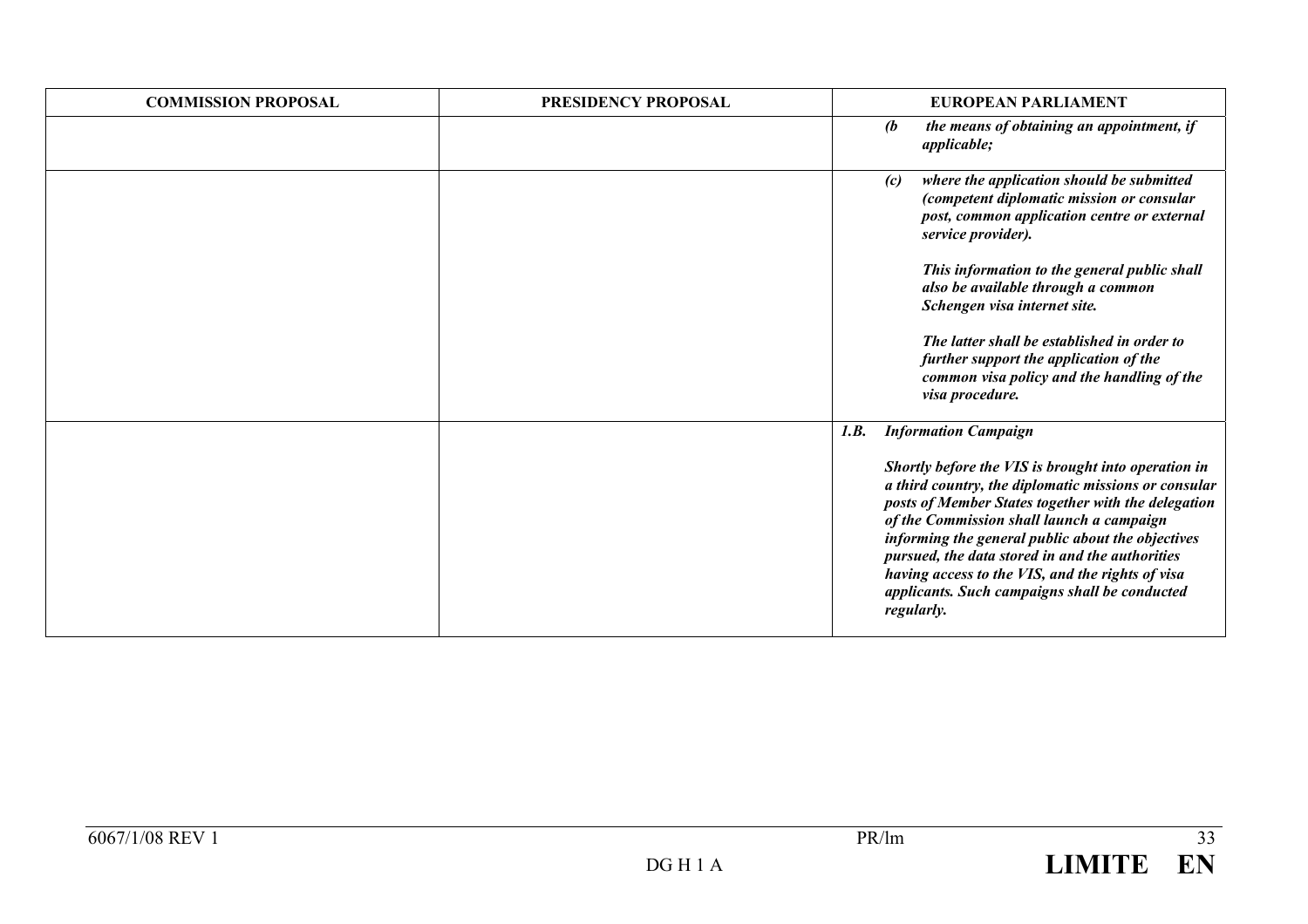| <b>COMMISSION PROPOSAL</b>                                                                                                                                                                                                                                                                                                                                                                                                                                                                         | PRESIDENCY PROPOSAL                                                                                                                                                                                                                                                                                                                                                                                                                                                                                                                                                                                                                                                                                                                                                                                                                                                                                        | <b>EUROPEAN PARLIAMENT</b>                                                                                                                                                                                                                                                                                                                                                                                                                                                                         |
|----------------------------------------------------------------------------------------------------------------------------------------------------------------------------------------------------------------------------------------------------------------------------------------------------------------------------------------------------------------------------------------------------------------------------------------------------------------------------------------------------|------------------------------------------------------------------------------------------------------------------------------------------------------------------------------------------------------------------------------------------------------------------------------------------------------------------------------------------------------------------------------------------------------------------------------------------------------------------------------------------------------------------------------------------------------------------------------------------------------------------------------------------------------------------------------------------------------------------------------------------------------------------------------------------------------------------------------------------------------------------------------------------------------------|----------------------------------------------------------------------------------------------------------------------------------------------------------------------------------------------------------------------------------------------------------------------------------------------------------------------------------------------------------------------------------------------------------------------------------------------------------------------------------------------------|
|                                                                                                                                                                                                                                                                                                                                                                                                                                                                                                    |                                                                                                                                                                                                                                                                                                                                                                                                                                                                                                                                                                                                                                                                                                                                                                                                                                                                                                            |                                                                                                                                                                                                                                                                                                                                                                                                                                                                                                    |
| Maintenance of direct access for applicants to<br>1.C<br>Member States diplomatic missions and consular<br>posts                                                                                                                                                                                                                                                                                                                                                                                   | Maintenance of direct access for applicants to<br>1.C<br>Member States diplomatic missions and consular<br>$\textit{posts}^{\text{22}}$                                                                                                                                                                                                                                                                                                                                                                                                                                                                                                                                                                                                                                                                                                                                                                    | 1.C<br>Maintenance of direct access for applicants to<br>Member States diplomatic missions and consular<br>posts                                                                                                                                                                                                                                                                                                                                                                                   |
| Irrespective of the type of cooperation chosen,<br>Member States may decide to maintain the<br>possibility of allowing for applicants' direct access<br>to lodge an application for a visa directly at the<br>premises of its diplomatic mission or consular posts.<br>Member States shall assure the continuity of<br>reception and processing of visa application, in the<br>event of sudden termination of cooperation with<br>other Member States or any type of external service<br>provider. | In the case of cooperation with external service<br>providers, Member States shall maintain the<br>possibility for applicants to lodge an application for a<br>visa directly at the premises of its diplomatic mission<br>or consular posts, where they have a visa department,<br>in reasonable time <sup>23</sup> . If the previous condition is<br>fulfilled, the external service provider may charge a<br>service fee (payable in addition to the handling fee<br>set out in Annex 12).<br>Should Member States decide to cooperate with<br>external service providers, in locations where there is<br>no diplomatic mission or consular post, in order to<br>facilitate access to visa application, the service fee<br>may be charged by the external service provider - at<br>his discretion or if so provided for in the legal<br>instrument referred to in pt 1.B.2, second indent. <sup>24</sup> | Irrespective of the type of cooperation chosen,<br>Member States may decide to maintain the<br>possibility of allowing for applicants' direct access<br>to lodge an application for a visa directly at the<br>premises of its diplomatic mission or consular posts.<br>Member States shall assure the continuity of<br>reception and processing of visa application, in the<br>event of sudden termination of cooperation with<br>other Member States or any type of external service<br>provider. |
|                                                                                                                                                                                                                                                                                                                                                                                                                                                                                                    | Irrespective of the type of cooperation chosen<br>Member States may also maintain the possibility of<br>allowing for applicants' direct access to their<br>premises. <sup>25</sup>                                                                                                                                                                                                                                                                                                                                                                                                                                                                                                                                                                                                                                                                                                                         |                                                                                                                                                                                                                                                                                                                                                                                                                                                                                                    |

<sup>&</sup>lt;sup>22</sup> IT wanted to maintain the possibility for applicants to have access to consular premises in all cases. **COM** was opposed to the proposal of the Presidency. **SE** entered a reservation on the point. **SI** entered a scrutiny reservation on the new text. **EL** was opposed to an additional fee. **PL** entered comments on visa fees and on external service providers and suggested a new wording.

<sup>&</sup>lt;sup>23</sup> LU asked what was actually meant by reasonable time. The Chair asked delegations a contribution on that point, to be sent by e-mail. COM thought "reasonable time" was only a part of the question and called for a drafting along the lines of "identical conditions".<br>
MT, CY and SK entered a scrutiny reservation on the two first subparagraphs.<br>
BE, IT, AT, BG, DE, FR, LT, DK were of the opinion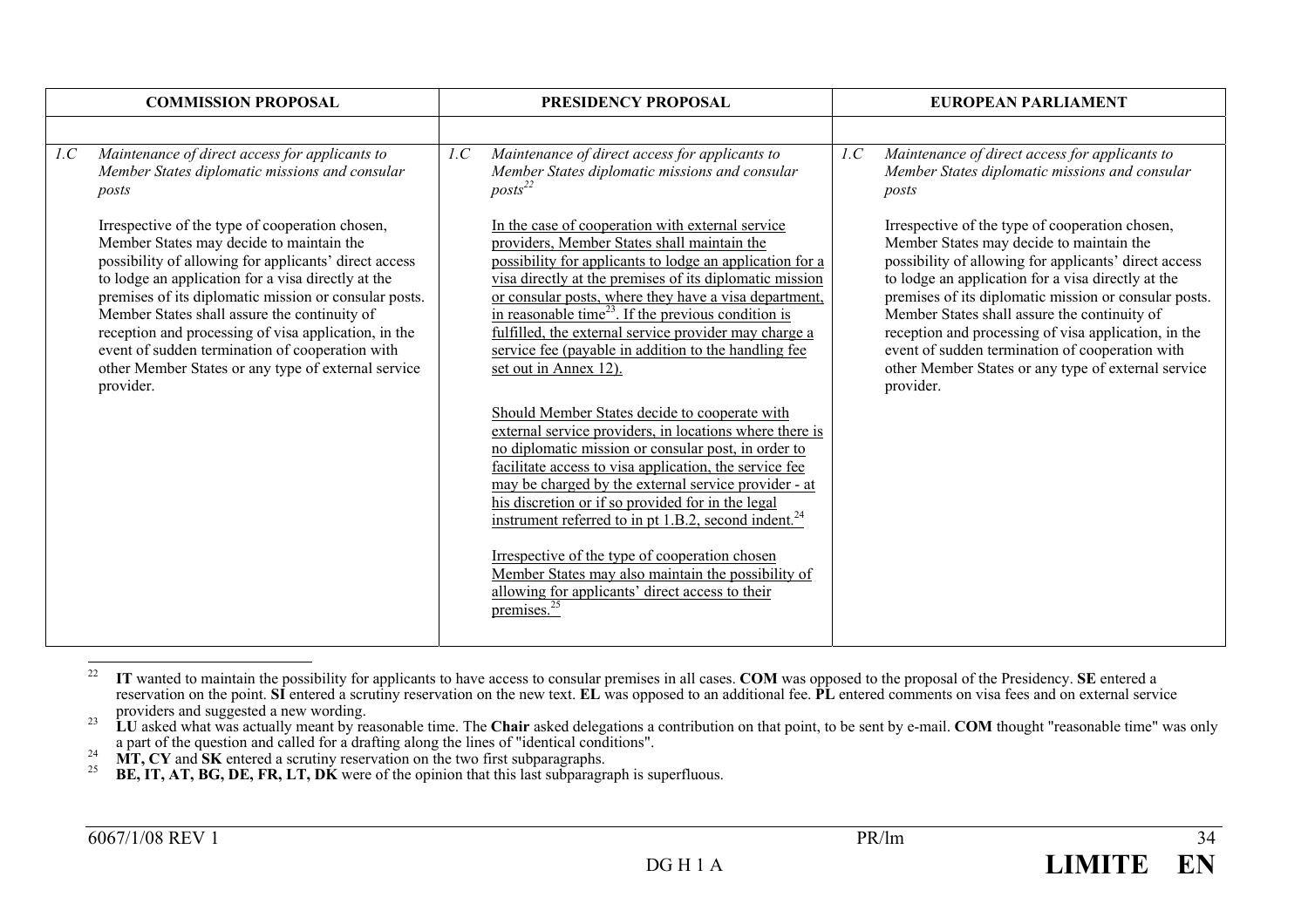|      | <b>COMMISSION PROPOSAL</b>                                                                                                                                                                                                                                                                            |      | PRESIDENCY PROPOSAL                                                                                                                                                                                                                                                                                                                                   |      | <b>EUROPEAN PARLIAMENT</b>                                                                                                                                                                                                                                                                                                                         |
|------|-------------------------------------------------------------------------------------------------------------------------------------------------------------------------------------------------------------------------------------------------------------------------------------------------------|------|-------------------------------------------------------------------------------------------------------------------------------------------------------------------------------------------------------------------------------------------------------------------------------------------------------------------------------------------------------|------|----------------------------------------------------------------------------------------------------------------------------------------------------------------------------------------------------------------------------------------------------------------------------------------------------------------------------------------------------|
| 1.D  | Decision and publication                                                                                                                                                                                                                                                                              | 1.D  | Decision and publication                                                                                                                                                                                                                                                                                                                              | 1.D  | Decision and publication                                                                                                                                                                                                                                                                                                                           |
|      | Member States shall inform the Commission of how<br>they intend to organise the reception and processing<br>of visa applications in each consular location. The<br>Commission will ensure appropriate publication.<br>Member States shall provide the Commission with<br>the contracts they conclude. |      | Member States shall inform the Commission of how<br>they intend to organise the reception and processing<br>of visa applications in each consular location. The<br>Commission will ensure appropriate publication.<br>Member States shall provide the Commission with a<br>copy of the legal instrument referred to in point<br>1.B.2, second indent. |      | Member States shall inform the Commission of how<br>they intend to organise the reception and processing<br>of visa applications in each consular location. The<br>Commission will ensure appropriate publication on<br>the common Schengen visa internet site.<br>Member States shall provide the Commission with<br>the contracts they conclude. |
| (4)  | In point VIII, point 5.2 is amended as follows:                                                                                                                                                                                                                                                       | (4)  | In point VIII, point 5.2 is amended as follows:                                                                                                                                                                                                                                                                                                       | (4)  | In point VIII, point 5.2 is amended as follows:                                                                                                                                                                                                                                                                                                    |
|      | the title is replaced by the following:<br>a)                                                                                                                                                                                                                                                         |      | the title is replaced by the following:<br>a)                                                                                                                                                                                                                                                                                                         |      | the title is replaced by the following:<br>a)                                                                                                                                                                                                                                                                                                      |
| 5.2. | Member States' diplomatic missions and consular<br>posts' cooperation with commercial intermediaries                                                                                                                                                                                                  | 5.2. | Member States' diplomatic missions and consular<br>posts' cooperation with commercial intermediaries                                                                                                                                                                                                                                                  | 5.2. | Member States' diplomatic missions and consular<br>posts' cooperation with commercial intermediaries                                                                                                                                                                                                                                               |
|      | the following sentence is inserted between the<br>$\mathbf{b}$<br>title and point $5.2$ (a):                                                                                                                                                                                                          |      | the following sentence is inserted between the<br>$\mathbf{b}$<br>title and point 5.2 (a) <sup>26</sup> :                                                                                                                                                                                                                                             |      | the following sentence is inserted between the<br>$\mathbf{b}$<br>title and point $5.2$ (a):                                                                                                                                                                                                                                                       |
|      | For repeated applications in the sense of point<br>III 1.2, Member States may allow their<br>diplomatic missions or consular posts to<br>cooperate with commercial intermediaries (i.e.<br>private administrative agencies, transport or<br>travel agencies (tour operators and retailers)).          |      | For repeated <i>subsequent</i> applications <sup>27</sup> in the<br>sense of point III 1.2, Member States may<br>allow their diplomatic missions or consular<br>posts to cooperate with commercial<br>intermediaries (i.e. private administrative<br>agencies, transport or travel agencies (tour<br>operators and retailers)).                       |      | For repeated applications in the sense of point<br>III 1.2, Member States may allow their<br>diplomatic missions or consular posts to<br>cooperate with commercial intermediaries (i.e.<br>private administrative agencies, transport or<br>travel agencies (tour operators and retailers)).                                                       |
|      |                                                                                                                                                                                                                                                                                                       |      |                                                                                                                                                                                                                                                                                                                                                       | 1.E  | <b>General Responsibilities</b>                                                                                                                                                                                                                                                                                                                    |

26**ES**, **BE**, **IT, AT**: reservation.

27 **NL** suggested "For subsequent applications...". **FR** wondered whether the applicant should not have the possibility, by crossing a box on the visa application form, to indicate she/he has already given her/his fingerprints

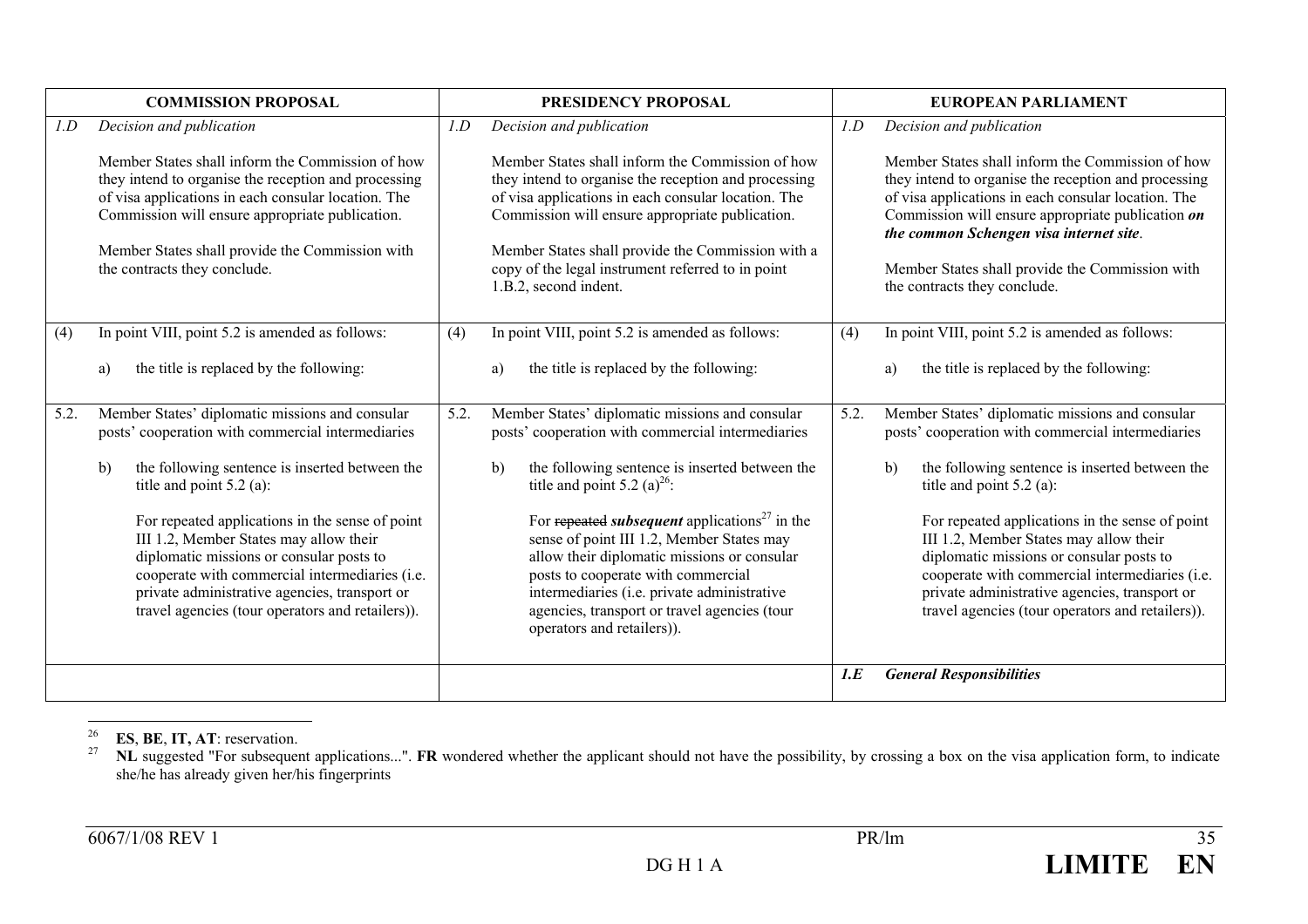| <b>COMMISSION PROPOSAL</b> | PRESIDENCY PROPOSAL | <b>EUROPEAN PARLIAMENT</b>                                                                                                                                                                                                                                                                                                                                                                                                                             |
|----------------------------|---------------------|--------------------------------------------------------------------------------------------------------------------------------------------------------------------------------------------------------------------------------------------------------------------------------------------------------------------------------------------------------------------------------------------------------------------------------------------------------|
|                            |                     | 1.E.1 Documents                                                                                                                                                                                                                                                                                                                                                                                                                                        |
|                            |                     | Any document, data or biometric identifier received<br>by, or on behalf of, a Member State in the course of<br>a visa application shall be considered a 'consular<br>document' under the Vienna Convention on<br><b>Consular Relations and shall be treated in an</b><br>appropriate manner.                                                                                                                                                           |
|                            |                     | 1.E.2 Training                                                                                                                                                                                                                                                                                                                                                                                                                                         |
|                            |                     | Before being authorised to take biometric<br>identifiers, the staff of the diplomatic mission or<br>consular point shall receive appropriate training so<br>as to ensure smooth and professional enrolment.                                                                                                                                                                                                                                            |
|                            |                     | 1.E.3 Liability                                                                                                                                                                                                                                                                                                                                                                                                                                        |
|                            |                     | Any person who, or Member State which, has<br>suffered damage as a result of an unlawful<br>processing operation or any act in breach of this<br>Regulation shall be entitled to receive<br>compensation from the Member State which is<br>responsible for the damage suffered. That Member<br>State shall be exempted from its liability, in whole<br>or in part, if it proves that it is not responsible for<br>the event giving rise to the damage. |
|                            |                     | <b>Claims for compensation against a Member State</b><br>for the damage referred to in the previous<br>subparagraph shall be governed by the provisions<br>of national law of the defendant Member State.                                                                                                                                                                                                                                              |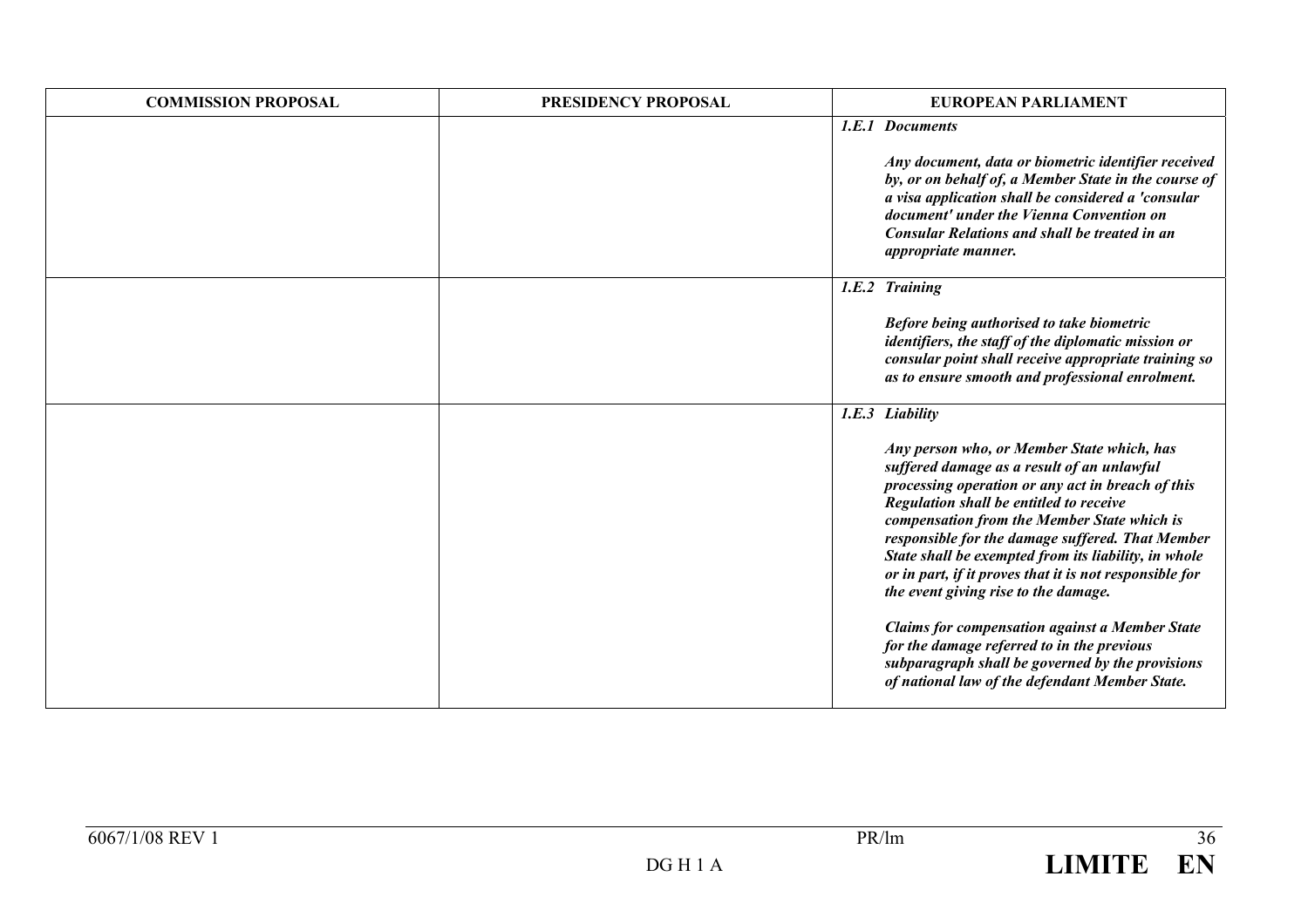| <b>COMMISSION PROPOSAL</b>                                                                                                                                                                   | PRESIDENCY PROPOSAL                                                                                                                                                                          | <b>EUROPEAN PARLIAMENT</b>                                                                                                                                                                                                                                                                                                                                                                                                                                                                                                                                                                                                                                                                                                                                                                                                                                                                                                                                                                                                                                                                                                                                                                                                                            |
|----------------------------------------------------------------------------------------------------------------------------------------------------------------------------------------------|----------------------------------------------------------------------------------------------------------------------------------------------------------------------------------------------|-------------------------------------------------------------------------------------------------------------------------------------------------------------------------------------------------------------------------------------------------------------------------------------------------------------------------------------------------------------------------------------------------------------------------------------------------------------------------------------------------------------------------------------------------------------------------------------------------------------------------------------------------------------------------------------------------------------------------------------------------------------------------------------------------------------------------------------------------------------------------------------------------------------------------------------------------------------------------------------------------------------------------------------------------------------------------------------------------------------------------------------------------------------------------------------------------------------------------------------------------------|
|                                                                                                                                                                                              |                                                                                                                                                                                              | 1.E.4 Penalties<br>Member States shall take the necessary measures to<br>ensure that any breach of this Regulation, in<br>particular any misuse of data submitted for a visa<br>application is punishable by penalties, including<br>administrative and/or criminal penalties in<br>accordance with national law, that are effective,<br>proportionate and dissuasive.                                                                                                                                                                                                                                                                                                                                                                                                                                                                                                                                                                                                                                                                                                                                                                                                                                                                                |
| Article 2<br>The Commission shall present a report to the European<br>Parliament and to the Council on the implementation of the<br>present regulation two years after its entry into force. | Article 2<br>The Commission shall present a report to the European<br>Parliament and to the Council on the implementation of the<br>present Regulation two years after its entry into force. | Article 2<br>The Commission shall present, three years after the VIS is<br>brought into operation and every four years thereafter, a<br>report to the European Parliament and to the Council on the<br>implementation of this Regulation, including the<br>implementation of the enrolment of biometric identifiers,<br>the appropriateness of the ICAO standard chosen,<br>compliance with data protection rules, experience with<br>external service providers with specific reference to the<br>collection of biometric data, the principle of the "first<br>application" and the organisation of the reception and the<br>processing of visa applications. The report shall also<br>include, on the basis of Article 17 (12), (13) and (14) and<br>of Article 50(4) of the VIS Regulation, the cases in which<br>fingerprints could factually not be provided or were not<br>required to be provided for legal reasons compared with<br>the number of cases in which fingerprints are taken. The<br>report shall include information on cases in which a<br>person who could factually not provide fingerprints was<br>refused a visa. The report shall be accompanied, where<br>necessary, by appropriate proposals to amend this<br>Regulation. |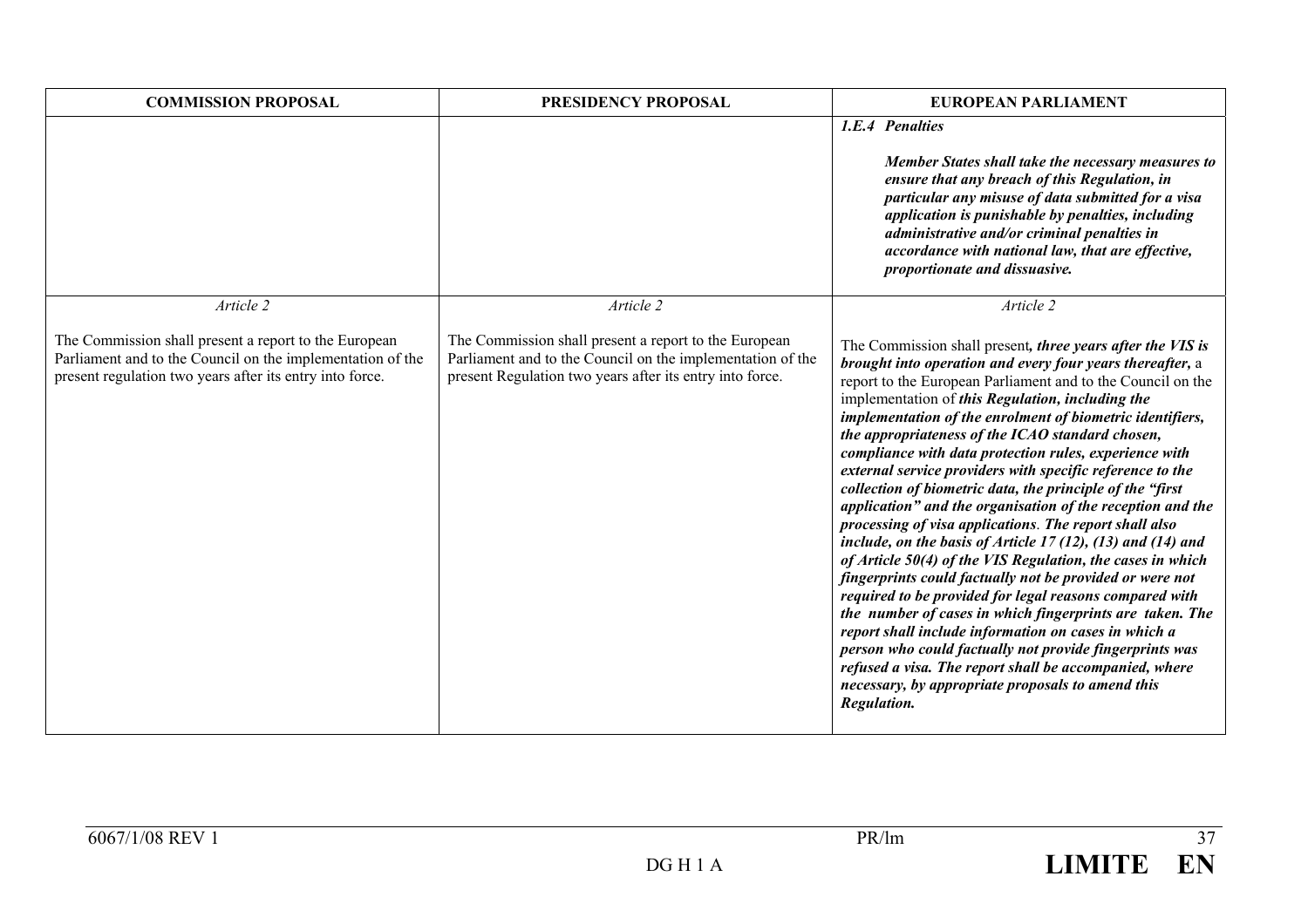| <b>COMMISSION PROPOSAL</b>                                                                                                               |                                  | <b>PRESIDENCY PROPOSAL</b>                                                                                                               |                                  | EUROPEAN PARLIAMENT                                                                                                                      |                                  |
|------------------------------------------------------------------------------------------------------------------------------------------|----------------------------------|------------------------------------------------------------------------------------------------------------------------------------------|----------------------------------|------------------------------------------------------------------------------------------------------------------------------------------|----------------------------------|
| Article 3                                                                                                                                |                                  | Article 3                                                                                                                                |                                  | Article 3                                                                                                                                |                                  |
| This Regulation shall enter into force on the day following<br>that of its publication in the Official Journal of the<br>European Union. |                                  | This Regulation shall enter into force on the day following<br>that of its publication in the Official Journal of the<br>European Union. |                                  | This Regulation shall enter into force on the day following<br>that of its publication in the Official Journal of the<br>European Union. |                                  |
| This Regulation shall be binding in its entirety and directly<br>applicable in all Member States.                                        |                                  | This Regulation shall be binding in its entirety and directly<br>applicable in all Member States.                                        |                                  | This Regulation shall be binding in its entirety and directly<br>applicable in all Member States.                                        |                                  |
| Done at Brussels,                                                                                                                        |                                  | Done at Brussels,                                                                                                                        |                                  | Done at Brussels,                                                                                                                        |                                  |
| For the European Parliament<br>The President                                                                                             | For the Council<br>The President | For the European Parliament<br>The President                                                                                             | For the Council<br>The President | For the European Parliament<br>The President                                                                                             | For the Council<br>The President |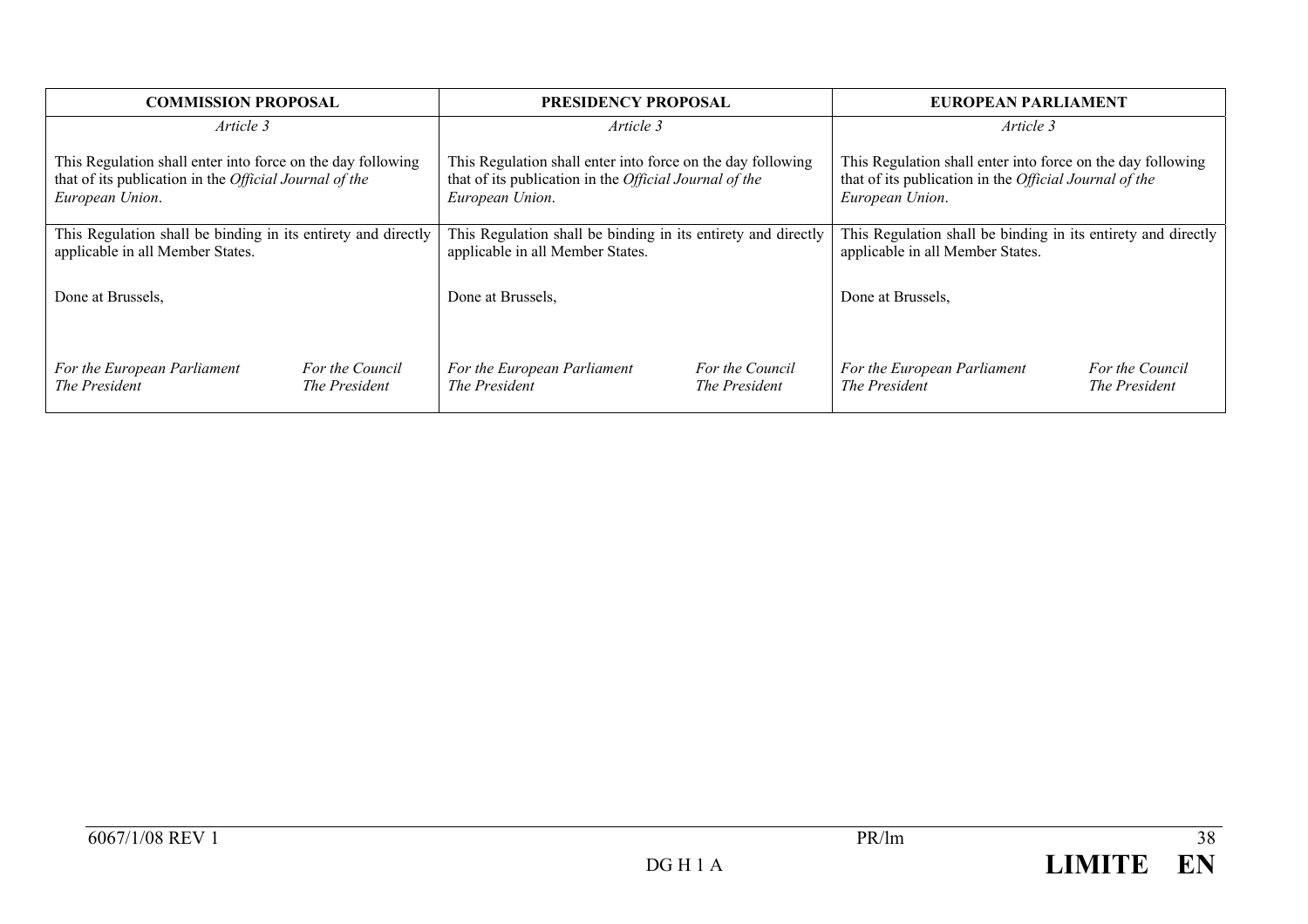| <b>COMMISSION PROPOSAL</b> | PRESIDENCY PROPOSAL                                                                                                                                                                                                                                                                                                                                                                                                                                                                                                                 | <b>EUROPEAN PARLIAMENT</b> |
|----------------------------|-------------------------------------------------------------------------------------------------------------------------------------------------------------------------------------------------------------------------------------------------------------------------------------------------------------------------------------------------------------------------------------------------------------------------------------------------------------------------------------------------------------------------------------|----------------------------|
|                            | <b>ANNEX xy</b><br>List of minimum requirements to be included in legal<br>instruments in the case of cooperation with external<br>service providers                                                                                                                                                                                                                                                                                                                                                                                |                            |
|                            | In executing its activities the external service provider shall:                                                                                                                                                                                                                                                                                                                                                                                                                                                                    |                            |
|                            | In relation to the execution of the activities<br>A)                                                                                                                                                                                                                                                                                                                                                                                                                                                                                |                            |
|                            | Data protection<br>Ι.                                                                                                                                                                                                                                                                                                                                                                                                                                                                                                               |                            |
|                            | refrain from any unauthorised reading,<br>a)<br>copying, modification or deletion of visa data,<br>in particular during the transmission to the<br>diplomatic mission or consular post of the<br>Member State responsible for the processing of<br>the <i>a visa</i> application. The transmission of the<br>data shall be made at the latest 24 hours after<br>their collection. The only data that may be<br>retained shall be the name and contact of the<br>visa applicant for the purposes of the<br>appointment arrangements; |                            |
|                            | ensure all the technical and organisational<br>b)<br>security measures required to protect personal<br>data against accidental or unlawful destruction<br>or accidental loss, alteration unauthorised<br>disclosure or access, in particular where the<br>processing <i>cooperation</i> involves the<br>transmission of files and data to the diplomatic<br>mission or the consular post and all other<br>unlawful forms of processing the personal<br>data;                                                                        |                            |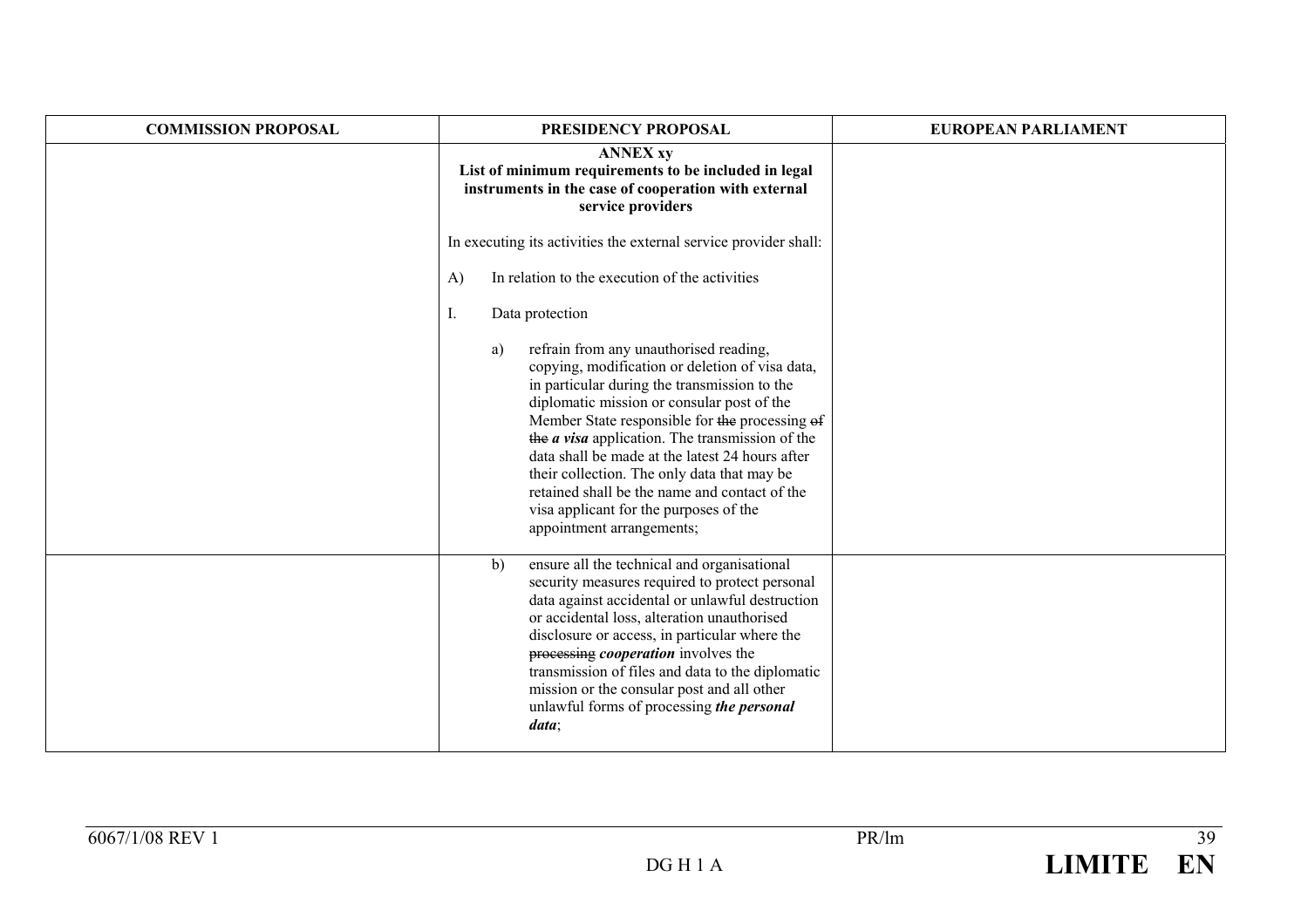| <b>COMMISSION PROPOSAL</b> | PRESIDENCY PROPOSAL                                                                                                                                                                                                                                                                                                                                                                                                                                                                                                              | <b>EUROPEAN PARLIAMENT</b> |
|----------------------------|----------------------------------------------------------------------------------------------------------------------------------------------------------------------------------------------------------------------------------------------------------------------------------------------------------------------------------------------------------------------------------------------------------------------------------------------------------------------------------------------------------------------------------|----------------------------|
|                            | process the data only for the purposes of<br>c)<br>processing of the personal data of visa<br>applicants on behalf of the Member State<br>concerned;                                                                                                                                                                                                                                                                                                                                                                             |                            |
|                            | apply data protection standards at least<br>d)<br>equivalent to those set out in Directive 95/46;                                                                                                                                                                                                                                                                                                                                                                                                                                |                            |
|                            | provide the applicants with the information<br>e)<br>required under Article 37 of the VIS<br>Regulation;                                                                                                                                                                                                                                                                                                                                                                                                                         |                            |
|                            | <b>External Service Provider Staff</b><br>II.<br>ensure that its staff in the performance of their<br>a)<br>duties:<br>receive applicants courteously,<br>respect the human dignity and integrity of<br>the applicant,<br>do not discriminate against persons on<br>grounds of sex, racial or ethic origin,<br>religion or belief, age or sexual orientation,<br>and<br>respect the rules of confidentiality which<br>will also apply once the staff have left their<br>job or after suspension or termination of a<br>contract; |                            |
|                            | provide identification of the staff working in<br>b)<br>the company at all times;                                                                                                                                                                                                                                                                                                                                                                                                                                                |                            |
|                            | prove that the staff are reliable and have the<br>c)<br>requisite expertise;                                                                                                                                                                                                                                                                                                                                                                                                                                                     |                            |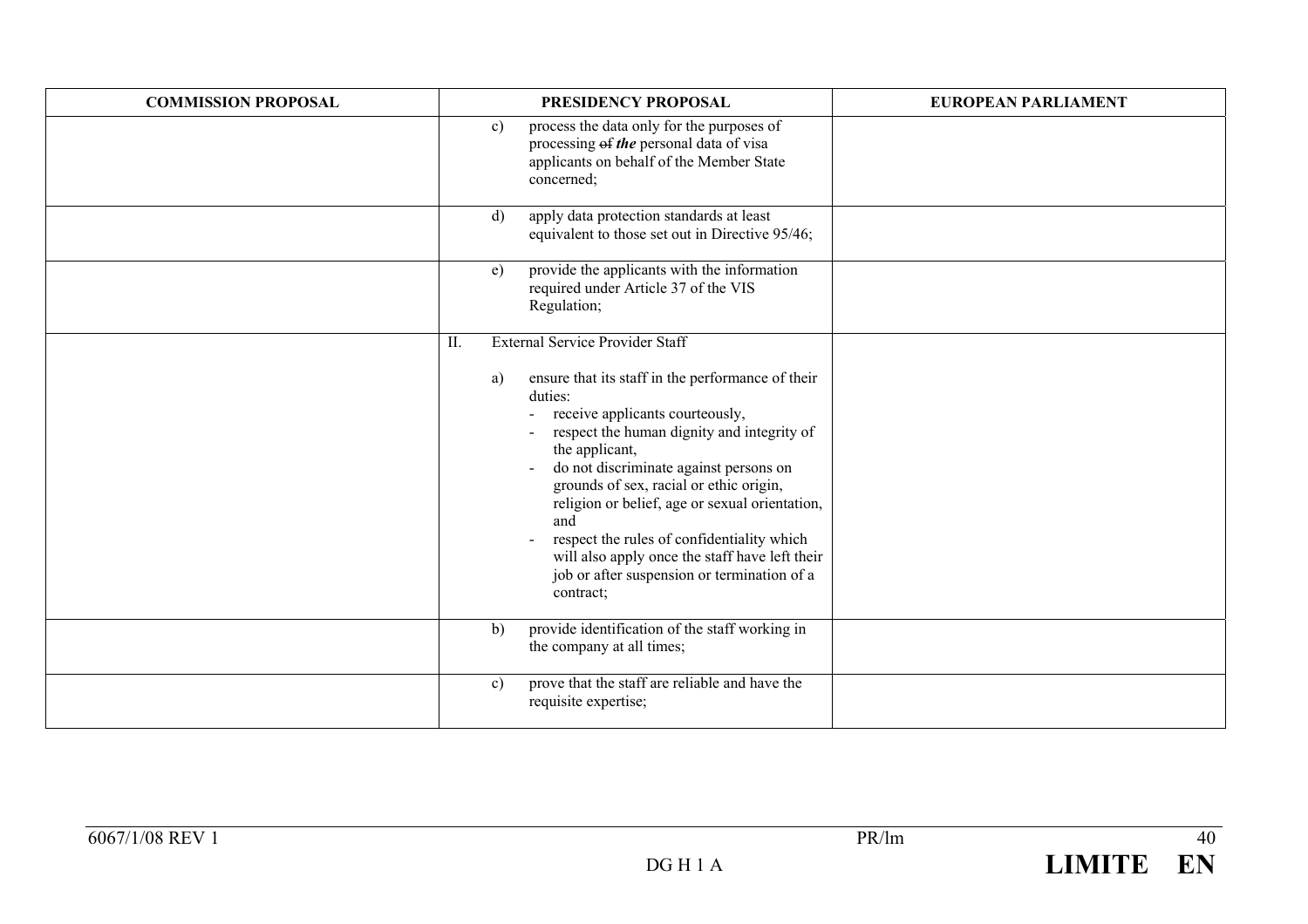| <b>COMMISSION PROPOSAL</b> | PRESIDENCY PROPOSAL                                                                                                                                                                                                        | <b>EUROPEAN PARLIAMENT</b> |
|----------------------------|----------------------------------------------------------------------------------------------------------------------------------------------------------------------------------------------------------------------------|----------------------------|
|                            | In relation to the verification of the execution of the<br>B)<br>activities                                                                                                                                                |                            |
|                            | provide for access by staff entitled by the visa<br>a)<br>authorities to its premises at all times without<br>previous notice, in particular for inspection<br>purposes;                                                   |                            |
|                            | ensure the possibility of remote access to its<br>b)<br>appointment system for inspection purposes;                                                                                                                        |                            |
|                            | ensure the use of monitoring methods (e.g. test<br>c)<br>applicants; Webcam $)^{28}$ ;                                                                                                                                     |                            |
|                            | ensure access to proof of data protection<br>$\mathbf{d}$<br>compliance, including reporting obligations,<br>external audits, regular spot checks;                                                                         |                            |
|                            | Miscellaneous<br>$\mathcal{C}$                                                                                                                                                                                             |                            |
|                            | act under the instructions of the Member State<br>a)<br>responsible for the processing of the<br>application;                                                                                                              |                            |
|                            | adopt appropriate anti-corruption measures<br>b)<br>(e.g. provisions on staff remuneration;<br>cooperation in the selection of staff members<br>employed on the task; two-man-rule; rotation<br>principle) <sup>29</sup> ; |                            |

29 Amendment proposed by **DE**.

<sup>28</sup> Amendment proposed by **DE**.